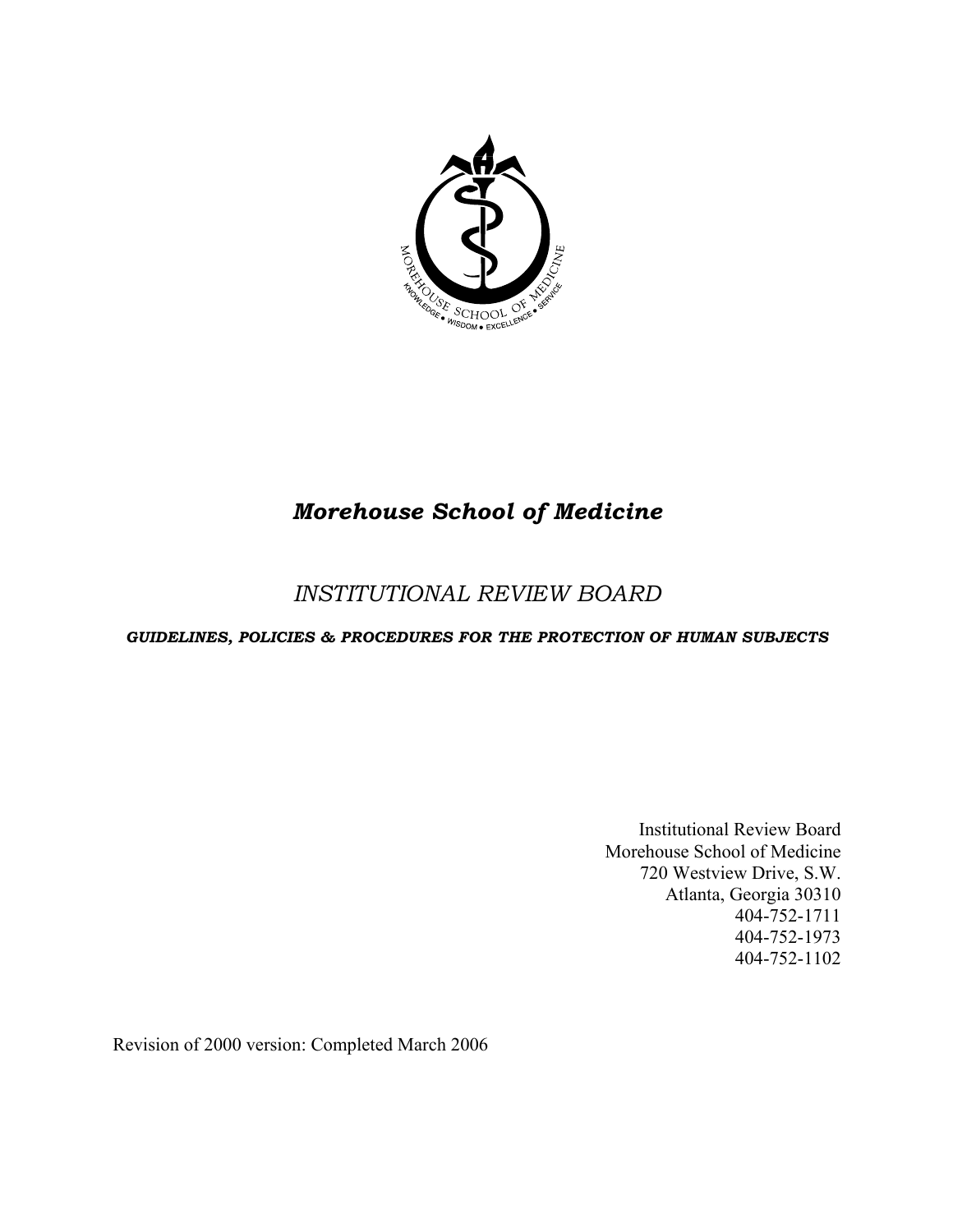Morehouse School of Medicine Human Research Subjects Protection Program

## **Declaration of Institutional Review Board Authority**

The Institutional Review Board (IRB), a component of the Human Research Subjects Protection Program of Morehouse School of Medicine, constituted as required by federal regulations (45 CFR 46.101; 45 CFR 46.107; 21 CFR 56.101; 21 CFR 56.107) and well-respected ethical standards (The Belmont Report) to review and approve all research projects involving human subjects under the direction of the institution, shall have the authority to discharge its duties and responsibilities free from influence or coercion as declared by this document.

The IRB shall have the authority to approve, require modifications in, or disapprove all research activities under its jurisdiction (45 CFR 46.109(a); 21 CFR 56.109(a)). The institution shall not interfere with the deliberations or findings of the IRB. The institution reserves the authority to disapprove the conduct of human subjects research projects that have been approved by the IRB but cannot approve the conduct of human subjects research unless the IRB first confers approval (45 CFR 46.112; 21 CFR 56.112).

The IRB shall have authority to suspend or terminate approval of research that is not being conducted in accordance with applicable federal, state or local regulations or laws, or the IRB's requirements as set forth in its policies (45 CFR 46.113, 21 CFR 56.113). The IRB shall have authority to suspend or terminate approval of research that has been associated with unexpected serious harm to human research subjects or others (45 C FR 46.113, 21 CFR 56.113). The IRB shall have authority to observe, or have a third party observe, the consent process and the research (45 CFR 46.109(e); 21 CFR 56.109(f)).

The operations and policies of the IRB shall follow all applicable requirements set forth in current federal, state and local law.

Responsibility for compliance with this declaration of authority and attendant policies and guidelines described herein shall be administered by the Vice President and Associate Dean for Sponsored Research Administration.

Institutional Approval Authority:

| Signature                                                               | Date |
|-------------------------------------------------------------------------|------|
| Vice President and Associate Dean for Sponsored Research Administration |      |

| Signature                                         | Date |
|---------------------------------------------------|------|
| Dean & Senior Vice President for Academic Affairs |      |

 $\mathcal{L}_\text{max} = \frac{1}{2} \sum_{i=1}^n \mathcal{L}_\text{max}(\mathbf{z}_i - \mathbf{z}_i)$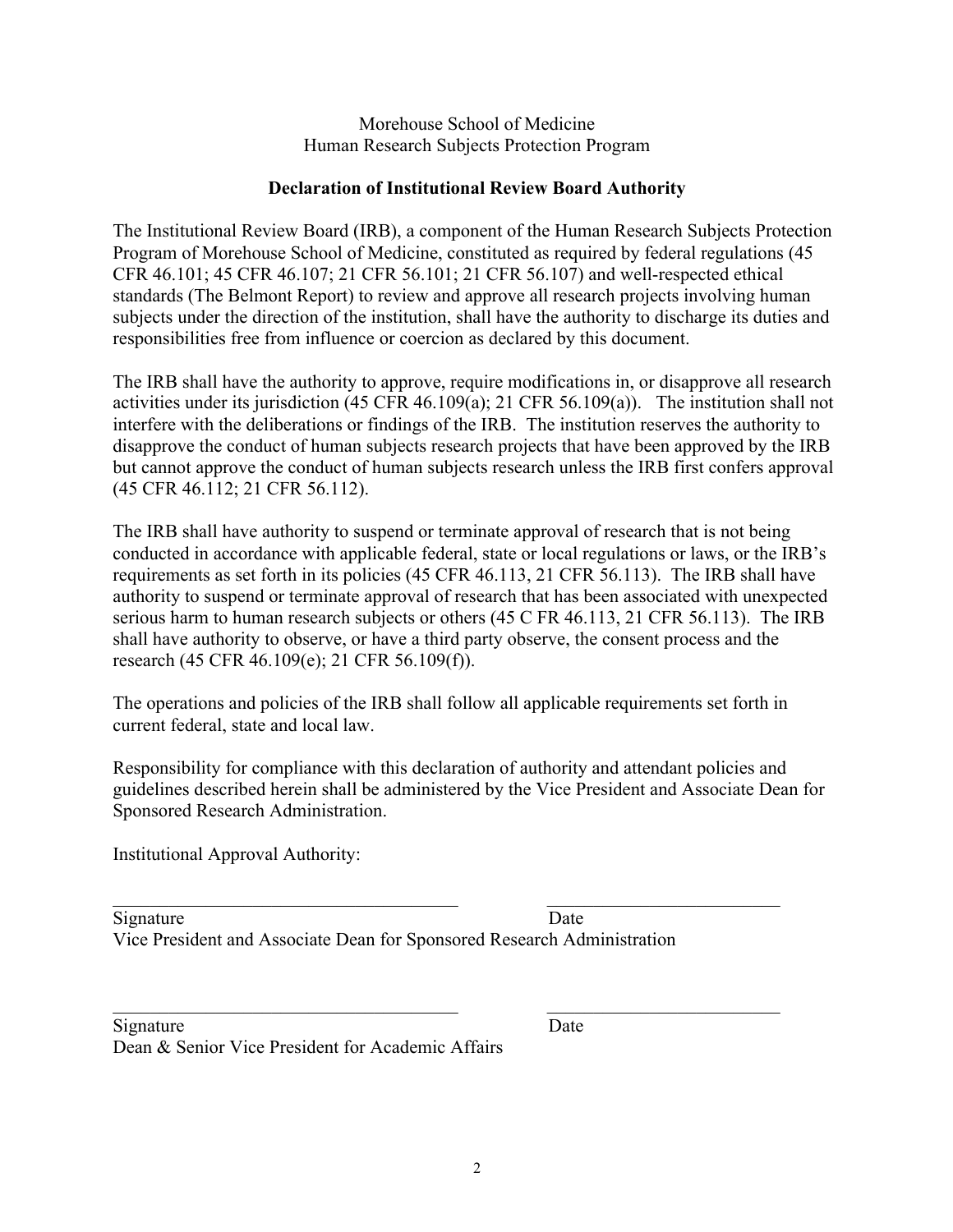#### **INTRODUCTION**

#### **Governing Principles of the Human Research Subjects Protection Program at Morehouse School of Medicine (45 CFR 46.103(b)(1))**

These guidelines and policies reflect the intention and obligation of Morehouse School of Medicine (MSM) to protect, to the fullest extent possible, the safety, autonomy, dignity and privacy of individuals who have volunteered to be human research subjects in studies conducted by Morehouse School of Medicine. The principles and requirements reflected herein are derived from ethical and legal authority expressed in the Belmont Report, the World Medical Association Declaration of Helsinki, the Nuremberg Code, Title 45 Code of Federal Regulations Part 46, and Title 21 Code of Federal Regulations Parts 50 and 56, as well as contemporary advisory opinions and standards issues by federal regulatory agencies charged with protection of human subjects in research.

Morehouse School of Medicine has provided a formal guarantee (Federal Wide Assurance 4535) to the Department of Health and Human Services (DHHS) that it will follow procedures that will assure the protection of all human subjects involved in research projects (45 CFR 46.103(a)). This guarantee applies to all human subjects research conducted by anyone on the premises of MSM and to research conducted elsewhere by faculty, students, staff, or other representatives of MSM in connection with their institutional responsibilities.

In order to comply with this assurance, MSM has established an institutional committee competent to review research projects that involve human subjects (45 CFR 46.103(b)(2); 21 CFR 56). Under the provisions of the DHHS Regulations for Protection of Human Subjects (45 CFR 46), as well as pertinent Food and Drug Administration Regulations (21 CFR 50; 21 CFR 56) this committee has been designated as the Institutional Review Board (IRB). The IRB consists of representatives from a variety of scientific and nonscientific disciplines as well as community members (45 CFR 46.107; 21 CFR 56.107). The primary function of the IRB is to assure protection of the rights and welfare of human research subjects. Investigators, however, carry primary responsibility for assuring that research protocols measure up to standards established by the federal regulations as well as institutional guidelines and policies. The IRB also serves to facilitate valuable human subject research as well as protect the investigator and the institution through a comprehensive review process.

Before a human subject research project is initiated it must first be reviewed and approved by the IRB and then conducted in full compliance with institutional guidelines and policies. The purpose of the IRB guidelines and policies is to provide MSM investigators with essential information and an educational resource that can be used in the preparation and submission of research proposals, including informed consent forms, for review by the IRB. The guidelines are also designed to provide information on the ethical and legal duties of investigators during the conduct of human subject research. These guidelines serve as an official governance document for human subject research at MSM.

Nothing in the IRB guidelines and policies/or the federal regulations governing human subjects research is intended to limit the authority of a physician investigator or any other health care personnel to provide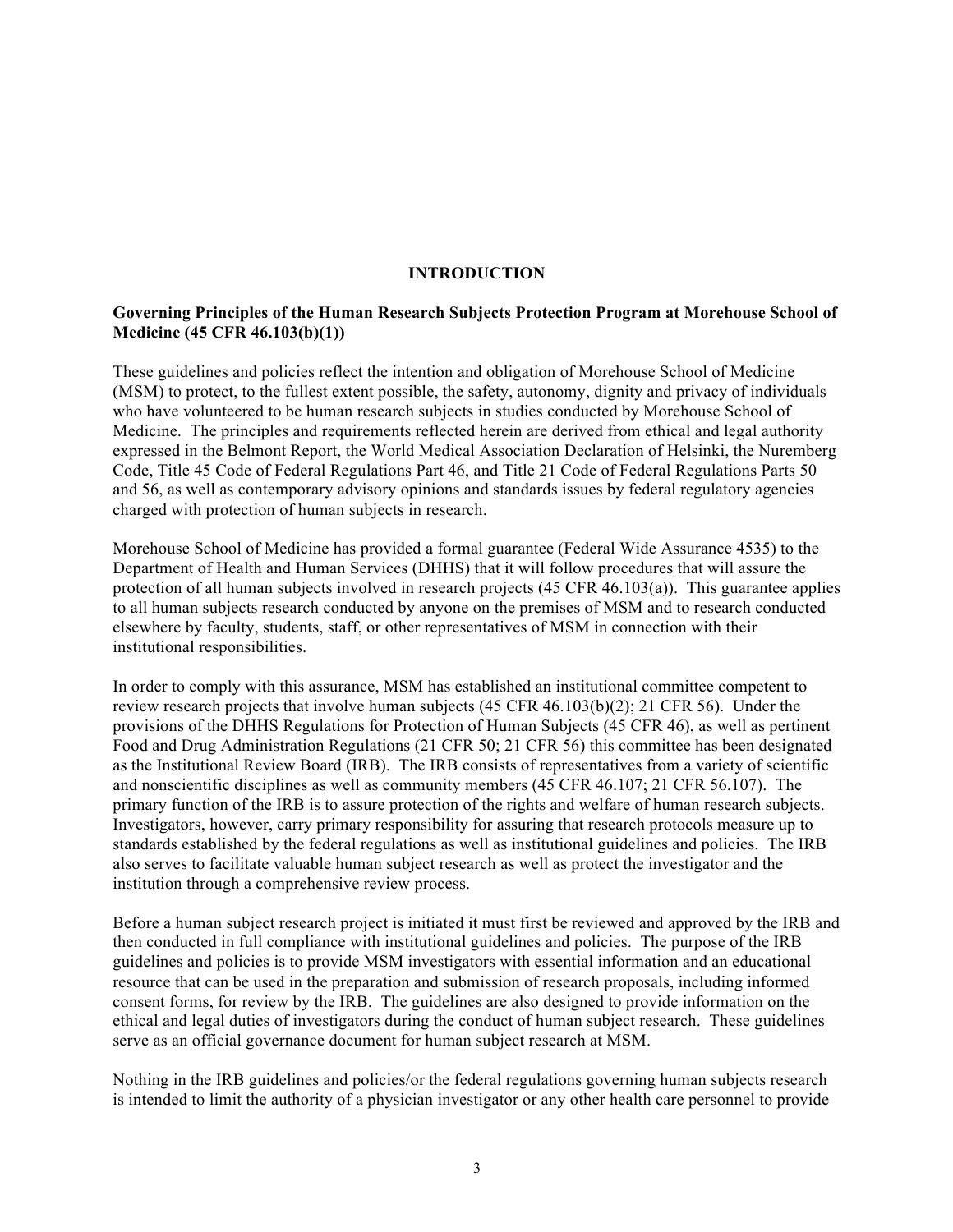medical treatment or emergency medical care to the extent the individual is permitted to do so under applicable federal, state, or local law.

#### **SECTION I**

## **Institutional Review Board (IRB) Operations and Functions 45 CFR 46 Protection of Human Subjects 21 CFR 56 Institutional Review Boards**

## **IRB RESEARCH PROTOCOL/PROPOSAL SUBMISSION AND REVIEW PROCESS REGULATORY COMPLIANCE**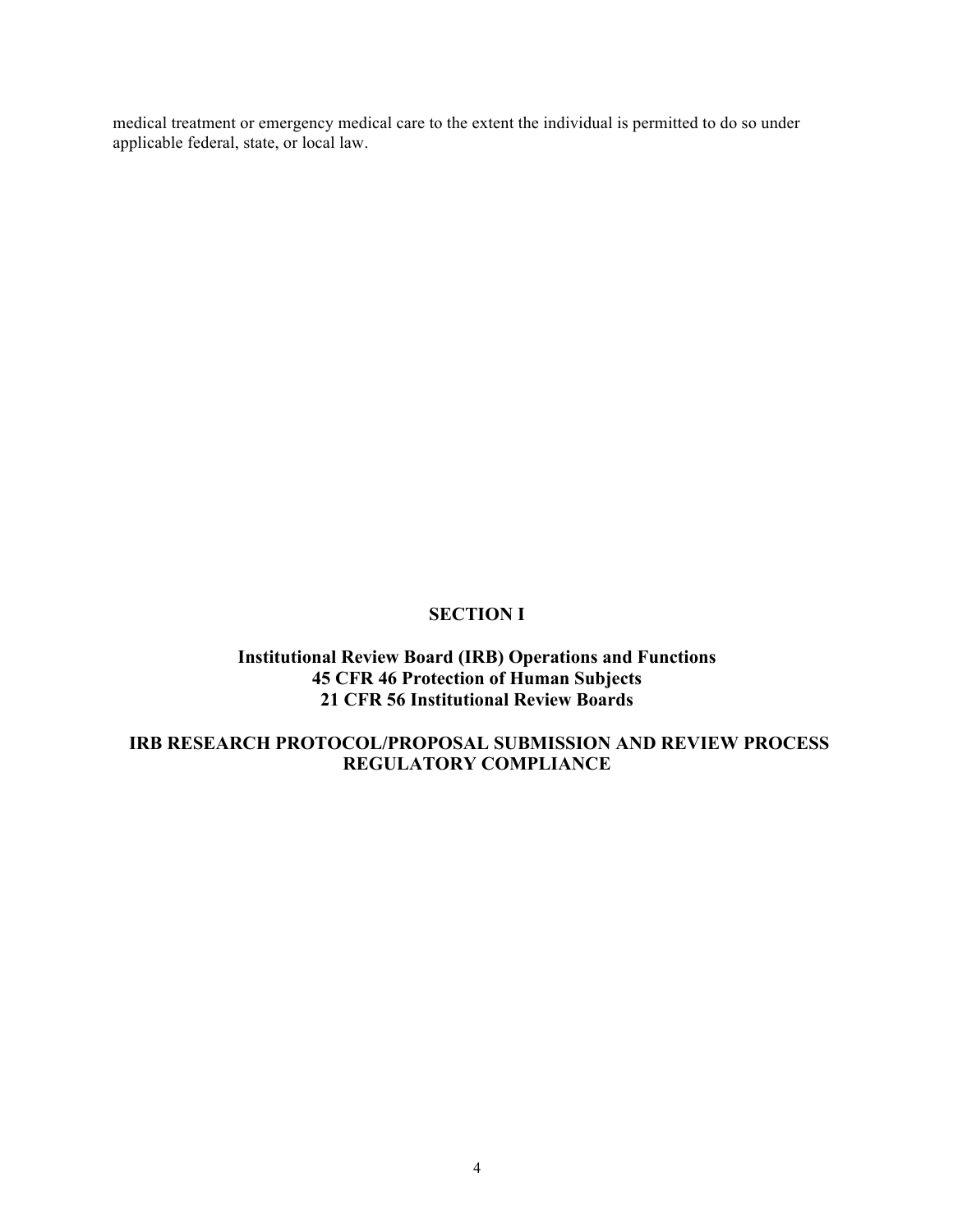#### **THE IRB APPLICATION/PROPOSAL SUBMISSION AND REVIEW PROCESS**

## **A. INVESTIGATIONAL ACTIVITIES REQUIRING IRB REVIEW AND APPROVAL**

Any systematic investigation (*research*, 45 CFR 46.102(d) or *clinical investigation*, 21 CFR 50.3(c); 21 CFR 56.102(c)) involving human subjects (45 CFR 46.102(f); 21 CFR 50.3(g); 21 CFR 56.102(e)), including research development, testing and evaluation, which is designed, in whole or in part, to develop or contribute to generalizable knowledge must receive IRB approval prior to initiation. This definition encompasses biomedical and sociological/behavioral research and may include investigations categorized as demonstration and service programs as well as some quality assurance programs. The term research includes clinical investigation (21 CFR 50.3(c)), and other descriptive terms such as clinical research, study, and clinical study  $(21 \text{ CFR } 56.102(c))$ . This policy applies to human subjects research conducted by faculty, students, staff or others on the premises of Morehouse School of Medicine (MSM) as well as investigations conducted elsewhere by any representative of MSM in connection with their institutional responsibilities unless the investigation is conducted under a cooperative research agreement (45 CER 46.114; 21 CFR 56.114) or has otherwise been relegated to oversight by an IRB external to MSM. The level of review required depends upon the classification (Full-board, Expedited, Exempt) of the proposal as determined by the IRB using objective regulatory standards. Full-board review is the default required regulatory process (45 CFR 46.103; 21 CFR 56.103). Expedited review (45 CFR 46.110; 21 CFR 56.110) is permitted but not required. Exemptions (45 CFR 46.101(b); 21 CFR 56.104,105) are determined and documented by the IRB.

#### **B. SUBMISSION OF APPLICATIONS FOR INITIAL REVIEW**

Each investigator should carefully review the IRB submission requirements. Submission of incomplete applications or applications requiring significant modification may result in delay of the review and approval process. **The IRB and the Office of Research Development offer assistance in research proposal preview.** Investigators are urged to ask the IRB or Office for Research Development for a preview of their applications prior to submitting them for initial IRB review.

#### **1. Required Materials for Review and Submission Process**

The IRB accepts requests for review at any time; however, to facilitate timely and efficient review of research protocols, the IRB expects to receive the following, in typed format, **generally allowing a 30 day period prior to IRB meeting dates.** IRB meeting schedules as well as required forms may be found on the MSM IRB web site.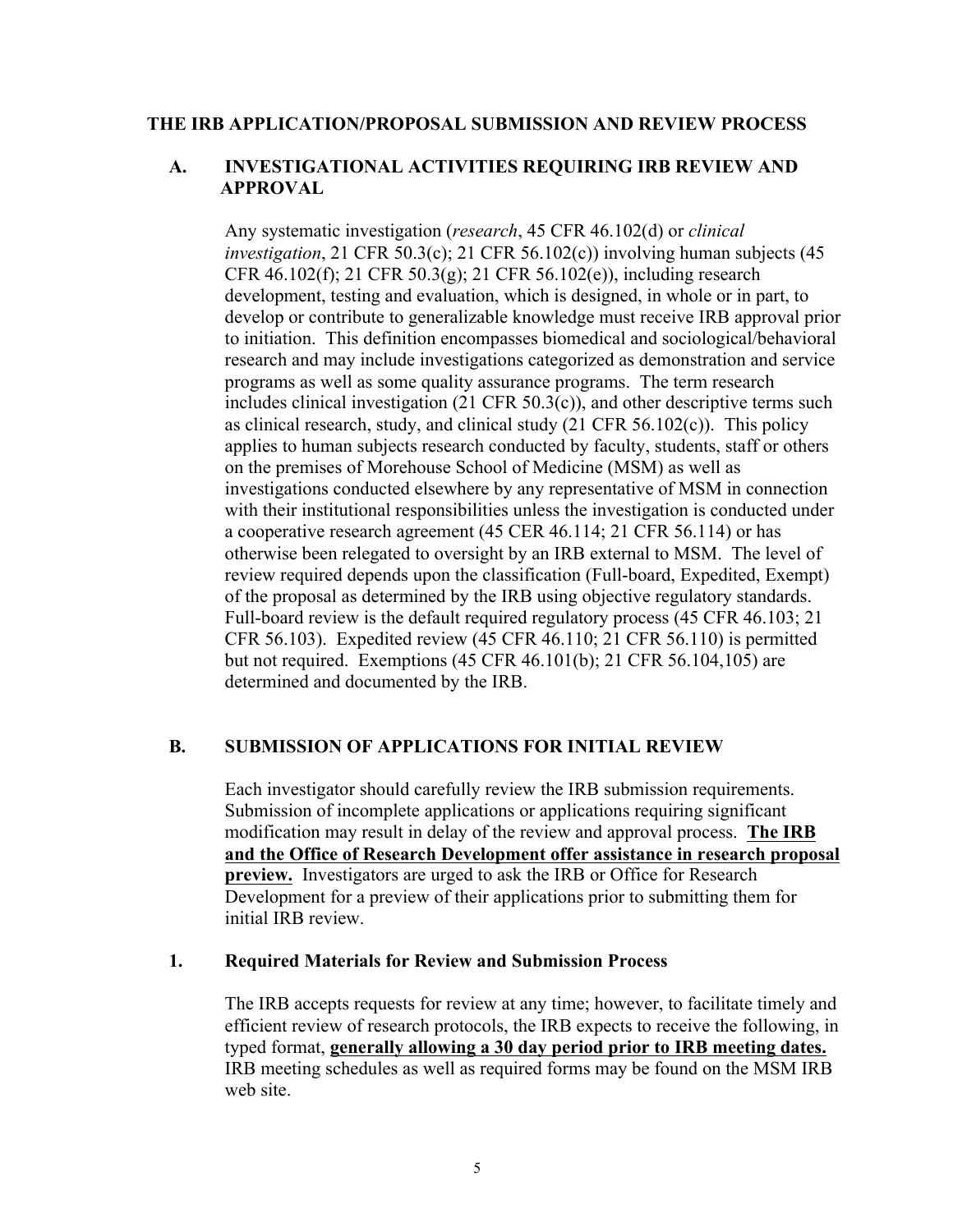- a. A complete IRB Initial Protocol Review Application Send the application to the IRB office via e-mail and forward a copy with all pertinent signatures to the IRB office via mail or internal distribution.
- b. b. Informed Consent/Parental Permission/Assent Form(s) These documents must reflect IRB format, style and readability standards as described by the templates and discussed further in these guidelines. Each document should have a header or footer indicating the version (such as the date of application for review) of the document. Forward these documents via e-mail along with the application for review.
- c. Detailed Research Protocol The research protocol (grant application or other descriptive document) should include the following information in sufficient detail to convincingly show scientific merit and justification for undertaking the study.
	- Background Objectives of the research project Significance Methodology Clinical Information (where applicable) Analysis of data References Investigational drug study registry (where applicable)

The protocol should demonstrate how the ethical principles of respect for persons, beneficence and social justice are taken into consideration.

d. Investigator's Brochure

For research requiring an Investigational New Drug Application (IND, 21 CFR 312) or Investigational Device Exemption (IDE, 21 CFR 812), please forward to the IRB office an electronic or hard copy of the Investigator's Brochure clearly indicating the assigned number pertaining to the application. Investigators are responsible to clarify with sponsors of drug studies or with the Food and Drug Administration whether an IND or IDE is required for the proposed research.

e. Research Subject Recruiting Materials and Methods Forward to the IRB office, by e-mail or hard copy, copies of advertisements, brochures, or any other materials intended to be used in recruiting subjects in the proposed research. These materials must be reviewed and approved by the IRB before being distributed for recruitment of subjects.

Applications that are incomplete and/or not in compliance with IRB Guidelines will be returned to the investigator for appropriate revision prior to IRB acceptance for review. Investigators who have questions concerning their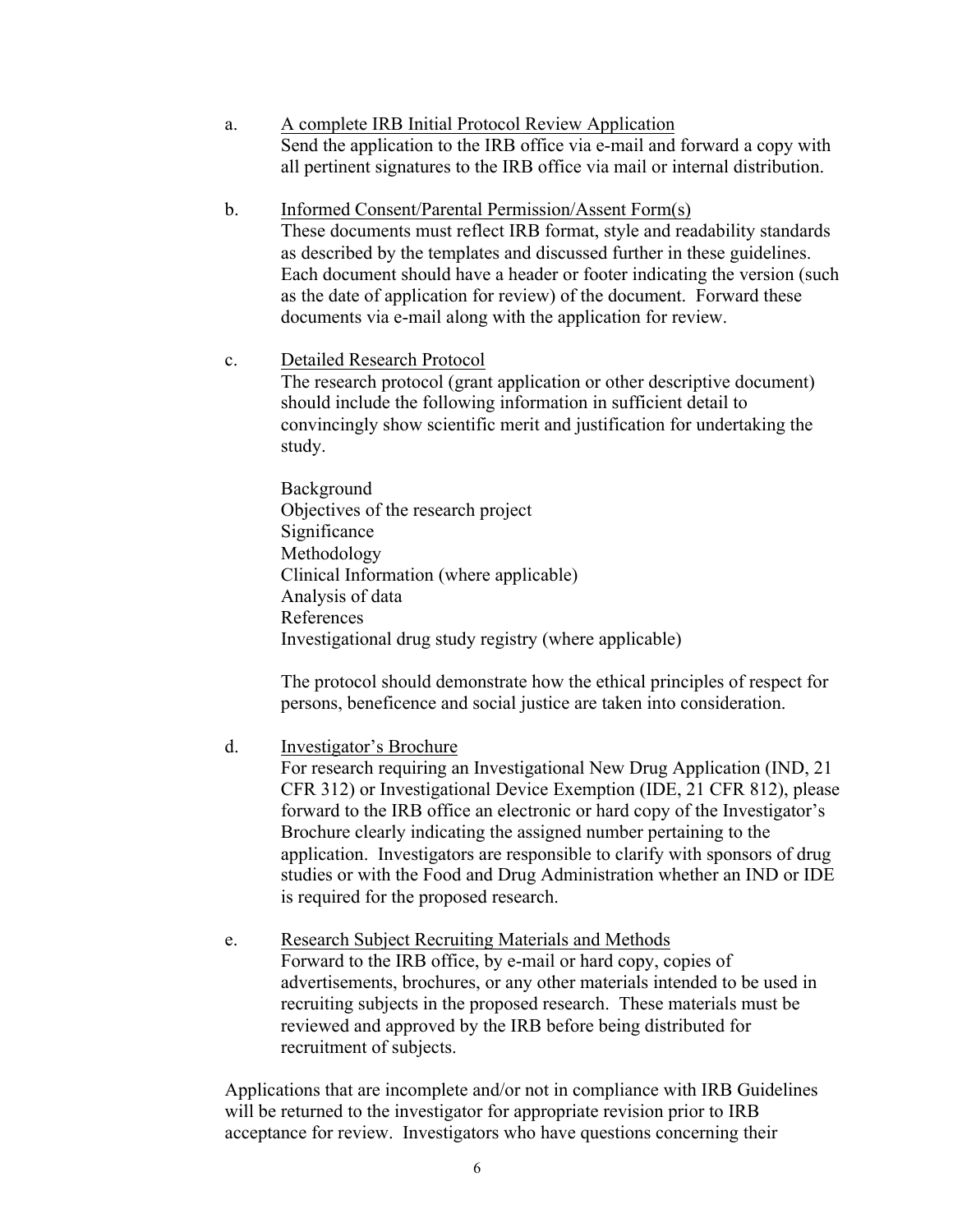proposal should contact the IRB administrator. The 30 day period allows the IRB to preview the application and provide feedback to investigators so that they may make changes prior to initial review.

## **2. Application Preview and Processing in the IRB Office.**

Applications are previewed by the IRB administrator in consultation with the chair and or vice-chair of the IRB. Investigators are informed as soon as practicable as to the disposition of protocols qualifying for expedited review or those found to be exempt from IRB review according to current regulations. Investigators may contact the IRB office at any time to discuss the level of review required for contemplated research involving human subjects. Following IRB office preview, applications are recorded on an intake and tracking record and the research proposals are processed for review as described in C., below.

# **C. THE IRB APPLICATION REVIEW PROCESS AND PROCEDURES (45 CFR 46.103(b)(4); 21 CFR 56.108; 56.109)**

The IRB review process reflects the various ethical principles and regulatory requirements that each investigator should consider during the design phase of their project. In order to approve a research project involving human subjects, the IRB must review and act upon credible information that demonstrates: 1) the prospective subject population is appropriate in terms of characteristics and number, 2) the recruitment of subjects is free of coercion, 3) the experimental design of the study is sound, 4) any risks associated with the research project are minimized to the greatest extent possible, 5) the potential benefits are maximized to the greatest extent possible, 6) the risks to the subject are outweighed or balanced by the potential benefits, 7) the level of subject compensation (if any) is fair and non-coercive, 8) the degree to which confidentiality is maintained is acceptable, 9) the method used to obtain informed consent is ethically and legally acceptable, and 10) the investigator has the appropriate qualifications, experience, facilities, and resources to conduct the research.

The IRB review process documents findings to ensure that the rights and welfare of the subjects are adequately protected and the protocol will be conducted in an ethical manner in full compliance with applicable policies and regulations. However, after IRB review has been completed and approval is obtained, it is possible that a research project may require additional levels of review. **IRB approval does not confer institutional approval to conduct the research study. As per 45 CFR 46.112 or 21 CFR 56.112, research that has been approved by the IRB may be subject to further appropriate review and approval or disapproval by officials of the institution. Those officials cannot, however, approve any research project unless it is first approved by the IRB.**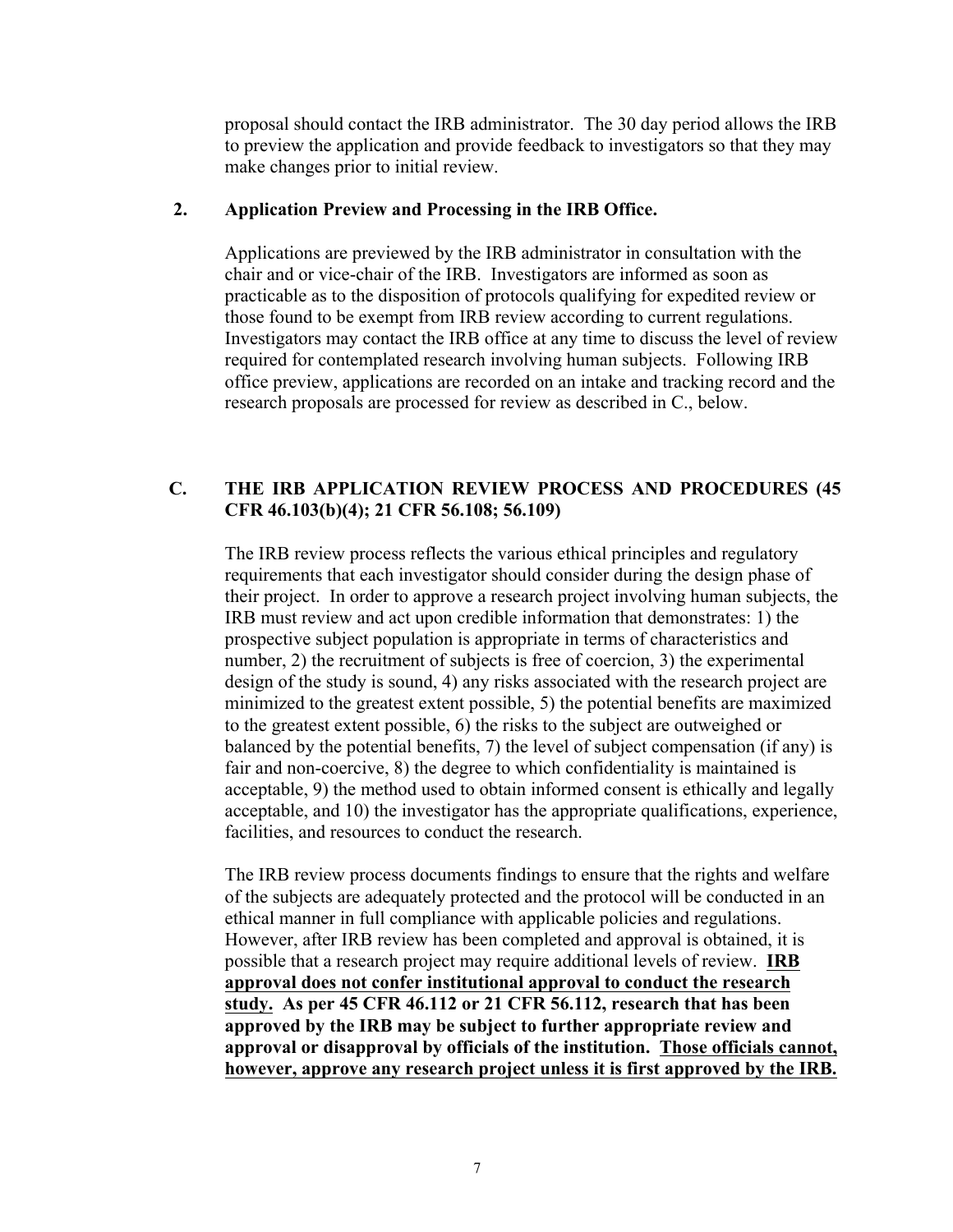## **1. General Review Criteria: The following criteria are taken into consideration for each protocol review:**

#### a. Review of the Prospective Subject Population

The prospective subject population must be equitable (45 CFR  $46.111(a)(3)$ ; 21 CFR 56.111(a)(3)) with respect to the nature and goals of the research. In addition, the investigator should be guided by the principles which lead to an equitable selection of subjects with regard to the potential risks and benefits of the research. The research application should reflect consideration of the burden of participation relative to social justice that would justify conducting the research. The IRB, therefore, will examine carefully the characteristics of the subject population. Factors such as the required number of subjects, age range, sex, ethnic background and health status will be considered.

Research involving vulnerable classes of subjects such as: critically ill, pregnant, fetuses, prisoners, children, elderly, mentally incompetent or cognitively impaired, or persons of low socioeconomic status must be clearly justified. In such cases, additional safeguards must be included to protect the rights and welfare of these subjects (45 CFR 46.111(b); 21 CFR 56.111(b)). Although research involving vulnerable persons as subjects is not prohibited by any regulations or ethical codes, justification for involving vulnerable persons in research generally becomes more difficult as the degree of risk and vulnerability increases and direct (research-related) benefits to individuals decrease.

Naturally, there are exceptions to the principle of "equitable selection of subjects". For instance, research involving the study of a disease to which one ethnic or racial group is primarily susceptible may well meet the requirement of social justice as the selection must obviously be narrowed.

#### b. Review of Method(s) of Subject Recruitment

The IRB will review the method of prospective subject identification and recruitment to assure it is ethically and legally acceptable. The IRB will review methods of recruitment to protect against potential coercion or undue influence. Information provided to subjects must not be misleading. Advertisements and recruitment materials should be informative and factual yet influence-neutral. Written recruiting/advertising material should be limited to: 1) a description of the study, clearly identified as research, 2) a brief description of eligibility, 3) incentives, without stating specific monetary amounts, and 4) study location and contact information. Advertisements and other methods used to recruit subjects are considered an extension of the recruitment and informed consent processes and, therefore, must be reviewed and approved by the IRB prior to use.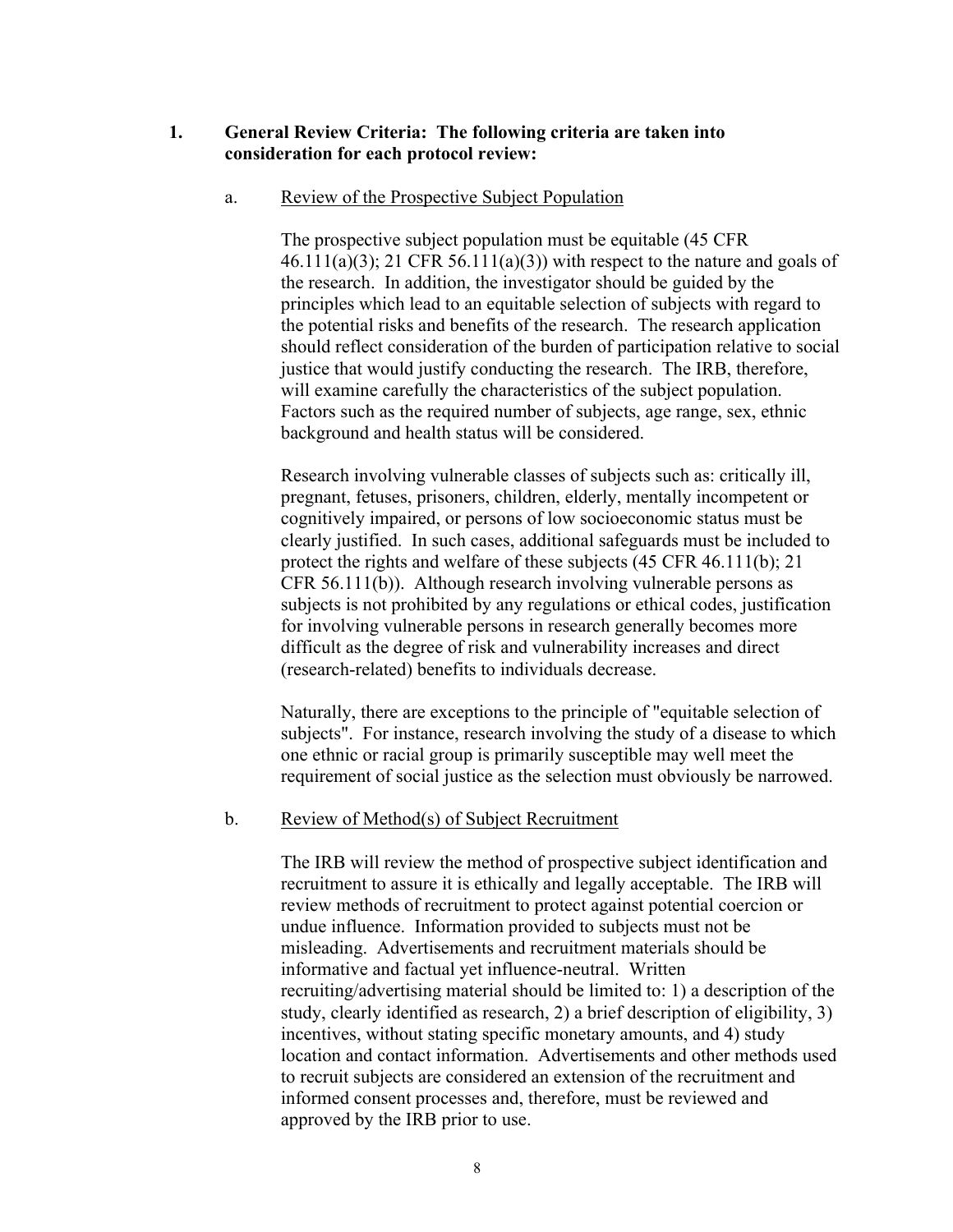#### c. Review of Experimental Design

The IRB will review the experimental design in order to assure that potential risks to subjects are minimized and the potential benefits maximized by methods and procedures consistent with sound research design. The IRB will determine that the risks to subjects are reasonable in relation to anticipated benefits, if any, and the importance of knowledge that may be gained through the conduct of the research (45 CFR 46.111(a)(1)(2); 21 CFR 56.111(a)(1)(2)). The IRB has the authority to approve, require modification in (to secure approval), or disapprove a human subjects research protocol (45 CFR 46.109(a); 21 CFR 56.109(a)). When available, the IRB will examine internal and/or external scientific reviews. The scientific methods should provide justification for the ethical principles of respect for persons, beneficence, and justice, as well as an assessment of risks and benefits, and subject selection as described in The Belmont Report (Ethical Principles and Guidelines for the protection of Human Subjects of Research, The National Commission for the Protection of Human Subjects of Biomedical and behavioral Research, April 18, 1979, U.S. Government Printing Office: 1988).

The IRB accepts the need for certain types of behavioral and social science studies to employ strategies that include either deception and/or the withholding of information. Employment of such strategies must, however, be fully justified. In general, deception is not acceptable, if in the judgment of the IRB, the subject would have declined to participate had they been informed of the true purpose of the research. Studies which use deception and/or the withholding of information as part of their experimental design must include a post-study debriefing unless a waiver is granted by IRB.

The IRB recognizes the nature of certain research activities may seem controversial, e.g., genetic traits, social risks, racial/ethnic differences, etc. The IRB will apply objectivity in reviewing research involving moral or social impact dilemmas in that it will not speculate on the possible use or misuse of research findings to be within its purview as stated in 45 CFR  $46.111(a)(2)$  and 21 CFR 56.111(a)(2). However, the IRB will scrutinize research protocols to ensure that the protection of privacy of personally identifiable information is reasonably addressed to maximize the maintenance of confidentiality and reduce risks associated with information collection and management.

In situations deemed appropriate by the IRB, individuals with competence in special areas of research under review will be consulted to assist in review where issues under review require expertise beyond or in addition to that available on the IRB. In such cases, the consultant reviewer(s) may present material for IRB deliberation but may not vote with the IRB (45 CFR 46.107(f); 21 CFR 56.107(f)).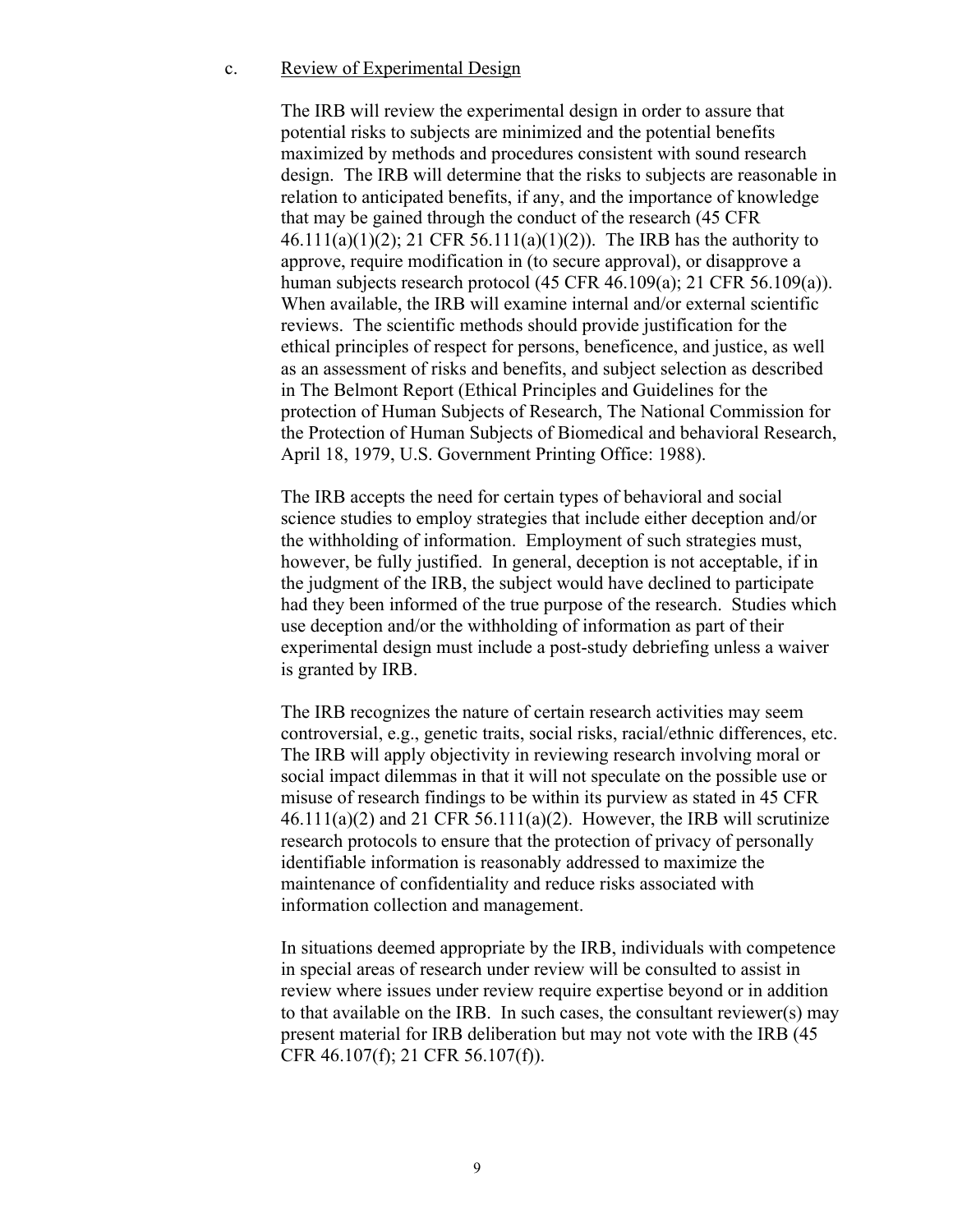#### d. Review of the Potential Risks

A risk is a potential harm (injury) associated with the research that a reasonable person, in what the investigator knows or should know to be the subject's position, would be likely to consider significant in deciding whether or not to participate in the research. The concept of risk includes any physical or emotional discomfort or burden, as well as inconvenience that a subject may experience as a result of the research procedures. Underlying the consideration of risk is the implicit moral guideline that all investigators have a duty not to harm their subjects and must minimize potential risk to the greatest extent possible.

The five major types of risks are: a) physical risk (e.g., pain, bruising and infection associated with venipuncture, adverse reactions to drugs, muscle soreness and pain as a consequence of exercise testing, angina induced by maximal exercise test); b) psychological risk (e.g., depression and confusion as a result of administration of drugs, feelings of guilt or anxiety precipitated by a sensitive survey, embarrassment, indignity); c) social risk (e.g., invasion of privacy, loss of community standing); d) legal risk (e.g., criminal prosecution or revocation of parole); and e) economic risk (e.g., loss of employment, loss of insurability or loss of potential monetary gain).

Both immediate and latent (delayed) risks of any procedure involving human subjects will be reviewed by the IRB. In addition, the estimated probability, severity, average duration, and reversibility of any potential harm will be considered according to available empirical data. Furthermore, since certain populations of vulnerable subjects may be at greater risk than others, the IRB will take into consideration the potential risk characterization of the subject. Pregnant women and their fetuses, for example, may be at greater risk in drug studies. Children, the elderly, prisoners, the mentally incompetent and various ethnic groups may incur an increased level of risk in certain kinds of research projects.

The degrees of risk may be classified as less than minimal, minimal, greater than minimal and significant. Federal regulations (45 CFR 46.102(i); 21 CFR 56.102(i) define minimal risk as "[t]he probability and magnitude of harm or discomfort anticipated in the research are not greater in and of themselves than those ordinarily encountered in daily life or during the performance of routine physical or psychological examinations or tests." The term "minimal risk" is used as a base or standard by which the risks associated with research are judged.

Currently, federal regulations governing human subjects research do not define risk categories other than minimal risk. However, 45 CFR 46, Subpart D – Additional DHHS Protections for Children Involved as Subjects in Research, reveals requirements that may be applied as well to other categories of vulnerable research populations such as those with diminished mental capacity. The considerations in research involving greater than minimal risk include: 45 CFR 46.405 – where the research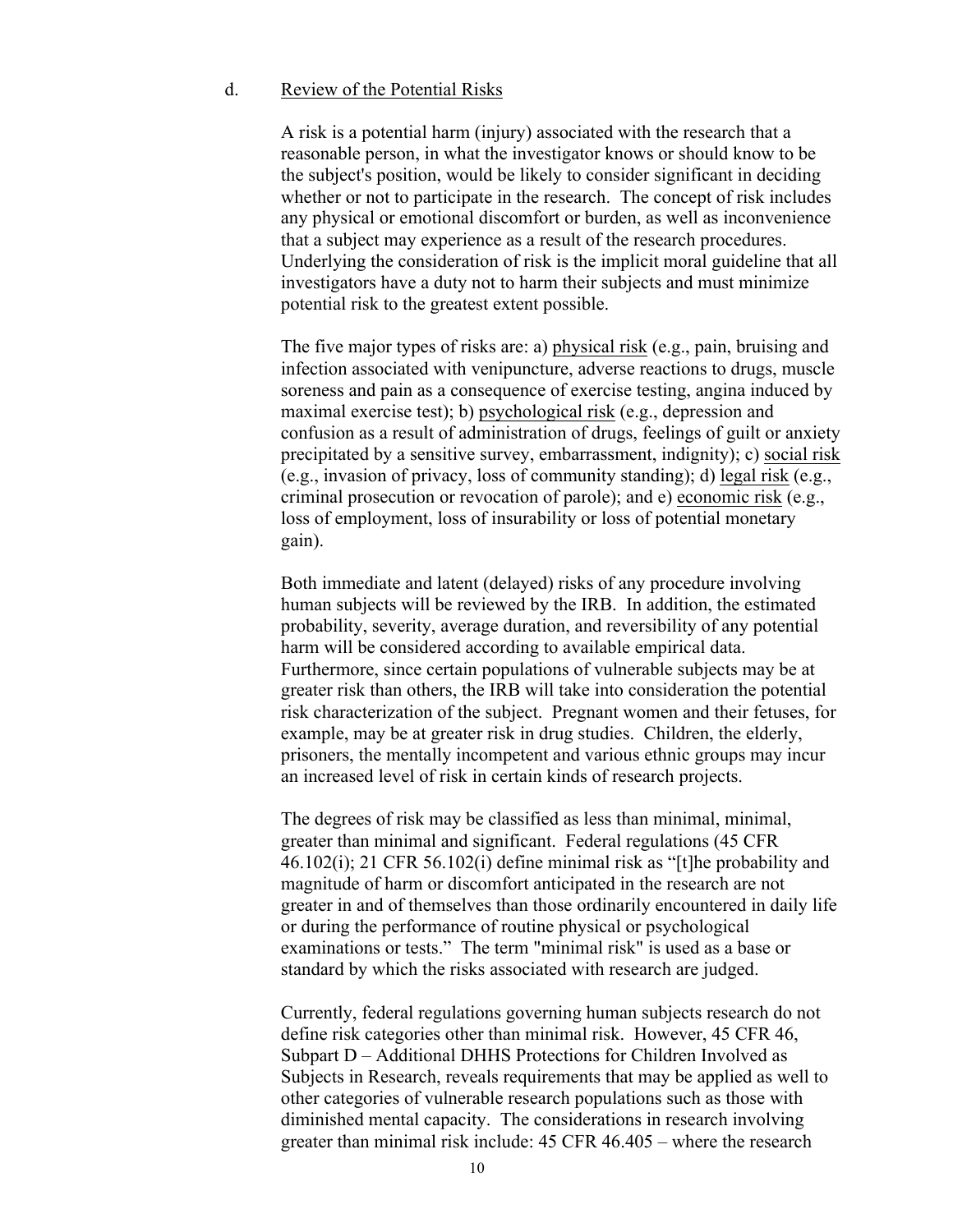presents the prospect of **direct benefit** to individual subjects; 46.406 – where the research lacks direct benefits to research subjects but is likely to yield generalizable knowledge about the subjects' disorder or condition; and 46.407 - research that is not otherwise approvable but which presents an opportunity to understand, prevent or alleviate a serious problem affecting the health and welfare of children, but only following approval by the Secretary of DHHS.

Further discussion of research-related risk may be found in other sections of these guidelines.

#### e. Review of Potential Benefits

A benefit is a valued or desired outcome. Benefits associated with participation in research can be classified generally as those that accrue to the subject directly (e.g., improvement of the subject's health status; acquisition by the subject of knowledge considered of value) and those that accrue to society (e.g., additions to the knowledge base). The IRB will review the anticipated benefits to both the subject and to others. In addition, the IRB will consider whether the benefits are maximized to the greatest extent possible through proper protocol design. Therefore, an underlying moral notion of "beneficence" should guide the investigator in the design and conduct of the research.

Financial or other forms of compensation or incentives are not considered benefits derived from research participation. Although the subject may consider financial compensation a desirable outcome, this fact will not be used in risk/benefit analysis.

#### f. Risk/Benefit Analysis

There are no strictly applied formulae applicable to arriving at a risk/benefit conclusion. The known risks and putative benefits are considered in light of the fact that research is intended to discover generalizable knowledge more so than to provide benefits to individuals. In this light, the greater the risks imposed by the research, the greater the need for ethical justification to conduct the research. In conducting its review of research, the IRB takes into consideration ways in which risks are minimized (45 CFR 46.111(a)(1); 21 CFR 56.111(a)(1)) as well as consideration of the reasonableness of risks in relation to anticipated benefits (45 CFR 46.111(a)(2); 21 CFR 56.111(a)(2)).

#### g. Review of Subject Compensation

The IRB will review the amount of compensation (monetary as well as other forms). In order to assure that it would not be considered coercive, or unduly influential, is distributed equitably, and reflects reasonableness in relation to subject involvement. Compensation should not appear to be purchasing participation and should be justified according to relative risks and burdens placed upon the subject.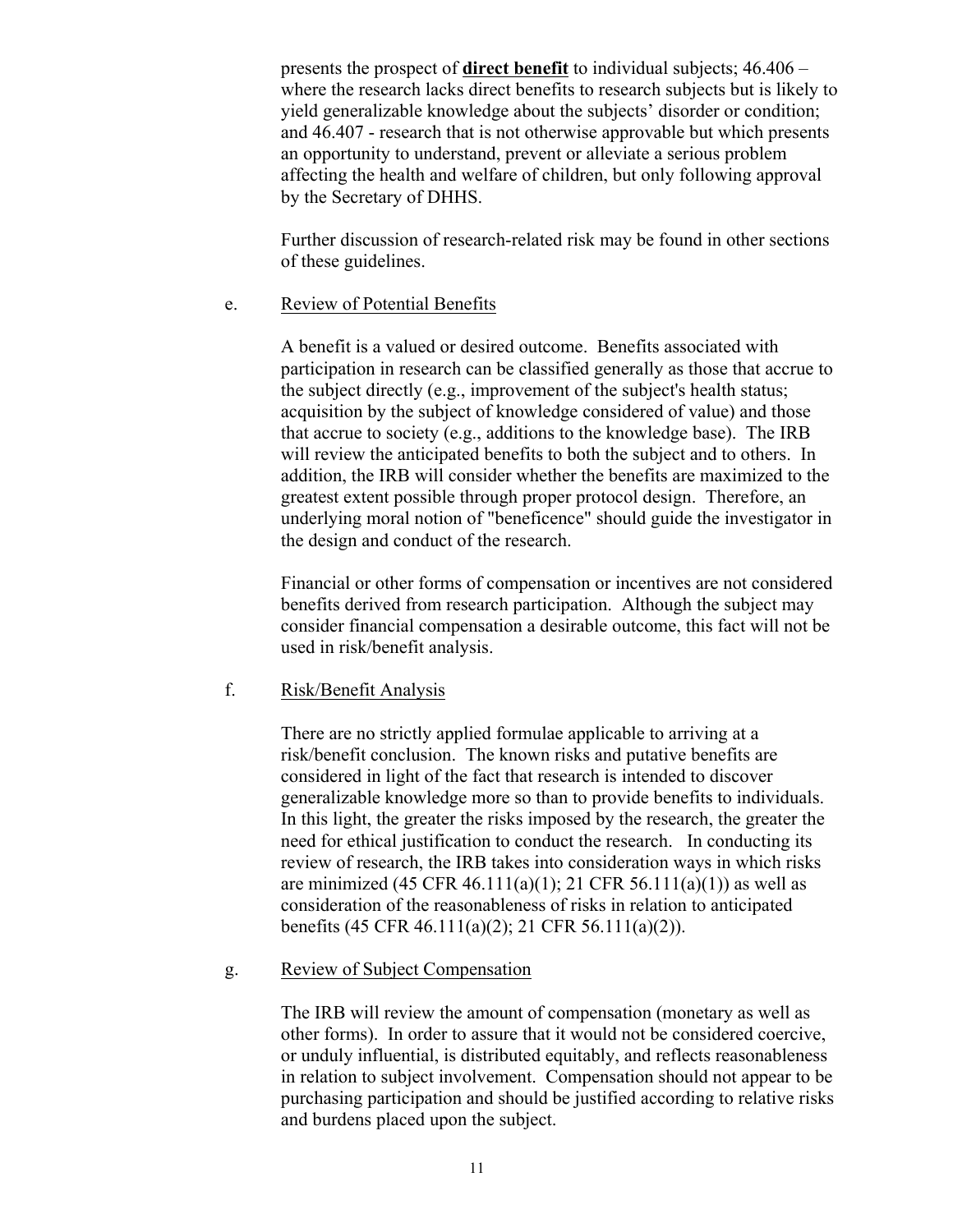#### h. Review of Confidentiality

The IRB will review the methods to be used to preserve confidentiality of information. If research data with subject identifiers will be made available to persons other than investigators, members of the research team, sponsors or federal agencies, the IRB will review the justification for sharing this data and determine acceptability of protective measures (45 CFR 46.111(a)(7); 21 CFR 56.111(a)(7)).

Under 45 CFR 164.508(b)(3)(i), the Morehouse School of medicine IRB does not require HIPAA authorizations for use or disclosure of protected health information to be combined with other regulatory requirements regarding informed consent to participate in research.

It is the policy of the IRB to request investigators to use stand-alone HIPAA authorizations permitting the use and disclosure of individually identifiable health information. The IRB need not approve stand-alone HIPAA authorizations.

The IRB defers to the responsibility of each covered entity under 45 CFR 160 and 164 to comply with use and disclosure requirements, including waivers and uses and disclosures for which authorization is not required as permitted under 45 CFR  $164.512(i)(1)(i)$ . A covered entity is basically the organization, unit or individual having custodianship of individually identifiable protected health information. (Reference: Guidance for Industry, IRB Review of Stand-Alone HIPAA Authorizations under FDA Regulations, October 21, 2003)

#### i. Review of Informed Consent

Although there are federal regulations requiring the subject or the subject's legally authorized representative to give consent prior to the subject's participation in research, the principal reason for informing subjects about the nature of experimentation is that they have a moral right to know what is to be done to them and what risks this entails before they give their consent. Human beings are considered autonomous and the requirement of informed consent is designed to uphold the ethical principle of "respect for persons" (The Belmont Report). The use of human subjects is a privilege -- a favor -- granted to the experimenter, rather than a right. An experiment is something that is done to the subject, and therefore differs from the usual medical practice where something is done solely for the patient.

In order for consent to be ethically and legally valid it must meet the requirements stated in Principle I of the Nuremberg Code and the informed consent section of the federal regulations (45 CFR 46.116; 21 CFR 50) which are based, in part, upon the Nuremberg Code. Principle I of the Nuremberg Code states, "The voluntary consent of the human subject is absolutely essential. This means that the person involved should have legal capacity to give consent; should be so situated as to be able to exercise free power of choice, without the intervention of any element of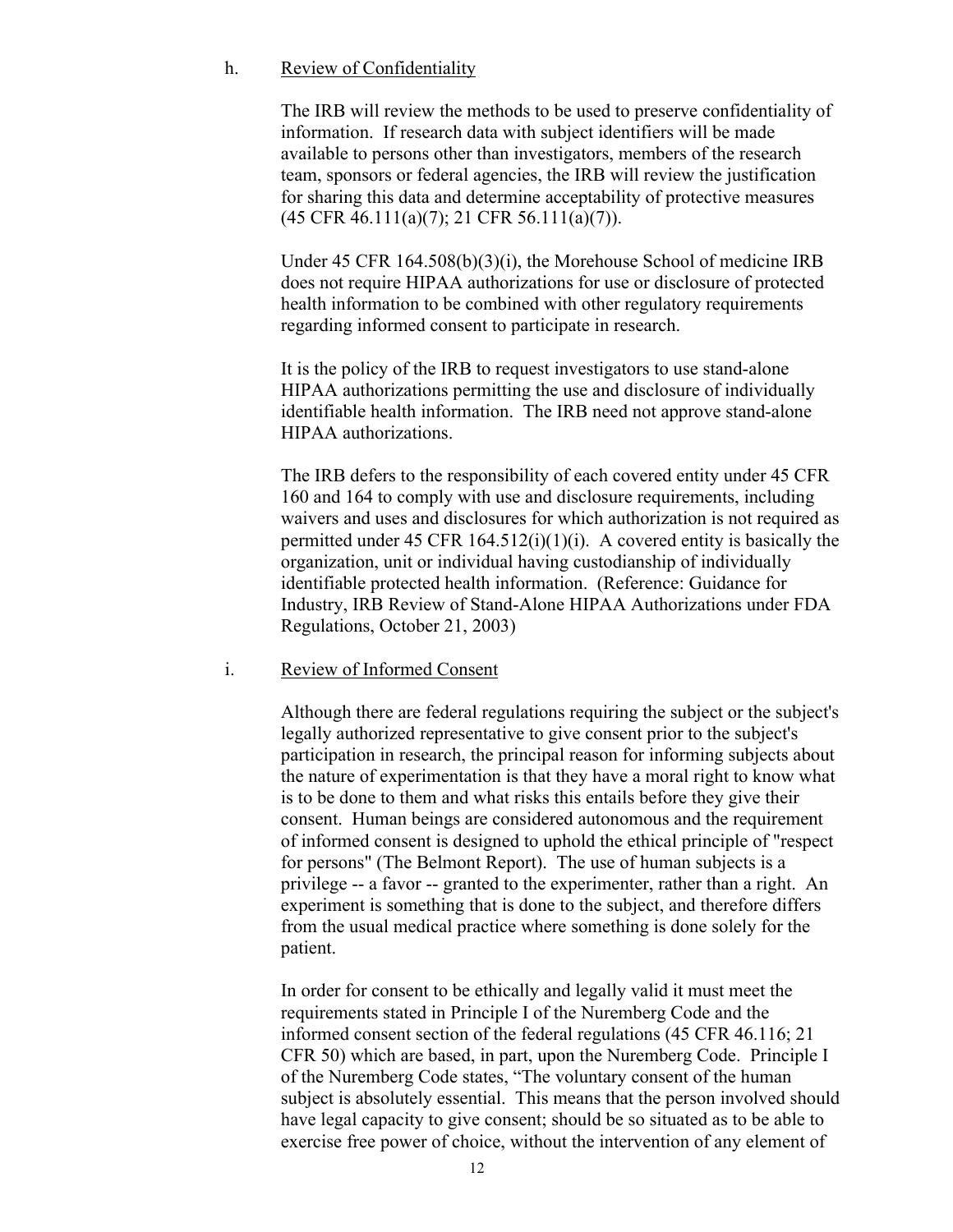force, fraud, deceit, duress, over-reaching or other ulterior form of constraint or coercion; and should have sufficient knowledge and comprehension of the elements of the subject matter involved as to enable him to make an understanding and enlightened decision."

The legal documentation of informed consent is the consent form signed by both the subject and the investigator. The ethical and, indeed, legal validity of, consent is, however, dependent upon the process of informed consent which requires the investigator to engage in dialogue or negotiation with the prospective subject. The consent form, therefore, should be used by the investigator as an instrument to guide the negotiations with the prospective subject. The informed consent form must embody the elements of informed consent contained in the DHHS and/or other applicable federal, state or local laws or regulations. As presented in Section II of these guidelines and policies, the IRB will review both the consent form and the process of informed consent to ensure the preservation of autonomy of research subjects as well as to ensure adequate documentation of informed consent (45 CFR 46.111(a)(4),(5),(7),(b); 21 CFR 56.111(a)(4),(5),(7),(b)).

#### j. Review of Investigator Qualifications and Research Environment

The IRB will review investigator qualifications to assure the investigator has the appropriate qualifications and training to carry out the procedures described in the research. Investigators and each member of the research team must account for current training in human subjects research as required by the institution. In addition, the IRB may include in its review the adequacy of facilities, funds, equipment and personnel required to conduct the research.

#### k. Review of Research and Monitoring Requirements

The IRB will determine the interval of periodic/continuing project review. Projects are approved for a period of time in relation to the degree of risk not to exceed one year (45 CFR 46.109(e); 21 CFR 56.109(f)). Whether on initial or continuing review, the IRB considers the period of protocol approval on a case-by-case basis. Decisions as to whether a study should be reviewed more frequently than annually and at what interval(s) (45 CFR  $46.103(b)(4)(ii)$ ; 21 CFR  $56.108(a)(2)$  are made in consideration of but not limited to the following criteria:

- (1) the risk/benefit potential of the study along the following criteria:
	- (a) research determined to involve greater than minimal risk but is otherwise justifiable in relation to potential direct benefits to the research subjects.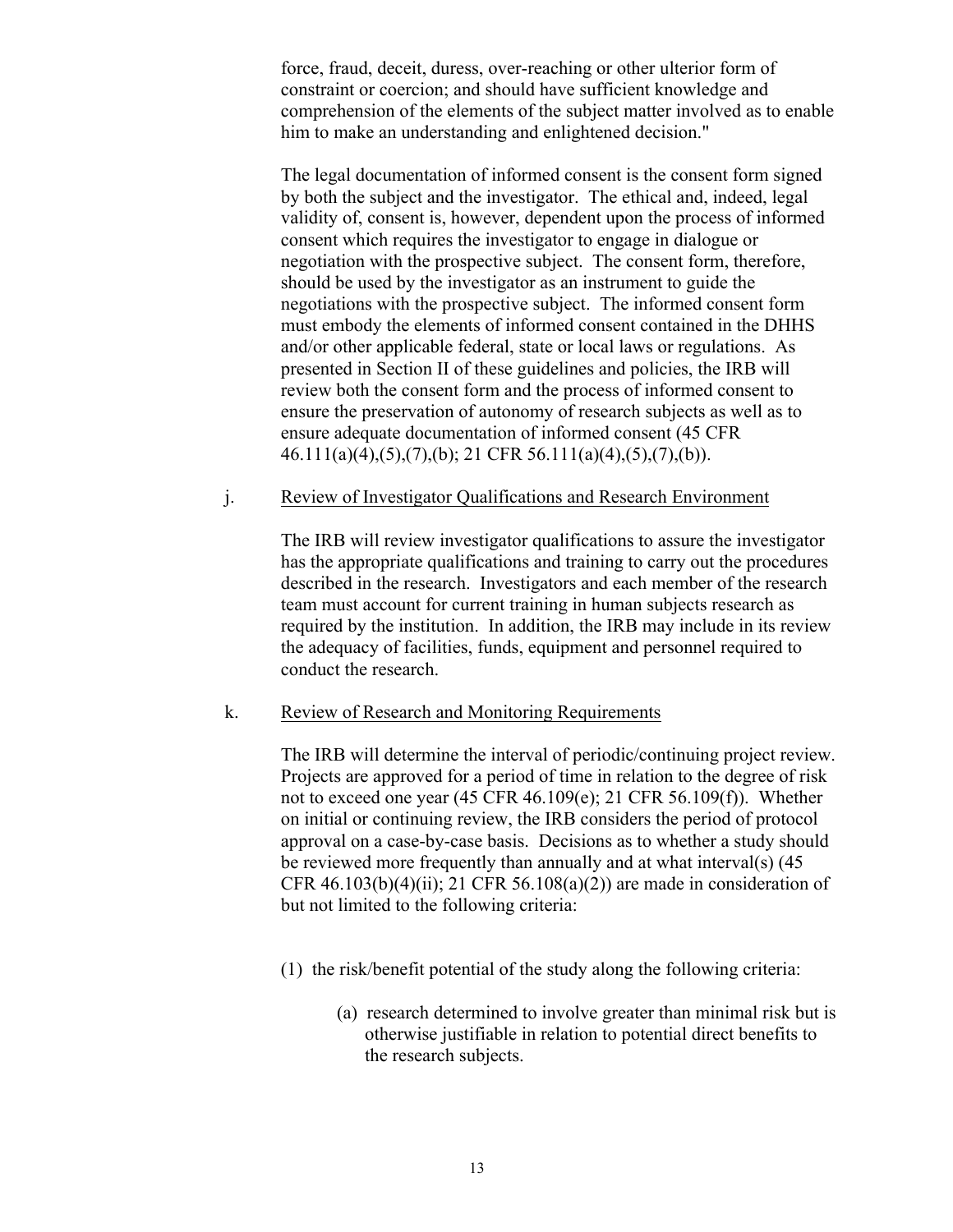- (b) research determined to involve greater than minimal risk without direct benefits to research subjects but is otherwise justifiable as the research is likely to yield generalizable knowledge important to future applications.
- (2) the complexity and scientific nature of the study (e.g., blinded, unblinded, degree of independent safety monitoring, the length of the study, as well as whether the study involves procedures or drugs/devices with which there is only limited experience in humans).
- (3) adverse event reports or complaints of any nature regarding the study.
- (4) whether subjects are particularly vulnerable or have compromised or diminished capacity to independently provide informed consent/assent to participate.
- (5) the number of subjects to be managed at any given time in the study.
- (6) safeguards described in the protocol or otherwise provided on site.

To ensure adequate protection of human subjects in research, the IRB may establish an appropriate monitoring procedure that may include observation of the consent process, observation of on-going research and review of research records (45 CFR 46.109(e); 21 CFR 56.109(f)).

On continuing review, the IRB shall, on its own discovery and authority or based upon external credible information, determine the extent to which verification from sources other than the investigator that no material changes have occurred since previous IRB review is required to ensure the integrity of the review process and protection of human subjects. In making such a determination, the IRB shall consider but not be limited to the following criteria:

- ! protocols determined to be of greater than minimal risk in which benefits to subjects are speculative or unlikely and involve vulnerable populations such as adults lacking capacity to consent for themselves or children considering age, maturity and the burdens imposed upon them to further the research
- ! protocols determined to be greater than minimal risk in which the investigator requires or relies upon expertise outside of the investigator's training and experience
- ! the IRB has had prior experience with regulatory or policy issues involving the investigator. Such experience includes reluctance or failure on the part of the investigator to comply with determinations of the IRB as well as evidence indicating changes having been made and implemented prior to IRB approval, except where such changes are determined to be for the immediate safety and/or well being of the subjects.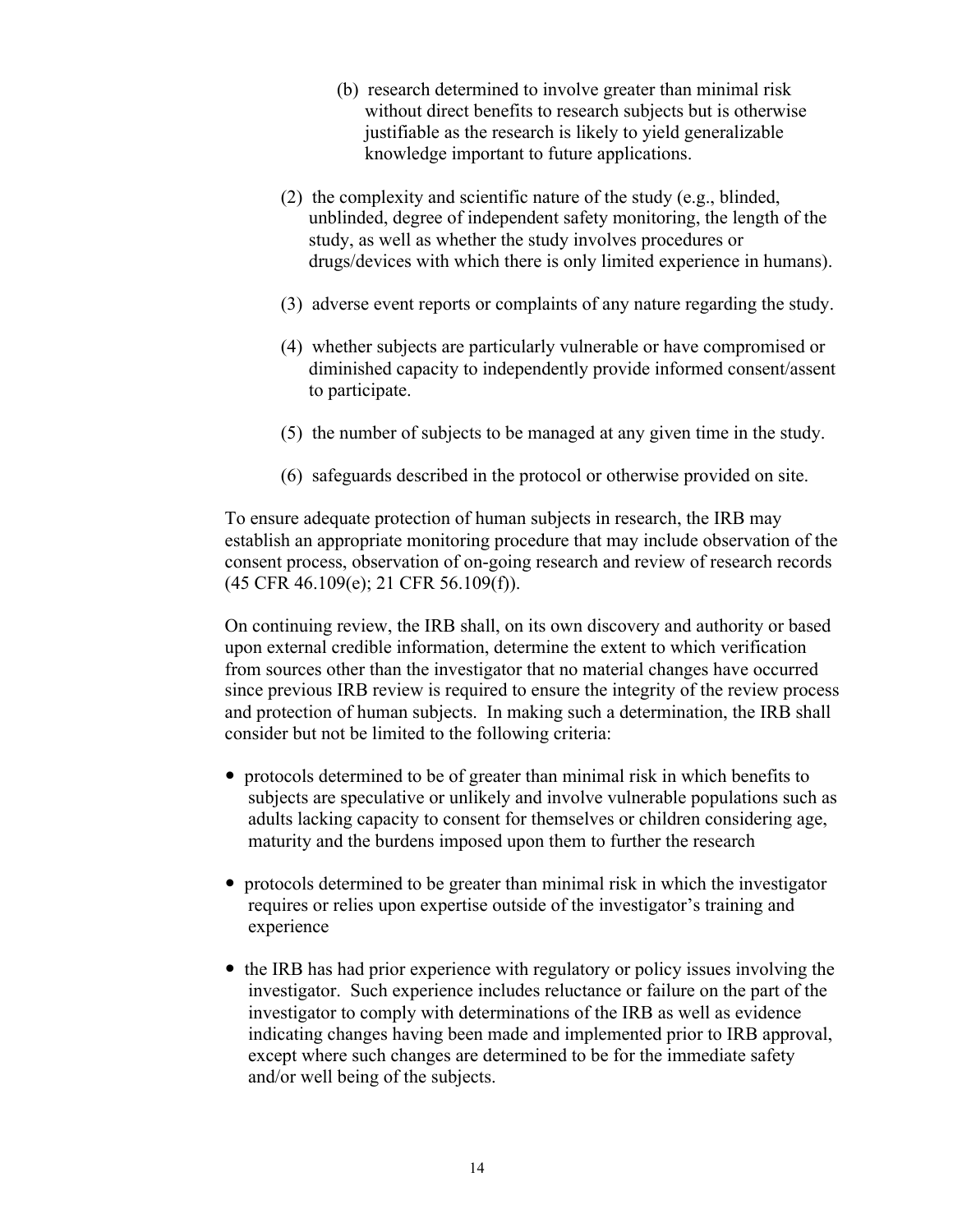In verifying information to determine whether unapproved changes have occurred, from sources other than the investigator, the IRB shall make inquiries directed to parties knowledgeable about the specific research protocol. These parties may include but not necessarily be limited to:

- a resident research subject advocate
- the research sponsor or external review/advisory panel
- members of the research team
- research subjects

To ensure prompt reporting to the IRB of proposed changes in a research activity; and, to ensure that such changes in approved research, during the period for which IRB approval has already been given, may not be initiated without IRB review and approval, except when necessary to eliminate apparent immediate harm to subjects (45 CFR 46.103(b)(4)(iii); 21 CFR 56.108(a)(3),(4)), the IRB approval memorandum informs investigators as follows:

"Any advertisements, questionnaires or other written materials pertaining to human subjects must be reviewed and approved by the IRB before use in the project. Any changes made in either the protocol or the consent form must be brought to the attention of and approved by the IRB prior to implementation of such changes. If applicable, please bring this approval notice to the attention of the research administrator of any granting agency(ies) to which you have made application for funding. **Promptly notify the IRB of any changes in the protocol or consent process as well as any adverse events, or unanticipated problems to subjects or others as defined and required by current federal regulations and institutional policies.** This approval is issued with the understanding that you have read and agree to comply with all laws and regulations governing the conduct of this research involving human volunteers as well as the institutional **Guidelines and Policies for the Protection of Human Subjects.**"

In addition, the IRB may review investigator research files, and/or assign IRB members or a third party to observe the consent process or research activities (45 CFR 46.46.109(e), 21 CFR 56.109(f)).

l. Reporting of IRB Findings to Investigators and the Institution

Following reviews as discussed in sections below, the IRB documents its findings in review documentation records and sends written reports to investigators. Notifications of approval, disapproval, approval suspensions or terminations along with copies of all pertinent correspondence, where appropriate, are forwarded to the Vice President and Associate Dean for Sponsored Research Administration (45 CFR 46.109(d); 21 CFR 56.109(e)). For research investigations involving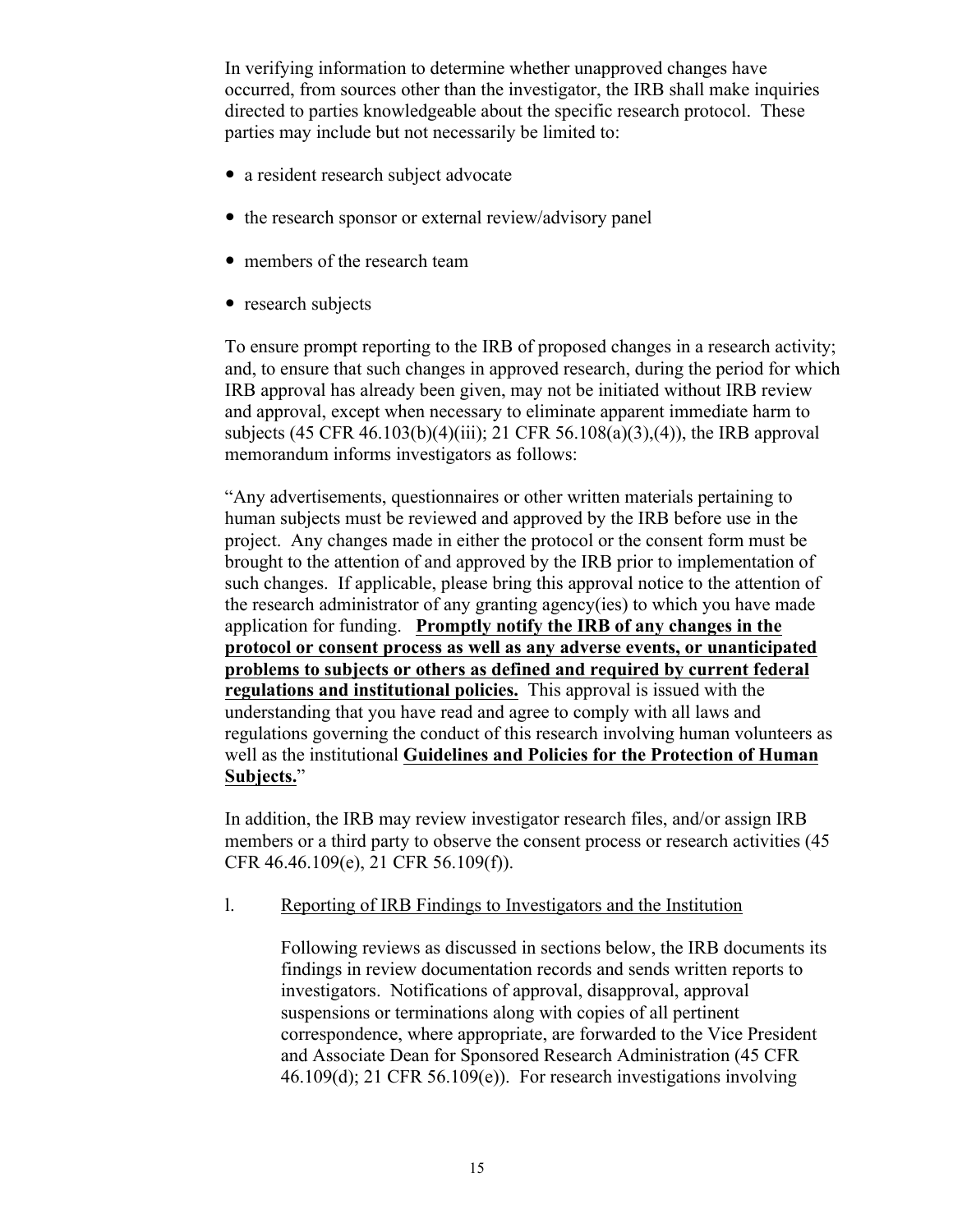exceptions to informed consent (21 CFR 50.24 Exception from informed consent requirements for emergency research), the IRB will promptly notify the investigator and the sponsor of the research in the event the IRB determines that it cannot approve the research because of failure to meet the criteria under section 50.24(a) or because of other relevant ethical concerns. The IRB will provide a written statement to the investigator documenting the reasons for its determination (21 CFR 56.109(e)). Presently, the institution does not conduct emergency research.

## **2. Initial Review Process**

## a. Expedited Review

If an investigation involves no more than minimal risk activities that qualify for expedited review status under current federal regulations and policies (e.g., 63 FR 60364-60367, November 9, 1998 – as may be amended in the future), the proposal may be reviewed by an expedited review procedure (45 CFR 46.110; 21 CFR 56.110). The IRB chair conducts expedited reviews or assigns expedited reviews to one or more other members of the IRB, taking into consideration the nature of the research and the expertise of the IRB member(s). Reviewers document findings on the expedited review documentation form. Within five to ten work days following receipt of the proposal, the investigator will be notified of the IRB's decision concerning the proposal. Reviewed proposals will be assigned to one of three categories:

- (1) **Approved:** Notice of approval is sent to the investigator along with the approved informed consent document (if applicable) that is to be used for enrolling subjects. The investigator may begin the study.
- (2) **Modifications/clarifications required:** The investigator will be notified in writing by way of a report of IRB protocol review as to the nature of the required modifications/clarifications. As soon as the investigator complies in writing with all requirements, a notice of approval will be issued and the investigator may begin the study.
- (3) **Referred for full IRB review:** If the reviewer(s) raise(s) serious concerns, the proposal will be reviewed by the full IRB. The investigator will be notified in writing of this decision. Details of the questions and concerns raised will be reported to the investigator on the report of IRB protocol review form.

All research proposals approved using the expedited review procedure will be reported to the full IRB at the meeting following the date of approval. This is generally accomplished by publishing expedited reviews as items of business conducted between meetings on meeting agendas or as addenda to meeting minutes (45 CFR 46.110(c); 21 CFR 56.110(c)). All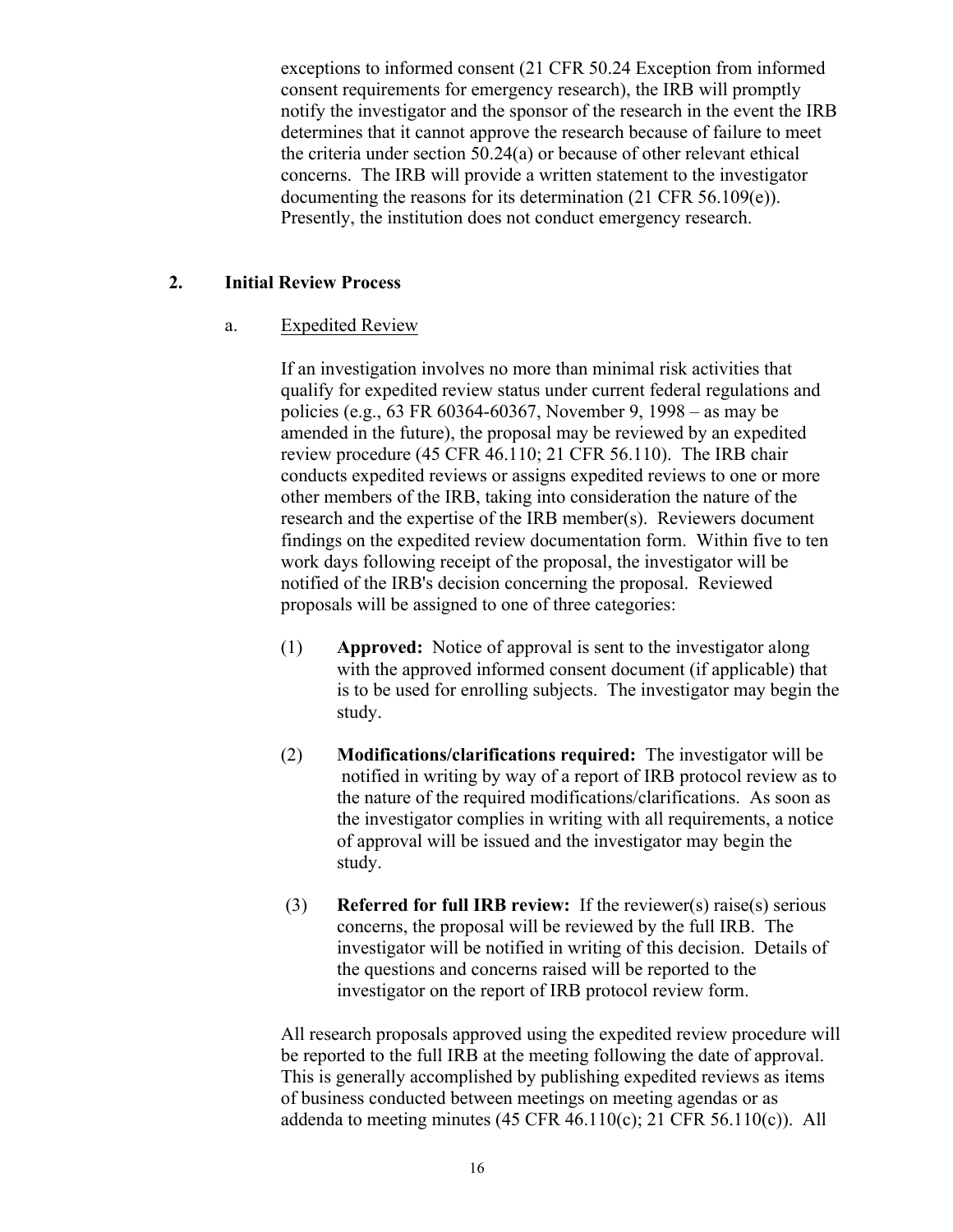IRB research protocol files are available for inspection and review by members of the IRB.

b. Full Board Review

Proposals that do not qualify for expedited review will be submitted to the full IRB. Following intake and preview, as described above, research protocols requiring full board review are assigned to a primary reviewer. The primary reviewer receives the entire file (including the Investigator's Brochure, when applicable). Reviewers document their findings and recommendations on the full board review documentation form. All IRB members receive a copy of the application for review and consent/assent documents. The primary reviewer presents findings at the convened meeting and makes a recommendation. The findings are discussed and all comments regarding changes to be made by the investigator and questions to be answered are recorded by the IRB administrator or other person assigned by the chair to record the minutes of the meeting. The primary reviewer, as well as any member of the IRB who wishes, submits a report of IRB protocol review form. Contents of the report form(s) are forwarded to the investigator for required action. In the event the primary reviewer is unable to attend the meeting, review findings and recommendations are forwarded to the IRB office and are presented to the IRB by the chair or a member designated by the chair. Within five to ten work days following the IRB meeting, the investigator will be notified of the IRB's decision concerning the proposal. Reviewed proposals will be assigned to one of four categories:

#### (1) **Approved:**

Notice of approval is sent to the investigator along with an approved informed consent document (if applicable) that is to be used for enrolling subjects. The investigator may begin the study.

## (2) **Approved contingent upon specific minor modifications or clarifications:**

On occasion, the protocol, consent form or other pertinent document may contain minor errors of omission, syntax, and/or spelling. Examples of such errors would include but not necessarily be limited to: omission of a dosage unit, e.g., "mg," omission of a person on the research team, moving a sentence from one area to another, etc. The errors noted must be of a minor nature capable of recognition and correction by a person otherwise unfamiliar with the review process but familiar with word processing in general. The IRB office will make the necessary corrections to finalize approval or will contact the investigator to request corrections required to finalize approval. Following satisfaction of corrections to be made, a notice of approval will be issued and the investigator may begin the study.

#### (3) **Tabled:**

The IRB requires significant additional information and/or has a serious concern. Written findings are conveyed to the investigator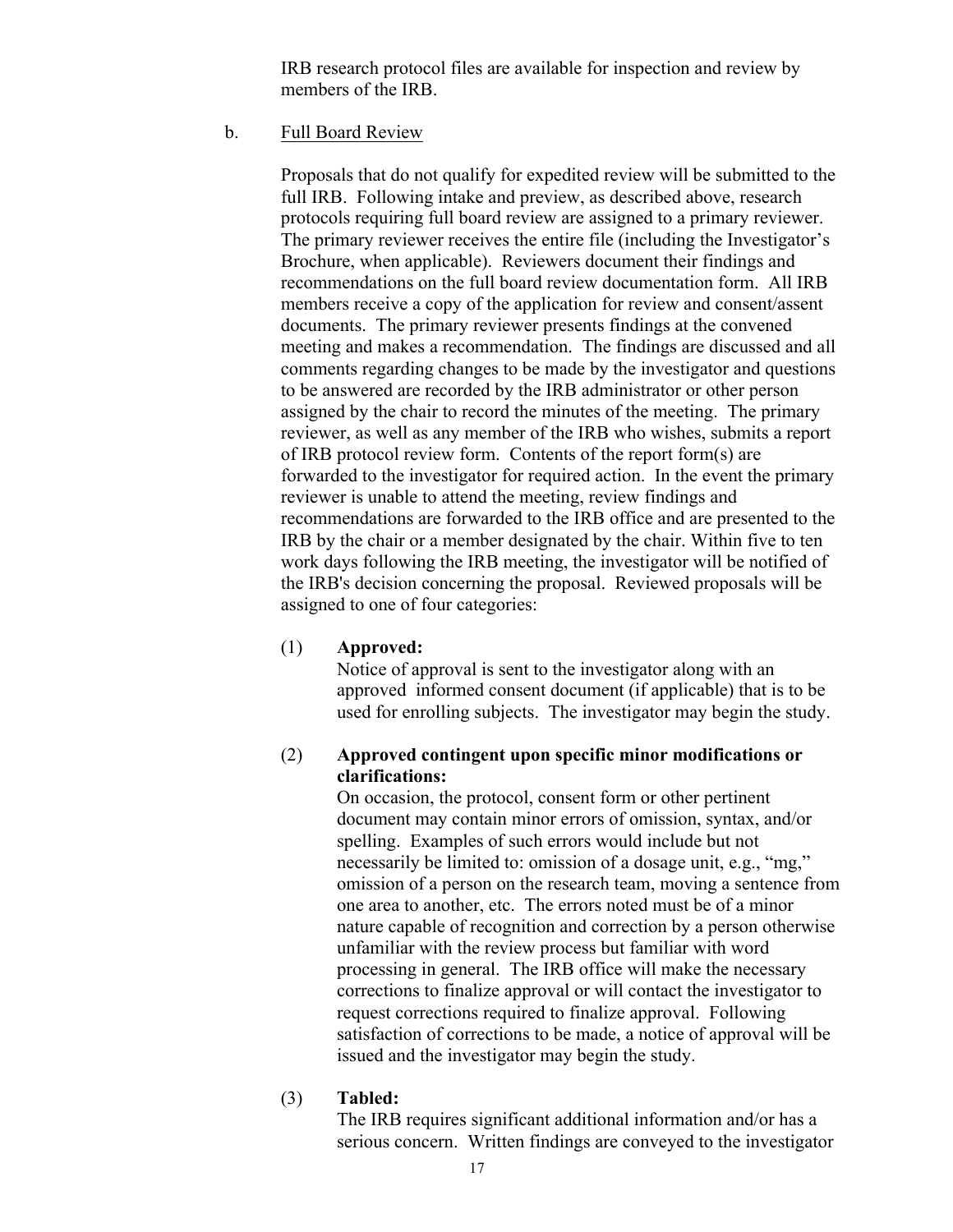by way of the report of IRB protocol review form. The IRB administrator, chairman, vice chairman and/or an assigned member of the IRB may discuss the findings with the investigator to resolve issues raised in the review. Following resolution of issues and concerns raised, the proposal will be brought before the full IRB to complete the review at a subsequently convened meeting.

# (4) **Disapproved:**

If a proposal is disapproved, the investigator has the right to respond to the IRB in person or in writing (45 CFR 46.109(d); 21 CFR 56.109(e)). When necessary, the IRB will seek consultation from qualified experts, other IRBs, the Office of Human Research Protections (OHRP) or the Food and Drug Administration (FDA). Every attempt will be made to resolve the identified problem(s). The IRB, however, retains final authority over whether or not a proposal can be approved; institutional officials may not approve research if it has not been first approved by the IRB (45 CFR 46.112; 21 CFR 56.112)).

c. Exempt Review

If a proposal is determined by the IRB to qualify for exempt status (45 CFR 46.101(b); 21 CFR56.104), the investigator will be notified within approximately five work days following receipt of the proposal. Exempt status is determined by review of the protocol by the IRB chair, administrator, vice chair, or an IRB member or members appointed by the IRB chair to review the proposal. Following the determination of exempt status, the investigator receives a memorandum of exempt research findings that describes how this conclusion was reached. The investigator is directed to notify the IRB of any changes negating this understanding.

# **3. Just-In-Time Review**

The IRB will review human subjects research proposals submitted to the National Institutes of Health according to a change in policy announced in Notice OD-00- 031, May 1, 2000. Accordingly, the IRB will act on this category of research following receipt of notice by the investigator that the proposal is likely to be funded (that is, the score received by the NIH review process is within a probable funding range). At that time, the IRB will commence the review process. The investigator must assure that "just-in-time" means sufficient time for the IRB to conduct its review. The IRB will not be influenced by pressure from investigators, the institution, or funding agencies to finalize its review process on short notice.

# **4. Institutionally-Supported Research**

Investigator-initiated human subjects research protocols intended to be conducted as pilot or short-term studies supported through institutional funds must be documented with sufficient evidence of departmental and/or other institutional review and approval **prior to being submitted for IRB review.** Documentation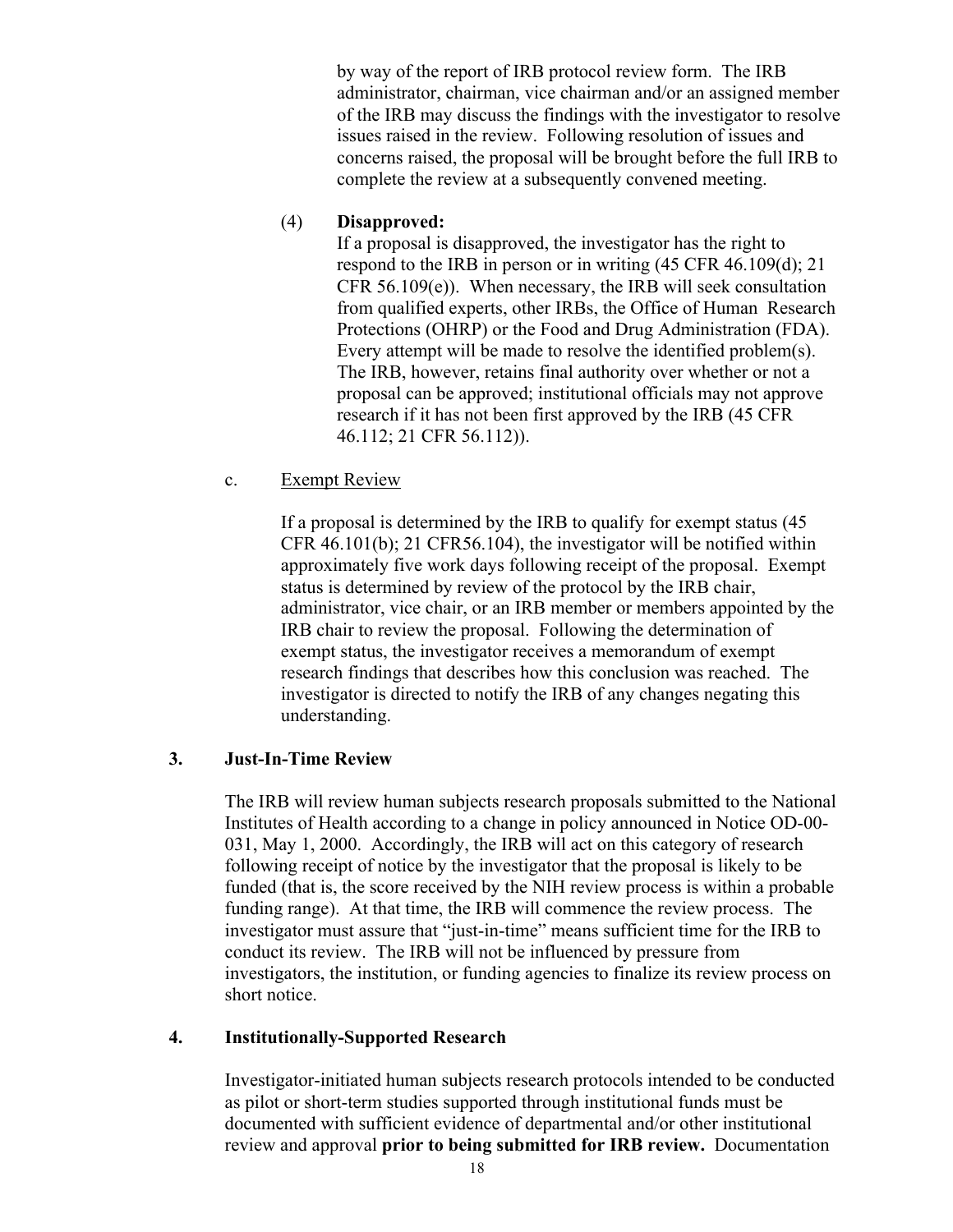of departmental and/or other institutional review must be in writing and show sufficient detail as to considerations regarding scientific merit, adequate facilities and commitment of personnel. Research intended to be conducted in the Clinical Research Center must have the approval of the review body for the center as well as the director of the center. Research to be conducted at other sites must have the approval of the person authorized to commit facilities and/or personnel at those sites and may require filing or amending Federal-Wide Assurance documents and/or completion of unaffiliated investigator agreements.

#### **5. Certification for Federal Funding or Agency Notice**

The IRB will forward certification of IRB review and approval to the investigator, Office of Sponsored Research Administration. The investigator is responsible for forwarding notices of review and approval to sponsoring agencies. If a proposal is currently being reviewed by the IRB, the MSM research administration may inform sponsors that the research proposal is under review by the IRB; this will not express or imply that approval is a likely or certain outcome.

#### **6. Continuing Review and Submission of Reports to the IRB**

Whether through full board review; or, as allowed by expedited review, continuing IRB review of previously approved research is conducted at intervals appropriate to the degree of risk but not less than once per year (45 CFR 46.109(e); 21 CFR 56.108(a)1); 56.109(f)). Whether through an expedited process or by the full board, continuing review of research is conducted with the same degree of substantive and sifting scrutiny as applied to initial review. Nonexempt proposals are approved for a maximum period not to exceed one year. IRB members assigned to conduct continuing reviews receive the entire file to review including the informed consent document in current use as well as any changes having been approved, correspondence regarding the project and the investigator's continuing review report. Continuing reviews are conducted as thoroughly as initial reviews and members assigned to conduct continuing reviews complete a reviewer's report. Expedited continuing reviews are conducted by the chair or by one or more IRB members assigned by the chair. Due dates of continuing review reports are stated on approval notices to investigators. Generally, investigators will receive one additional notification regarding the due date of reports. Failure to timely submit a required report may result in termination of IRB approval and notification of such action to the institution and to the research sponsor. For projects requiring full-board continuing review, each member of the board receives a copy of the consent form currently in use and a copy of the investigator's continuing review report. For projects which are to be continued beyond the currently approved period, it is the responsibility of the principal investigator to timely submit continuing review reports. Continuing review reports are due upon the date stated in the current approval memorandum. If a continuation report has not been received by the IRB office before the approval period expiration date, the IRB notifies the investigator that all research activities must cease as the approval period has expired. Continuation reports received after approval period expiration are documented as delinquent and require the investigator to address the delay/gap in requesting continuation. Delinquencies may give rise to continued noncompliance with consequences following as described in section E, below. Upon timely receipt of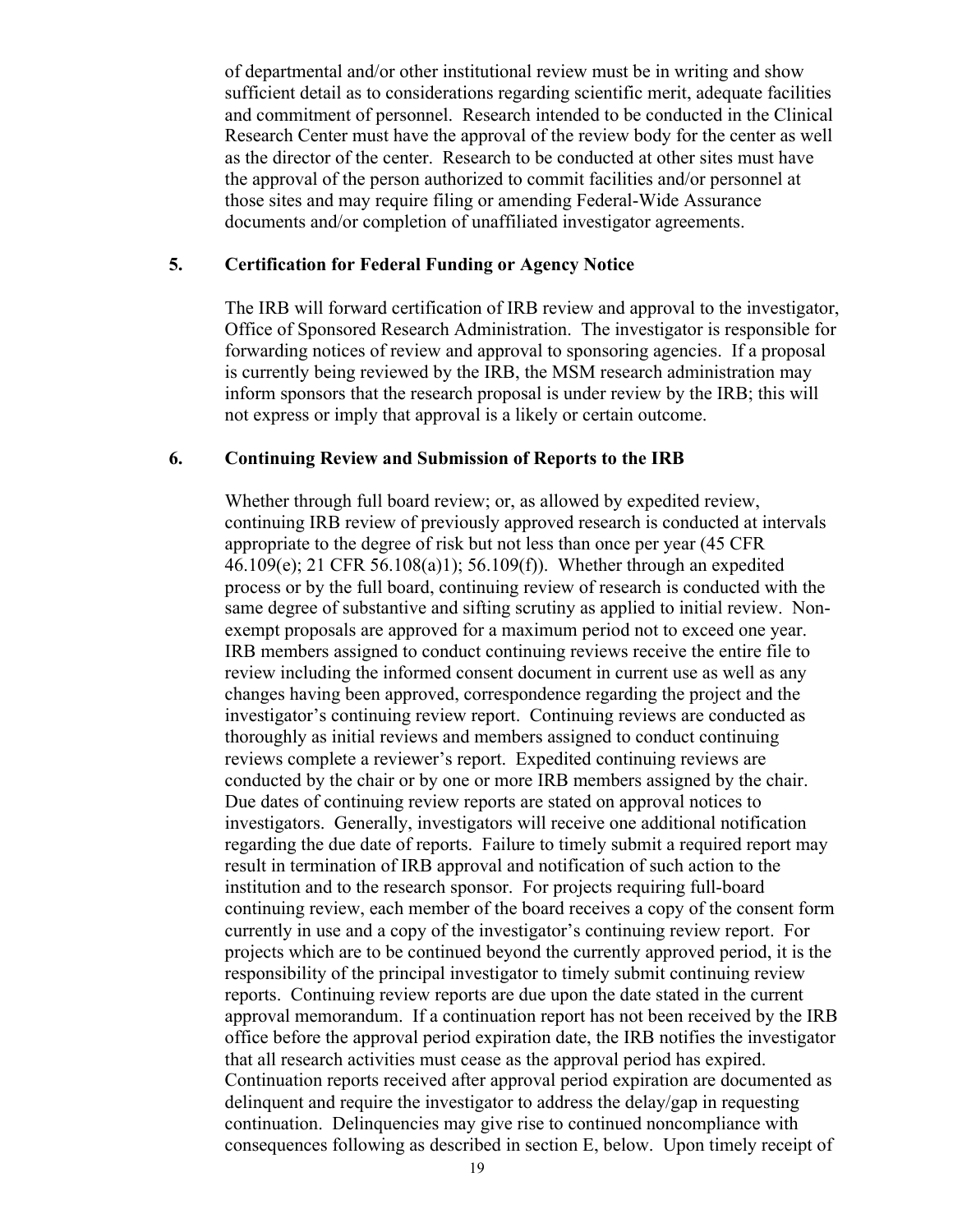a continuing review report the IRB will review and approve, if appropriate, continuation of the project for a specified period. Irregularities in reports (e.g., changes or differences noted from protocol or deviations from approved consent) may delay review and re-approval. The IRB will contact investigators to clarify irregularities. If questions and issues remain to be addressed following explanation by the investigator, the IRB will delay the review and verify the information through sponsors or other parties who should be knowledgeable about the research in question. When a project is terminated or is otherwise completed, the investigator must immediately notify the IRB in writing and submit a closing report. The IRB will inform investigators of any further requirements regarding the project.

### **7. Reporting Proposed Changes in a Research Protocol or Changes in the Informed Consent Document or Informed Consent Process**

Any proposed change in a protocol which affects human subjects must be reviewed and approved by the IRB prior to implementation, except where an immediate change is necessary to eliminate a hazard to the subjects (45 CFR 46.103(b)(4)(iii); 21 CFR 56.108(a)(3),(4)). Investigators must submit any requests for protocol changes on the Amendment to Previously Approved Research form as well as any changes to be made in the informed consent form, when applicable. Minor changes during the period for which approval is in force will be reviewed by an expedited review procedure to the extent permitted by current federal regulations and policies (45 CFR 46.110; 21 CFR 56.110). In reaching decisions regarding changes in previously approved research, the IRB will consider the following factors:

- a. Protocol amendment: Whether the amendment changes the risk/benefit ratio of the study. Whether the amendment requires changes in the consent form.
- b. Consent/Assent form/process amendment: Reasons for the investigator's request to revise the consent form. Whether the amendment requires notification to those who have already given consent via the previously approved version of the form.
- c. Advertisement:

Appropriateness of content to ensure reflection of facts. Whether the tone is over-reaching, i.e., inappropriately persuasive. Whether a change in compensation anticipated to be paid to participants appropriately reflects considerations of risks and burdens imposed by the research.

d. Change in personnel:

In cases of addition or changes of personnel, whether the person filling the new position is qualified as to training, expertise and experience. Whether changes in personnel need to be reflected in the informed consent document.

The IRB administrator, chair, vice chair or other IRB members designated by the IRB chair will determine and document whether the proposed change(s) in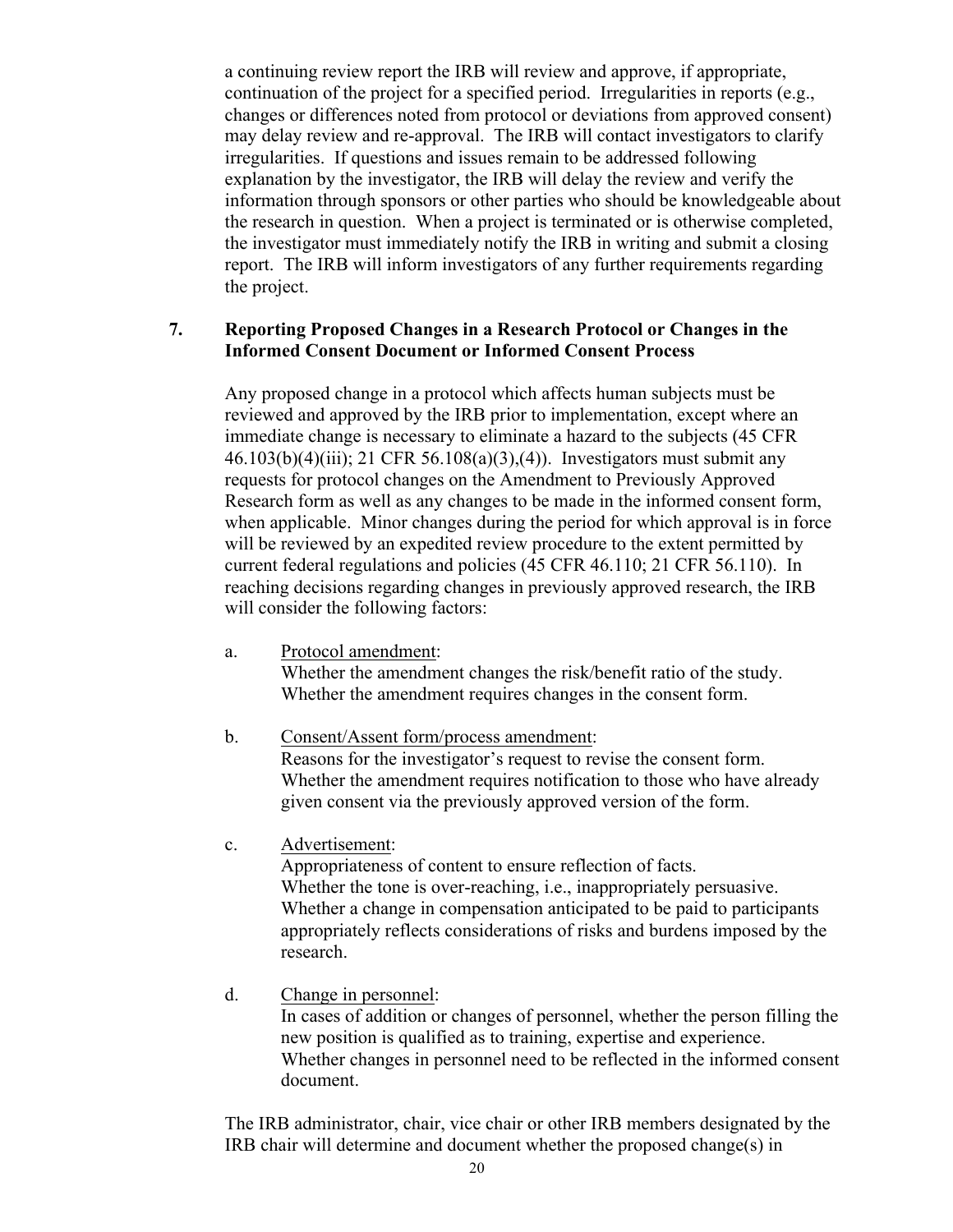previously approved research require full board review or may be processed by expedited review considering and justifying the expedited review category(ies) using the reference "Categories of Research That May be Reviewed by the Institutional Review Board (IRB) through an Expedited Review –Procedure" (45 CFR 46.110; 21 CFR 56.110) as published in 63 FR 60364-60367, November 9, 1998, currently in effect and as may be amended.

Minor changes to previously approved research (45 CFR 46.110; 21 CFR 56.110) will be reasonably determined in the context of the research and may include but not necessarily be limited to: clarifications of risks so long as any new risks do not elevate risk factors beyond greater than minimal, changes in personnel, modest changes in subject compensation for participation, changes in sequence of scheduling, addition or elimination of procedures that do not elevate risk factors beyond greater than minimal, changes that improve the risk/benefit ratio, and any changes that improve the understanding of informed consent.

If a change in protocol is relatively minor (e.g. change in the sequence of followup visits, change in personnel), it is not necessary to have the subject sign a revised consent form or an addendum to the consent form. If, however, the change is not minor (e.g., addition of an intervention not addressed in the original consent form or disclosure of a previously unidentified risk that elevates the risk level beyond greater than minimal) the investigator should have all new subjects sign a revised consent form and all currently enrolled subjects who are actively participating in the protocol sign an addendum to the previously approved consent form or sign the revised consent form.

#### **D. REPORTING ADVERSE EVENTS AND UNANTICIPATED PROBLEMS**

#### **1. Interpretation of Federal Policy and Current Guidance**

It is the intention of the IRB and the institution to diligently fulfill obligations to protect research subjects from harm. In fulfillment of reporting requirements set forth under 45 CFR 46.103(b)(5) and 21 CFR 56.108(b) directing institutions to assure prompt reporting of any unanticipated problems involving risks to human subjects or others, MSM principal investigators are required to report certain categories of adverse events as well as unanticipated problems that arise from the conduct of research under their supervision. In addition, principal investigators are often requested to submit to the IRB reports of adverse events from research sites other than MSM (off-site) that come to their attention. With respect to the latter, the IRB recognizes that investigators at MSM may receive off-site adverse event reports describing events that may have occurred weeks or months earlier. MSM investigators are to report off-site adverse events on the memorandum form: "Off-Site Adverse Event Reports," in a timely manner following the receipt of such reports, providing a brief description of the adverse events reported, whether or not principal investigators conclude with the findings and disposition of the report(s) and indicating their opinion as to whether the content of the report(s) should require changes to be made in the protocol or informed consent document or process. The IRB considers off-site reports to be for informational purposes only unless investigators inform the IRB that further action should be taken.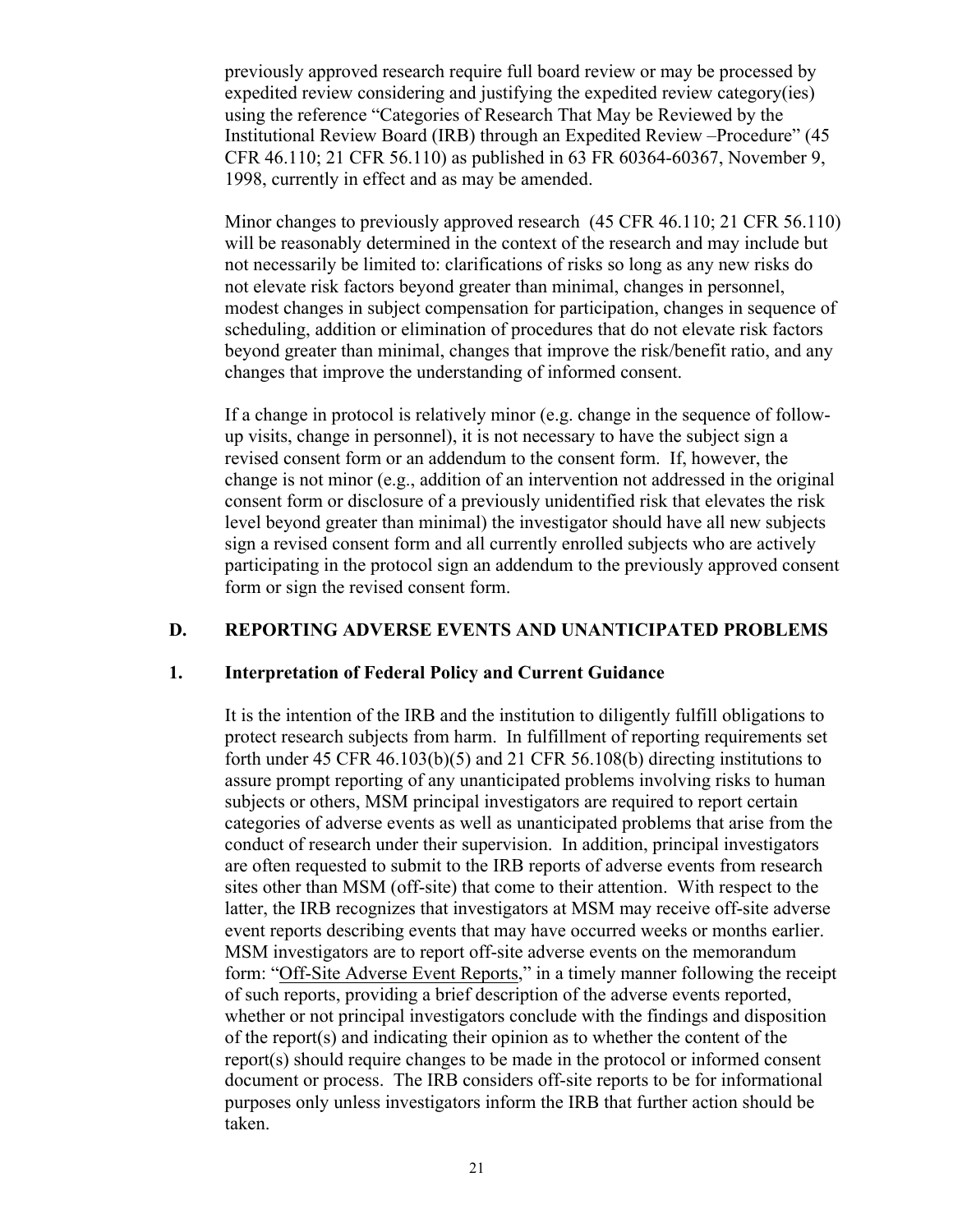The IRB recognizes the difficulty in defining adverse events and unanticipated problems that would require reporting as contemplated in current regulations. Therefore, the IRB will consider any current guidance or agency directive addressing reporting of adverse events and unanticipated problems.

Not all adverse events are unanticipated problems and not all unanticipated problems in research are necessarily adverse events that elevate risks to subjects or others. The term "adverse event" is not found in current federal regulations controlling the conduct of human subjects research; however, it is the most commonly used expression intended to convey harm or injury in the context of human subjects research. The three most familiar federal regulations (45 CFR Part 46, and 21 CFR Parts 50 and 56) governing the conduct of human subjects research use the expression "unanticipated problems involving risks to subjects or *others*" (emphasis added). The regulations do not define "unanticipated problems" or "others" or what associated risks or severity of harm may give rise to unanticipated problems that would require "prompt" reporting to the IRB, appropriate institutional officials, and the department or agency head of HHS or the FDA.

There are, however, expressions in the regulations that may be reasonably interpreted as adverse events and/or unanticipated problems giving rise to risks to subjects or others. The terms described below are assumed to establish an interpretation of the term "unanticipated problem" requiring reporting as directed by the regulations. The common rule, 45 CFR 46, considers risks to include disclosure of private information that could reasonably place research subjects at risk of criminal or civil liability, or be damaging to financial standing, employability, or reputation  $(45 \text{ CFR } 46.101(b)(2)(ii))$ . Research subjects must be informed of any foreseeable risks or discomforts (45 CFR 46.116(a)(2); 21 CFR  $50.25(a)(2)$ ). Although the FDA regulations do not contain this expression, it may apply as well to FDA research where investigators collect sensitive private information about subjects as part of or incidental to FDA-regulated research.

For purposes of fulfilling the requirement of reporting under the federal regulations cited in this section, the IRB considers the following to be examples of categories of incidences of adversities giving rise to unanticipated problems to subjects or others:

- harmful effects caused by drugs or devices
- complications from surgery
- harmful effects attributed to research procedures or lack of safeguards
- breach of confidentiality

The regulations do not define the nature or consequences, potential or experienced, of unanticipated problems that would be considered sufficiently severe as to require reporting. The IRB interprets the conditions described under 21 CFR 312.32 – IND Safety Reports – as indicia of severity of unanticipated problems that would require reporting under 45 CFR 46.103(b)(5) and 21 CFR 56.108(b):

- death
- life-threatening event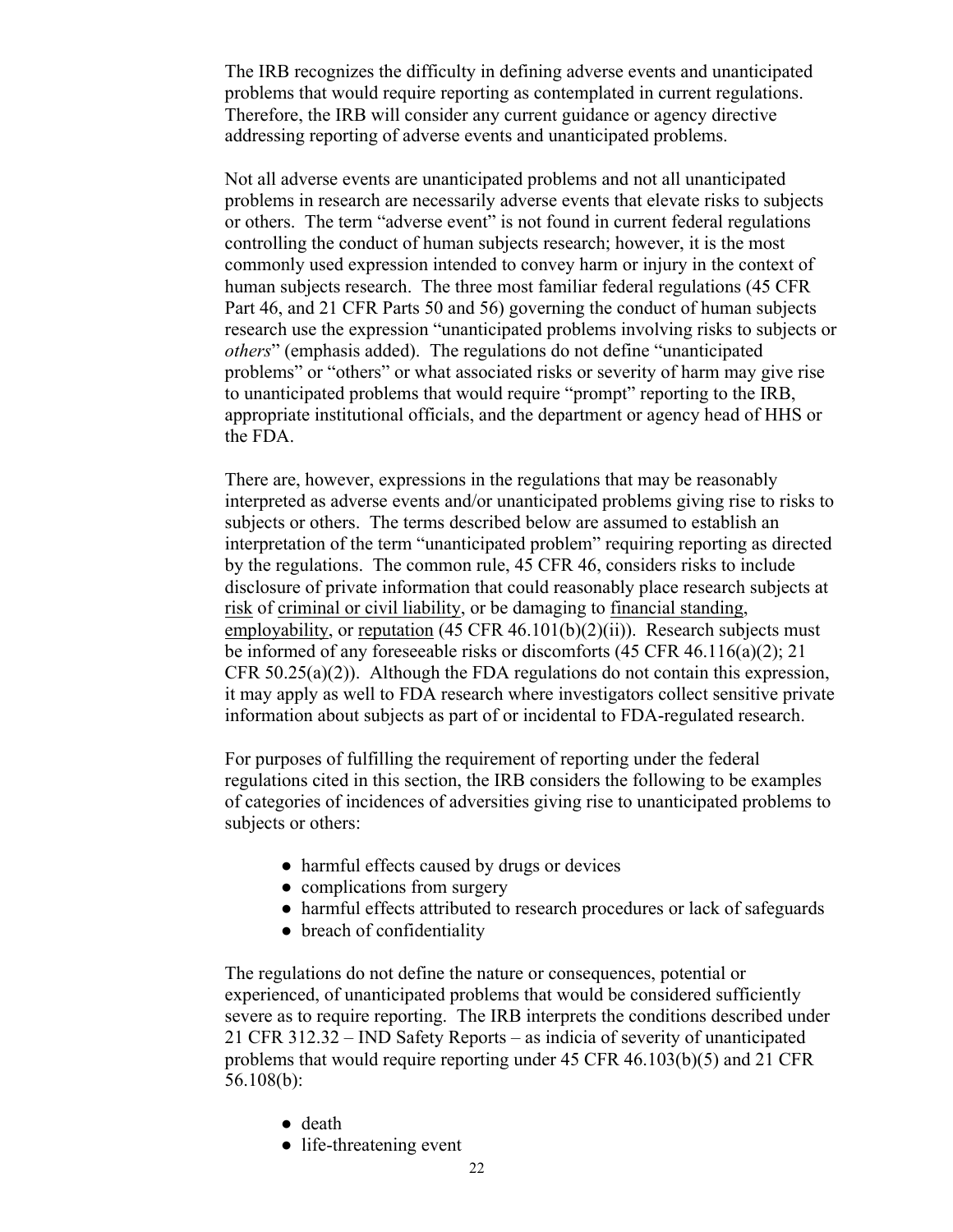- hospitalization or prolonged hospitalization
- persistent or significant disability/incapacity
- congenital anomaly/birth defect
- unanticipated adverse drug experience or the potential for such based upon errors in dosing, frequency of administration, formulation, dispensing, or product contamination

provided, however, that the examples and conditions described above are attributed to participation in research or are directly related to the research. In addition, the IRB will consider the consequences of breach of confidentiality as sufficiently severe as to require reporting based upon the degree to which subjects are exposed to, or actually experience, harm to their liberty or personal property interests as expressed under  $45$  CFR  $46.101(b)(2)(ii)$ , to include freedom from embarrassment as a valued personal property interest.

#### **2. Reporting Unanticipated Problems Occurring at MSM**

When a subject or other person involved in research in some way conducted at an MSM site suffers an adverse event, whether expected or not during the research, or experiences an unanticipated problem, the investigator must submit an "On-Site Adverse Event/Unanticipated Problem Report" to the IRB no later than 10 calendar days following the discovery of the event; except, in the case of the death of a subject or other person as a result of their association with the research, the IRB must receive notification within 48 hours of the time the investigator or any member of the research team learns of the subject's death. In general, an unanticipated adverse event or problem means an event that is not listed in the labeling for the test article (i.e., investigational drug or device) or was otherwise not reasonably foreseeable as a consequence of participating in the research. This term also includes a clinical event that may be symptomatically and pathophysiologically related to an event listed in the labeling but that differs from a possible anticipated event in quality or severity. An unanticipated adverse event or problem also means a clinical event that is previously unknown and/or is not expected on the basis of available clinical data or treatment experience. An unanticipated adverse event or problem includes harms or potential harms arising from breach of confidentiality.

Reports will be reviewed by the IRB staff, chair and/or vice chair. A timely determination will be made and the principal investigator will be notified of IRB recommendations. In reviewing adverse event reports, the IRB may seek consultation with appropriate experts as well as consider information provided by institutional or extramural data safety monitoring bodies. In reviewing reports, the IRB will determine whether the information provided justifies a continuation review period shorter than previously approved as well as whether the consent form content or process should be modified in light if the adverse event(s)/unanticipated problem(s) reported. The IRB will examine the report and confer with data safety monitoring boards or data safety committees, affiliated or external to MSM, when appropriate for advice and input. The IRB chair, vice chair or administrator in conference with the IRB chair or vice chair will determine whether the report warrants consideration and deliberation by the convened IRB; and, if so, when the IRB should convene to act on the report.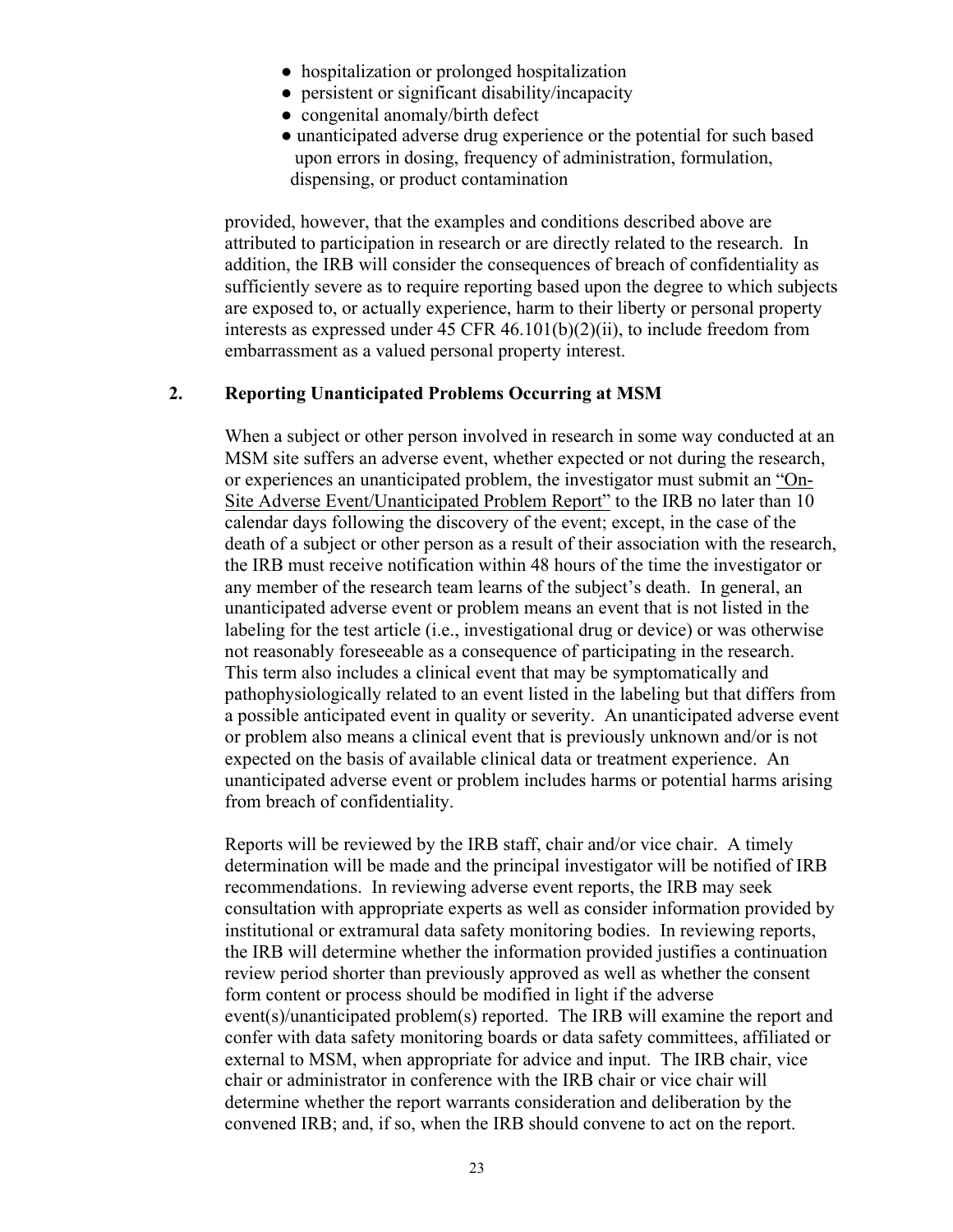The IRB will forward on-site adverse event reports and its recommendations on such to the Office of Sponsored Research Administration within 5 working days following receipt of the report from the investigator except in the event of a reported death in which case the IRB will notify the Office of Sponsored Research Administration within one working day of having received the information from the investigator. The IRB will indicate whether the issues reported have been resolved, are anticipated to be resolved or remain uncertain as to resolution. The IRB will advise the Office of Sponsored Research Administration as to whether the reported incident(s) must be reported to sponsors and/or federal agencies as identified in I.E. below. The Office of Sponsored Research Administration will report to the sponsor and/or appropriate federal agency within 10 working days following notification from the IRB, except in the event of a reported death in which case the office of Sponsored Research Administration will report to the sponsor and appropriate federal agency within two working days following receipt of notification from the IRB.

If the IRB advises a report involving an unanticipated problem should be submitted to OHRP and/or the FDA, the Office of Sponsored Research Administration will include the following information in its report:

- the MSM location in which the adverse event/unanticipated problem occurred and the name of the person in charge of that location
- the title of the research project and/or grant proposal in which the problem occurred, including any identifying research project numbers assigned by the IRB or sponsor/granting agency
- $\bullet$  the name of the principal investigator(s)
- a detailed description of the problem
- actions the institution is taking or plans to take to address the problem (e.g., stop the study, revise the protocol, suspend research activities, suspend subject enrollment, revise the informed consent document, inform enrolled subjects, increase the level of monitoring, etc.)

Nothing in this policy is meant to interfere with or otherwise alter investigators' reporting responsibilities as required otherwise by federal agencies or sponsors.

In compliance with the reporting requirements described in this section of the IRB guidelines and policies, the IRB referred to the following: OHPR "Guidance on reporting Incidents to OHRP" dated May 27, 2005 and OHRP "DRAFT Guidance on Reporting and Reviewing Adverse Events and Unanticipated Problems Involving Risks to Subjects or others" dated October 11, 2005.

## **E. REPORTING NONCOMPLIANCE WITH FEDERAL REGULATIONS, STATE LAWS AND AGENCY REGULATIONS, OR IRB REQUIREMENTS OR DETERMINATIONS**

In addition to reporting unanticipated problems involving risks to human subjects or others as described in Section I. D., above, the institution is charged with the responsibility of reporting any instance of serious or continuing noncompliance with federal regulations governing the conduct of research in human subjects, or with IRB requirements or determinations, as well as any suspension or termination of IRB approval  $(45 \text{ CFR } 46.103(b)(5)(i)(ii))$ ; 21 CFR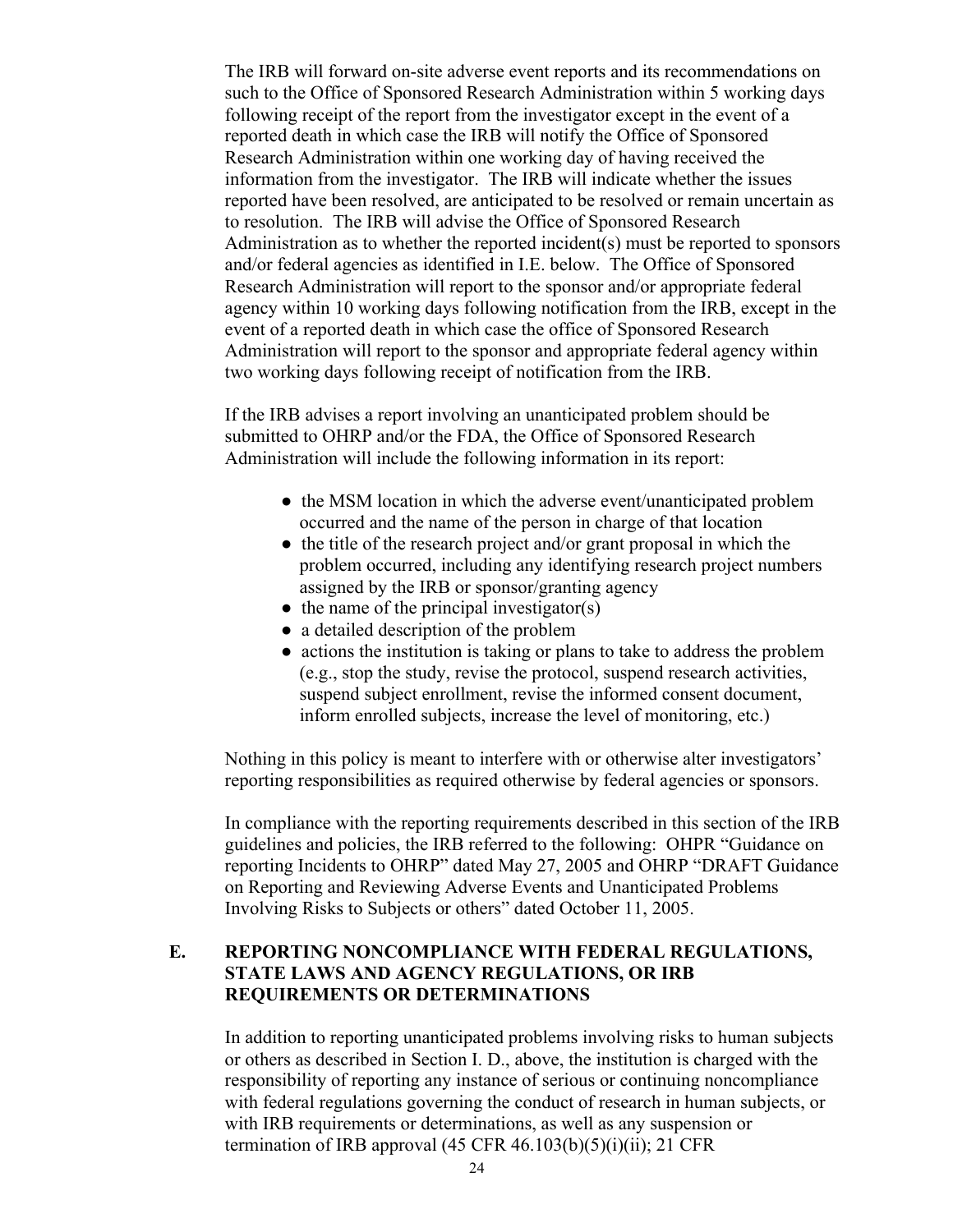56.108(b)(1)(2)(3); 45 CFR 46.113; 21 CFR 56.113). The IRB must also consider laws and regulations of the State of Georgia as may be applicable in the context of human research subjects' protection. State laws that regulate professions as well as laws regulating administration and uses of drugs and controlled substances, e.g., as found under Title 43 – Professions and Businesses, Title 16 – Crimes and Offenses (includes the Georgia Controlled Substances Act and the Dangerous Drug Act), Title 24 – Evidence (includes confidentiality of research data), and Title 31 – Health (includes medical consent to treatment and surgery), are of particular relevance to human subjects research.

The IRB shall have authority to suspend or terminate approval of research that is not being conducted in accordance with applicable federal, state or local regulations or laws, or the IRB's requirements as set forth in its policies (45 CFR 46.113, 21 CFR 56.113). The IRB shall have authority to suspend or terminate approval of research that has been associated with unexpected serious harm to human research subjects or others (45 C FR 46.113, 21 CFR 56.113). The IRB shall have authority to observe, or have a third party observe, the consent process and the research (45 CFR 46.109(e), 21 CFR 56.109(f)).

Any incident of non-compliance with federal policy or IRB guidelines should be reported in a timely manner (refer to 2.a., below) to the IRB. Non-compliance with IRB requirements is a violation of MSM's Federal-Wide Assurance and the federal regulations for the protection of human subjects. Non-compliance may result in suspension or termination of IRB approval. All incidents of noncompliance reported or otherwise coming to the attention of the IRB will be brought also to the attention of appropriate department/unit heads, the Office of Sponsored Research Administration.

#### **1. Interpretation of Federal Policy on Noncompliance and IRB Actions**

Noncompliance is reasonably interpreted to mean willful, negligent, or inadvertent disregard of requirements expressed in guidelines, regulations and policies. Continuing noncompliance results when ongoing acts or omissions continue beyond requests to cease activities or, intermittently, when such acts or omissions result in a pattern of delays in responding or submitting reports as required by guidelines, regulations, and policies. Serious noncompliance is of a nature having important, significant or dangerous possible consequences that call into question the integrity of the research, the safety and welfare of human subjects, and/or the reputation of the institution.

Examples of noncompliance applicable to guidelines, regulations and policies herein expressed include but are not necessarily limited to the following:

- Failure to obtain IRB approval to conduct human subjects research
- Failure to conduct an adequate informed consent process
- Failure to comply with IRB directives
- Failure to adequately supervise research
- Failure to follow approved research protocols
- Failure to follow established research policies
- Failure to follow reporting requirements
- Failure to seek IRB approval prior to initiating changes in an approved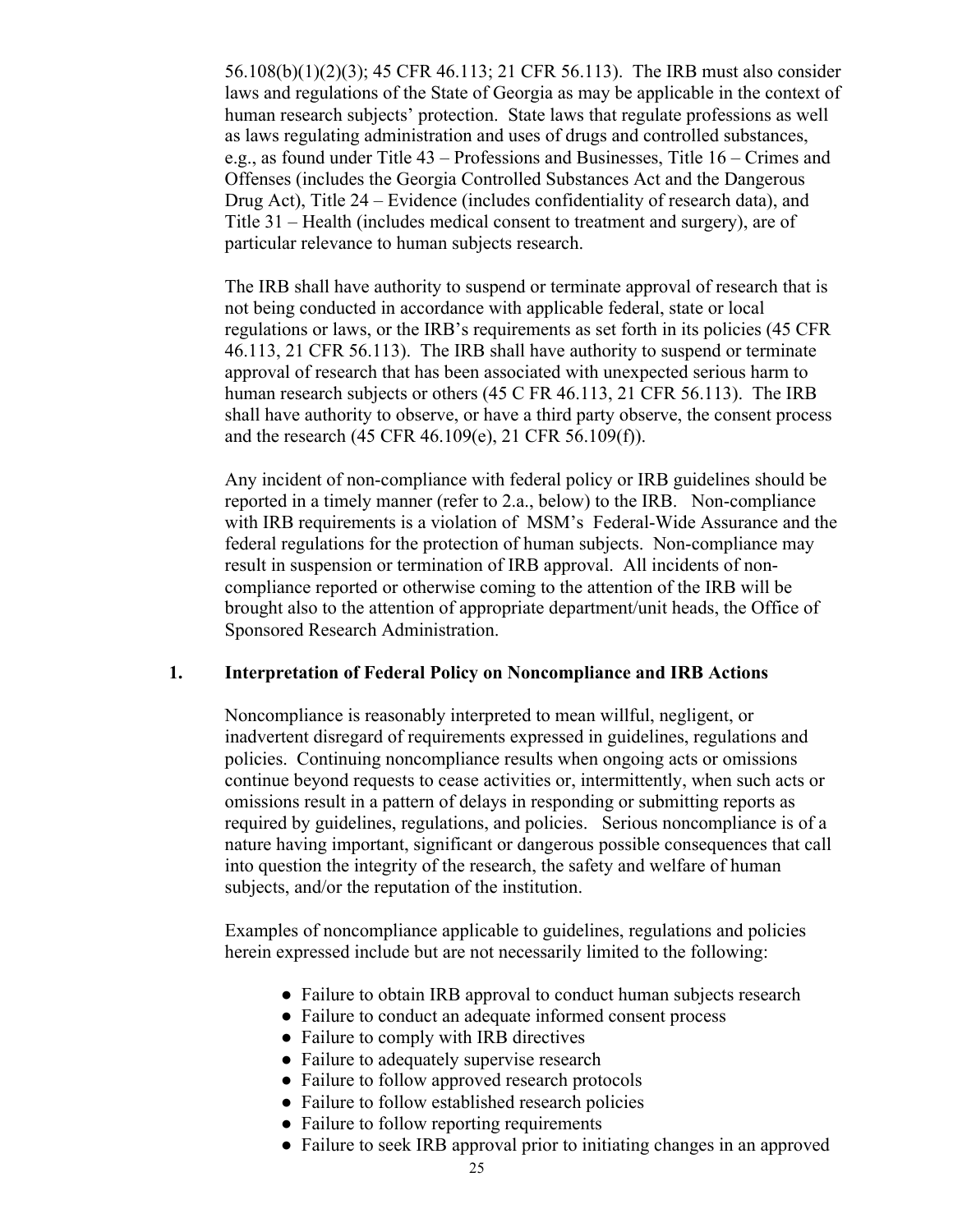study

- Failure to comply with training and educational requirements
- Failure to comply with laws and regulations governing businesses, licensing, and professions in the context of human subjects research
- Failure on the part of the IRB to conduct appropriate level or adequate documentation of review of research or in its discharge of other responsibilities with which it is charged by regulation or institutional policies and guidelines.

Administrative hold on research activities is a directive issued by the IRB in situations where suspension or withdrawal of IRB approval to conduct human subjects research is not clearly warranted. The IRB will notify investigators and appropriate institutional officials of the reasons for placing a study on administrative hold in a timely manner following a review of facts and documentation of events leading to this decision. The decision is made by the IRB chair or administrator of the IRB. The IRB considers this action as temporary in order to complete a more thorough investigation into matters pertaining to this decision. Following its review in discharging due diligence, the IRB will present investigators and appropriate institutional officials with its plan to address and correct issues identified by its review. An administrative hold may include restrictions on recruitment and conducting further research on subjects until resolution has been reached or further action is taken by the IRB. If warranted by the nature of incidents resulting in issuing an administrative hold, the IRB chair may decide to present the information to the IRB membership seeking advice as to whether issues warrant further action by the assembled IRB. An administrative hold on research may result in resolution lifting the hold, suspension of IRB approval, or withdrawal of IRB approval. An administrative hold is regarded as permissible in the judgment of the IRB chair or administrator but is not necessarily required as the first step in addressing issues of suspected noncompliance. In the event the administrative hold results in either suspension or withdrawal of IRB approval, the course of action described in section E.3. below applies.

Suspension of IRB approval is an order from the IRB to cease all research activities, except as required for subject well-being and safety, in a specified protocol. No new recruitment will transpire during a period of suspension. A suspension is issued to allow investigators and the IRB to correct the incidence of noncompliance in a timely manner. In issuing a suspension of approved research, the IRB will determine whether there are changes in the risk/benefit ratio that would require additional protections for subjects. The IRB will request and consider a report from the investigator addressing the issue of noncompliance and presenting a plan to prevent further instances of noncompliance.

Withdrawal of IRB approval to conduct human subjects research is an order from the IRB that terminates all activities involved in a specified protocol, except as required to prevent harm and preserve well-being of enrolled subjects. The intent of withdrawal of IRB approval is a permanent discontinuation of research activities in the specified study. Withdrawal of IRB approval will be issued in cases where an intermediate course of action, e.g., suspension, would be an inappropriate remedy to ensure the safety and well-being of subjects given the gravity of noncompliance.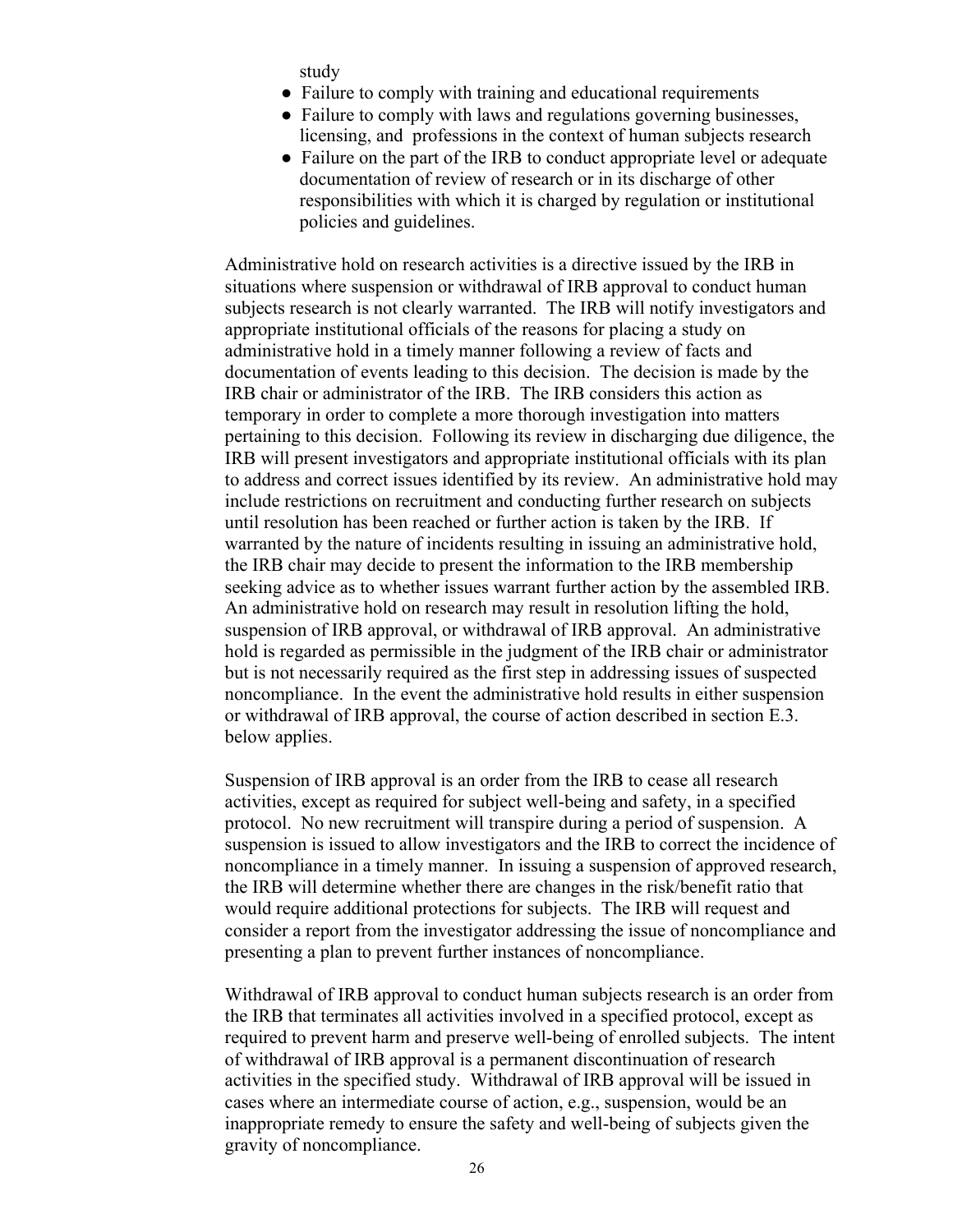## **2. How Reports or Notices of Noncompliance May Come to the Attention of the IRB**

- a. Investigator-initiated reports: It is the responsibility of the investigator or any research team member to report any serious or continuing noncompliance, as described but not necessarily limited to examples cited above, to the IRB within 5 calendar days following discovery or otherwise becoming aware of such noncompliance. The report should indicate the nature of noncompliance, the identity of other parties, e.g., sponsors, agencies, administrative units, having knowledge of the incidence(s) of noncompliance, and copies of any communications or summaries of conversations regarding the noncompliance involving parties other than the IRB. The individual submitting the report should detail any actions taken to correct the issues of noncompliance and present a plan of action to prevent further incidences of noncompliance. The report should state to what extent subjects may have experienced harm as the result of noncompliance and identify any steps taken to minimize current harm and prevent future harm. The report should indicate to what extent subjects were made aware of the acts or omissions resulting in noncompliance.
- b. Other sources of reports: The IRB may learn of noncompliance through reviews or inspections of research activities or through other parties such as research subject advocates, research subjects, subjects' family members or care-givers, sponsors, regulatory agencies or administrative units or other personnel. In cases where notification of noncompliance is brought to the attention of the IRB through a process other than by investigators, the IRB will present the information to the investigator, protecting anonymity where the IRB deems appropriate to do so, to allow the investigator a reasonable opportunity to provide feedback to the IRB.

# **3. Actions to be Taken Following IRB Review of Noncompliance and Institutional Reporting Requirements**

a. Regardless of whether the IRB has issued an administrative hold on research, in cases where the IRB determines it must issue an order for suspension or withdrawal of approval to conduct research, the IRB's first course of action will be to ensure the safety and welfare of human subjects that may have been affected by or may be potentially affected by the acts or omissions of noncompliance. The IRB will conduct a review and attempt to resolve the issues of noncompliance in a thorough and timely manner but will not in any case accelerate its actions because of inconveniences and delays in conducting research activities. The IRB office will notify the IRB membership of incidences of unresolved noncompliance. The IRB chair and/or members of the IRB may be appointed to conduct an investigation on the matter of noncompliance. Depending on the gravity of the incidence under investigation or in cases failing to reach a timely resolution, the matter will be presented at a convened meeting of the IRB.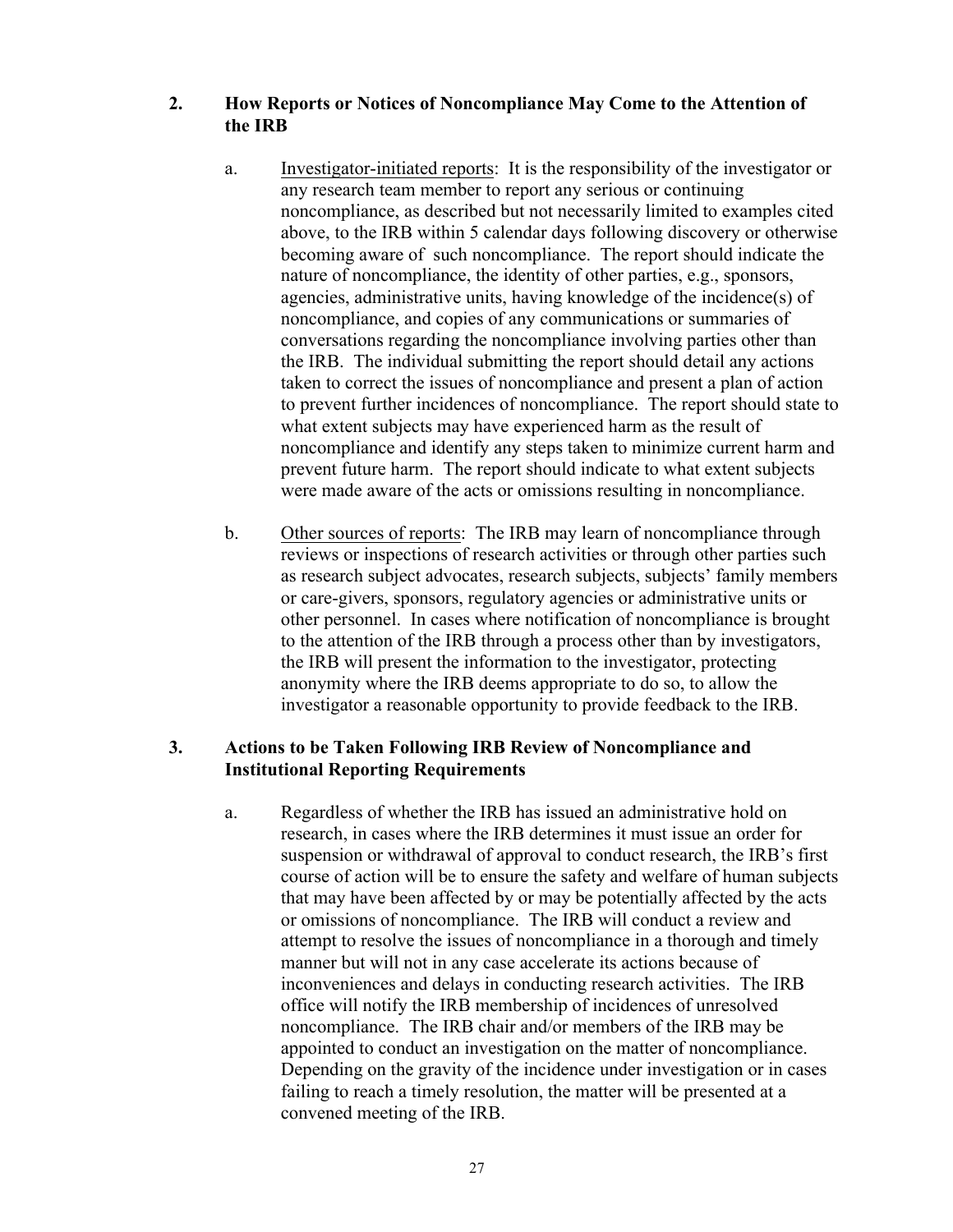Within 2 working days of issuing an order for suspension or withdrawal of IRB approval, the IRB will forward a preliminary written report to the investigator describing the reasons for issuing a suspension or withdrawal of approval. A copy of the report will be forwarded to the Office of Sponsored Research Administration. The investigator must respond to the IRB's determination within 5 working days of the date of suspension or withdrawal of IRB approval. The investigator must describe a course of action to correct noncompliance.

Following analysis of the investigator's response and proposed course of action, within 2 additional working days, the IRB will determine whether the matter has been resolved and reinstate approval or whether the suspension or withdrawal of approval should remain in effect. In cases where the IRB determines that matters pertaining to 45 CFR 46.103; 21 CFR 56.108 have not resolved and the IRB continues the order for suspension or withdrawal of approval, the IRB will inform appropriate institutional officials to report the action taken to the agencies identified in I.E.3.b., below, as may be applicable to the case in question.

b. The IRB considers the person responsible for the Office of Sponsored Research Administration to be the appropriate institutional official to be notified and responsible for reporting to federal agencies as required by regulations. Reports sent by the Office of Sponsored Administration should include the following information:

For serious or continuing noncompliance:

- the MSM location, unit, department, etc., in which the research is conducted and the name of the person in charge of that location
- the title of the research project and/or grant proposal in which the noncompliance occurred, including any identifying research project numbers assigned by the IRB or sponsor/granting agency
- $\bullet$  the name of the principal investigator(s)
- a detailed description of the noncompliance
- actions the institution is taking or plans to take to address the noncompliance (e.g., stop the study, require further education on humans subjects research and applicable regulations/guidelines, suspend research activities, suspend the investigator, suspend subject enrollment until noncompliance is addressed, conduct random audits of the study, etc.)

For suspension or termination of studies:

- the MSM location, unit, department, etc., in which the research is conducted and the name of the person in charge of that location
- the title of the research project and/or grant proposal suspended or terminated via suspension or withdrawal of IRB approval or through administrative authority, including any identifying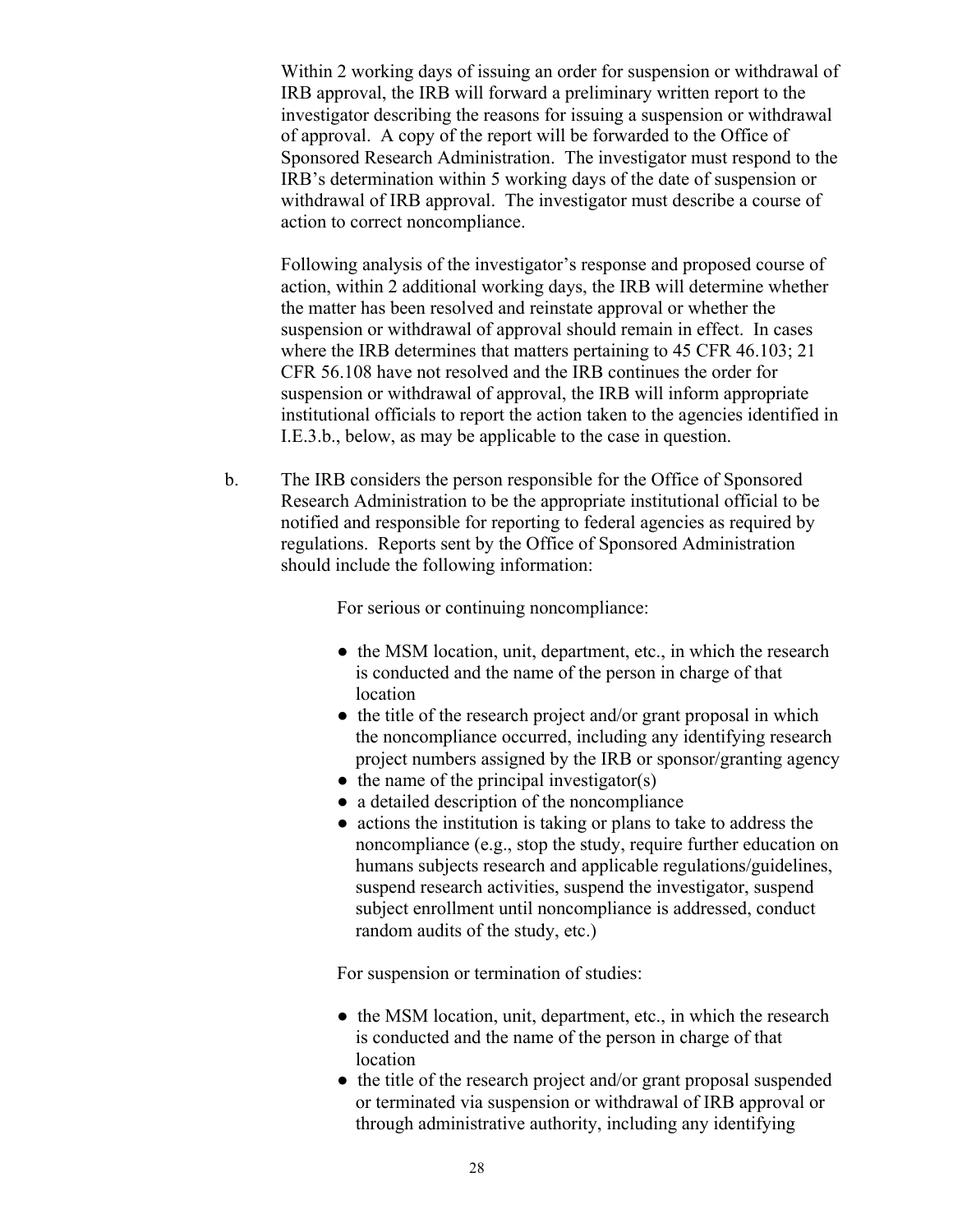research project numbers assigned by the IRB or sponsor/granting agency

- $\bullet$  the name of the principal investigator(s)
- a detailed description of the reason for the suspension or termination
- actions the institution is taking or plans to take to address the suspension or termination (e.g., requiring the investigator and or research staff to undergo further education and training in the conduct of human subjects research and applicable regulations and guidelines, other stipulations required before the suspension or termination is lifted, conditions of monitoring the investigator and research, etc.)
- c. Based on IRB determinations as described in I.D. and I.E. of these IRB guidelines and policies, the appropriate institutional official will report any instance of serious or continuing noncompliance with federal regulations governing the conduct of research in human subjects, or with IRB requirements or determinations, as well as any suspension or termination of IRB approval (45 CFR 46.103(b)(5)(i)(ii); 21 CFR 56.108(b)(1)(2)(3); 45 CFR 46.113; 21 CFR 56.113) to:
- (1) The U.S. Food and Drug Administration:
	- (a) For cases involving drug products: Division of Scientific Investigations (HFD-45) Office of Medical Policy Center for Drug Evaluation Research 7520 Standish Place Rockville, MD 20855 Phone: 301-594-0020 Fax: 301-594-1204
	- (b) For cases involving biologic products: Bioresearch Monitoring Branch (HFM-664) Division of Inspections and Surveillance Office of Compliance and Biologics Quality for Biologics Evaluation and Research/FDA 1401 Rockville Pike, Room 400S Rockville, MD 20852-1338 Phone: 301-827-6347 Fax: 301-827-6748
	- (c) For cases involving medical devises: Division of Bioresearch Monitoring (HFZ-310) Office of Compliance Center for Device and Radiological Health (CDRH) 2094 Gaither Road Rockville, MD 20850 Phone: 301-594-4718 Fax: 301-827-6748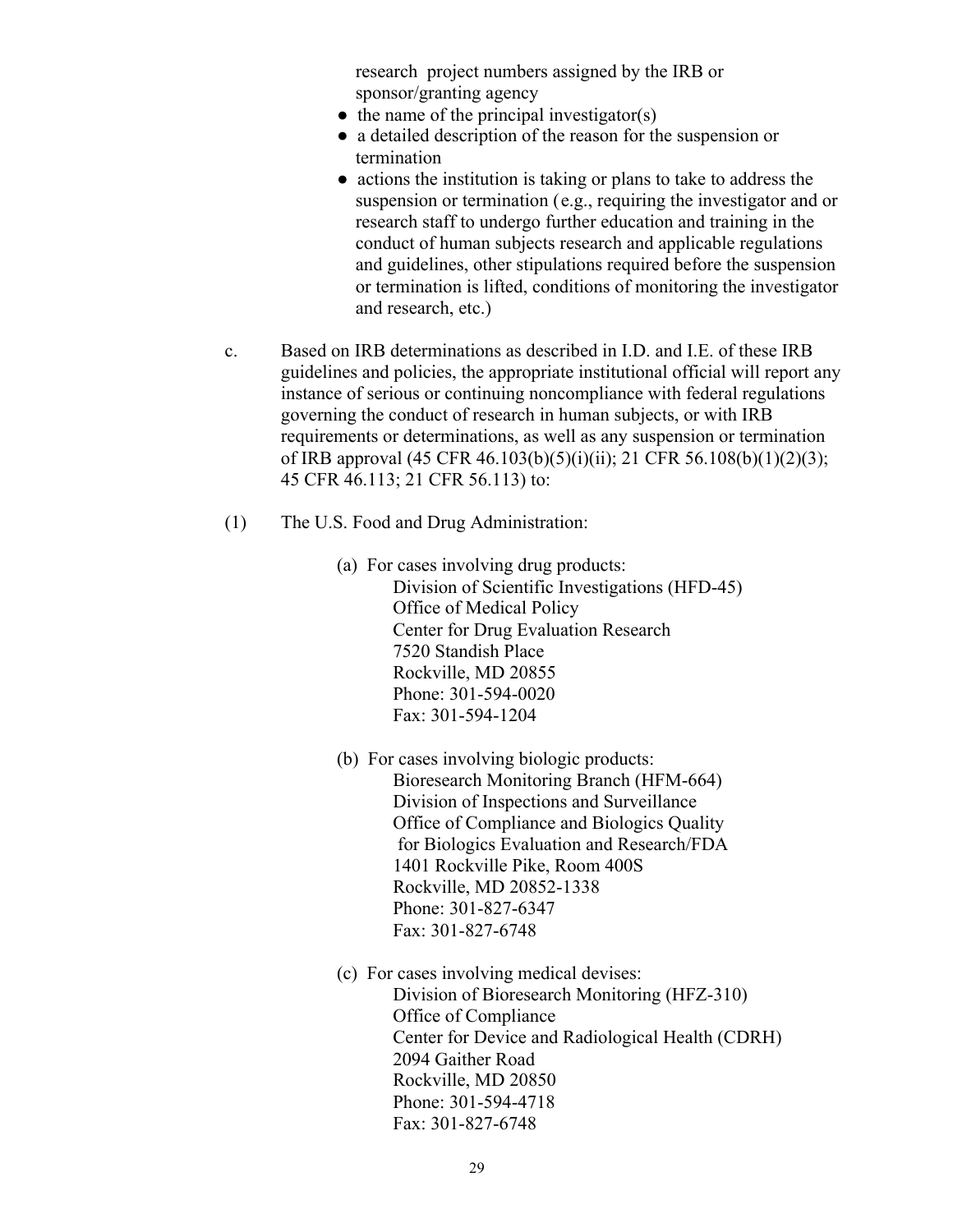(2) The Department of Health and Human Services Office for Human Research Protections Compliance Oversight The Tower Building 1101 Wootton Parkway, Suite 200 Rockville, MD 20852 Phone: 301-435-8072 Fax: 301-402-2071

# **F. RECORD KEEPING**

The IRB maintains documentation of activities and records in compliance with 45 CFR 46.115 and 21 CFR 56.115. Review documentation, research-related records and correspondence are generally maintained in individual project files within the IRB office. IRB meeting agendas and minutes are maintained in binder files in the IRB office. Contents of minutes reflect sufficient detail and information described under 45 CFR 46.115(a)(2) and 21 CFR 56.115(a)(2); a current list of IRB members (45 CFR 46.115(a)(5); 21 CFR 56.115(a)(5)) is attached to each set of approved IRB minutes. The IRB office maintains written procedures as required under 45 CFR 46.115(a)(6) and 21 CFR 56.115(a)(6). Records are retained and are accessible as required under 45 CFR 46.115(b) and 21 CFR 56.115(b). The IRB may choose to maintain and store original or duplicate documentation, records and correspondence in electronic file formats in a manner consistent with regulatory requirements.

Exempt status research files are maintained in the IRB office for a period of one year and are then discarded.

#### **G. CATEGORIES OF RESEARCH REQUIRING ADDITIONAL PROTECTIONS AND CONSIDERATIONS – "Vulnerable Subjects"**

#### **1. Pregnant Women, Human Fetuses and Neonates Involved in Research**

These categories of human subjects require additional protections as described under 45 CFR 46 Subpart B – as amended and effective December 13, 2001 (FR, 11/13/01, Vol. 66, No. 219, Rules and regulations, Pages 56775 – 56780). The IRB will review all research involving these categories of vulnerable subjects with heightened scrutiny to determine whether sufficient safeguards are in place to maximize the well-being and safety of the subjects as well as to ensure all applicable sections of Subpart A have been met. In reviewing research involving pregnant women or fetuses, the IRB will review and document its findings as to each applicable criterion as described under 45 CFR  $46.204(a) - (i)$ . In reviewing research involving neonates, the IRB will review and document its findings as to each applicable criterion as described under  $45$  CFR  $46.205(a)$  – (d). In reviewing research involving, after delivery, the placenta, the dead fetus or fetal material, the IRB will review and document its findings as to each criterion described under 45 CFR 46.206(a)(b). In reaching conclusions in its review process, the IRB will take into consideration risks imposed by the research, any direct benefit to the women, fetuses or neonates anticipated to derive from the research as well as justifications in conducting research in which no benefit to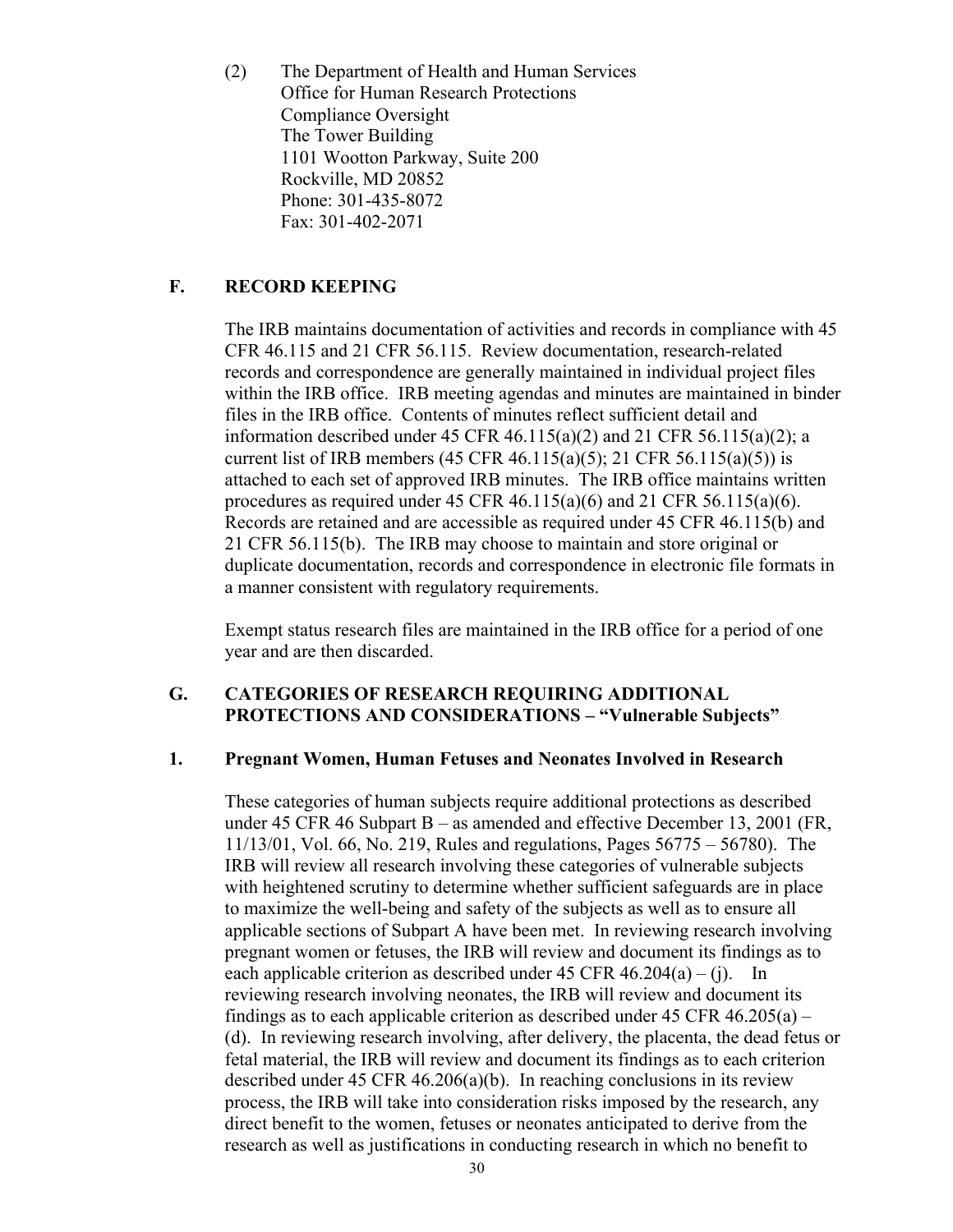subjects is anticipated. Reviews involving these categories of vulnerable subjects include research of any nature unless the research is determined by the IRB to be exempt under the provisions of 45 CFR 46.101(b).

| Category A | Controlled studies in women fail to demonstrate a risk to the fetus in the first<br>trimester (and there is no evidence of a risk in later trimesters), and the possibility of<br>fetal harm appears remote.                                                                                                                                                                     |
|------------|----------------------------------------------------------------------------------------------------------------------------------------------------------------------------------------------------------------------------------------------------------------------------------------------------------------------------------------------------------------------------------|
| Category B | Either animal-reproduction studies have not demonstrated a fetal risk but there are<br>no controlled studies in pregnant women, or animal-reproduction studies have<br>shown an adverse effect (other than a decrease in fertility) that was not confirmed in<br>controlled studies in women in the first trimester (and there is no evidence of a risk<br>in later trimesters). |
| Category C | Either studies in animals have revealed adverse effects on the fetus (teratogenic or<br>embryocidal or other) and there are no controlled studies in women, or studies in<br>women and animals are not available. Drugs should be given only if the potential<br>benefit justifies the potential risk to the fetus.                                                              |
| Category D | There is positive evidence of human fetal risk, but the benefits from use in<br>pregnant women may be acceptable despite the risk (e.g., if the drug is needed in a<br>life-threatening situation or for a serious disease for which safer drugs cannot be<br>used or are ineffective).                                                                                          |
| Category X | Studies in animals or human beings have demonstrated fetal abnormalities, or there<br>is evidence of fetal risk based on human experience or both, and the risk of the use<br>of the drug in pregnant women clearly outweighs any possible benefit. The drug<br>is contraindicated in women who are or may become pregnant                                                       |

Food and Drug Administration Categorization of Drug Risks to Fetus

In the event pregnancy is discovered at some time subsequent to enrollment in research, the investigator must send a report to the IRB within a reasonable time of such notice having come to the attention of the investigator. The report will explain how the research will be brought under Subpart B compliance as to pregnant subjects. Such report will detail why it is in the best interest of pregnant subjects to continue in the research and to what extent the informed consent process must be changed. If the investigator determines that it is in the best interest of pregnant subjects not to continue in the research or pregnant research subjects decide autonomously to withdraw from the study, the investigator must describe a procedure addressing the safe, orderly, withdrawal of pregnant subjects from the research activity and any follow-up intended to take place after a subject's participation terminates.

# **2. Prisoners as Research Subjects**

This category of human subjects research requires additional protections as described under 45 CFR 46 Subpart C as well as the Office for Human Research protections "OHRP Guidance on the Involvement of Prisoners in Research" (May 23, 2003 revised September 3, 2004, or as may be amended subsequently). The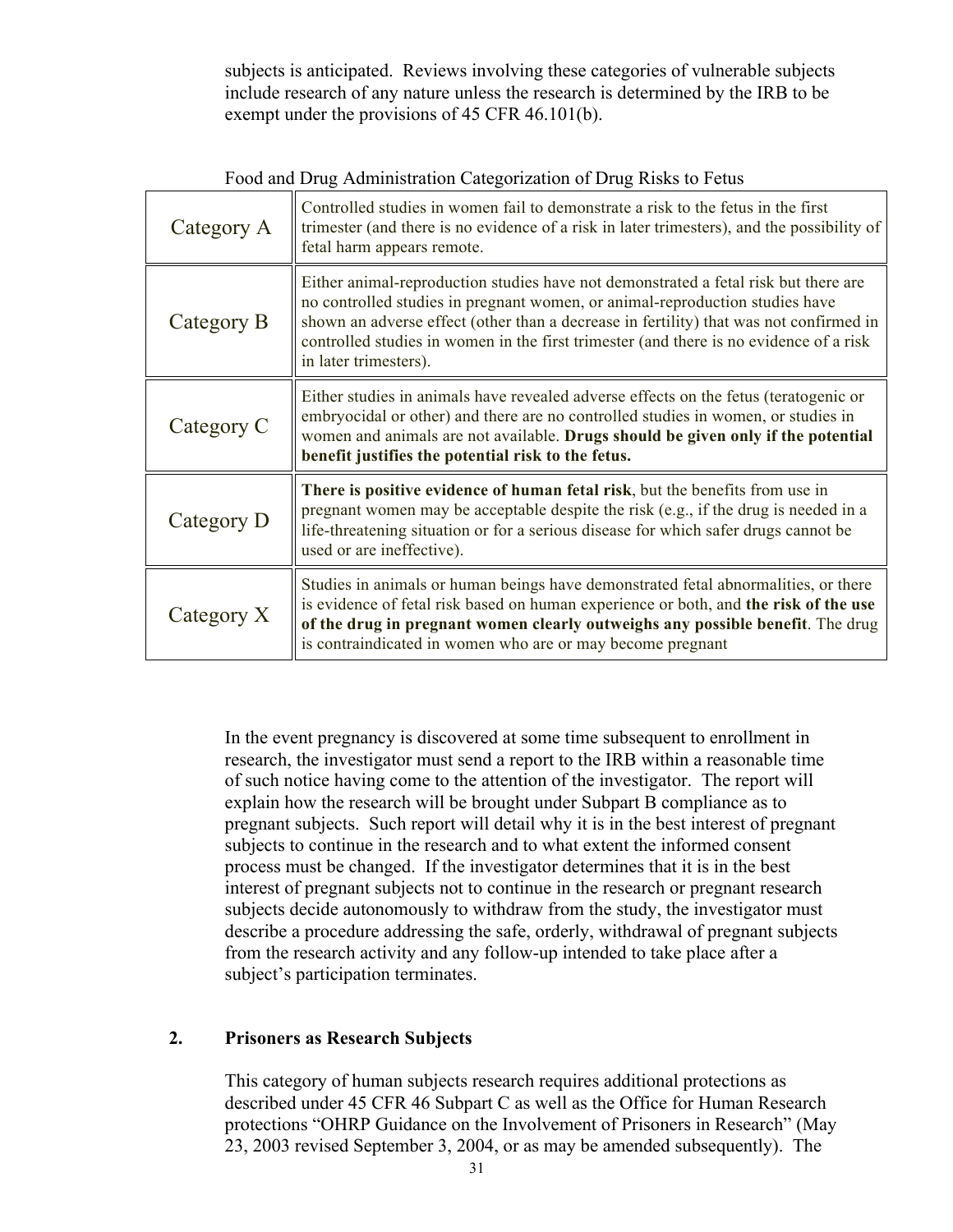IRB will review research involving this category of vulnerable subjects in compliance with additional safeguard requirements to include: composition of the IRB as described under 45 CFR 46.304 and review and documentation of additional IRB duties as described under 45 CFR 46.305 considering permissible categories of research described under 45 CFR 46.306. In its review and documentation process for research involving epidemiological studies on prisoners, the IRB will consider waiver of 45 CFR 46.305(a)(1)and(2) as described in the FR Vol. 68, No. 119, 6/20/03, 36929 – 36931, effective June 20, 2003. For purposes of reviewing research involving prisoners, the IRB considers a person who is incarcerated or under detention of police-power authority to be a prisoner. A person who is on parole or on probation is not considered to be a prisoner subject to the requirements of this subpart. In determining the risks to subjects in this category, the IRB will apply the definition of minimal risk as described in 45 CFR 46.303(d).

In the event a subject becomes a prisoner at some time subsequent to enrollment in research, the investigator must send a report to the IRB, within a reasonable time of such notice having come to the attention of the investigator. The report must include a plan describing how the research will be brought under Subpart C compliance as to prisoner research subjects. The plan will detail why it is in the best interest of prisoner subjects to continue in the research and to what extent the informed consent process must be changed. The plan must detail how prison authorities will allow access to the prisoners in a manner that preserves the best interest of the prisoners as well as the context of the research. If the investigator determines that it is in the best interest of prisoner subjects not to continue in the research or prisoner research subjects decide autonomously to withdraw from the study, the investigator must describe a procedure addressing the safe, orderly, withdrawal of prisoner subjects from the research activity and any follow-up intended to take place after a subject's participation terminates.

#### **3. Children Involved as Subjects in Research**

This category of human subjects research requires additional protections as described under 45 CR 46 Subpart D and 20 CFR 50 Subpart D, as well as "OHRP Guidance on Protections for Children as Research Subjects" (August 31, 2005; or as may be amended subsequently); "OHRP Secretary's Advisory Committee on Human Research Protections – Appendix B (pertaining to research involving children under 45 CFR 46.404; 405, and 406), November 25, 2005. The IRB will review research involving this category of subjects in compliance with additional safeguards and protections taking into consideration the exception of exemption at 45 CFR 46.101(b)(2) as described under  $\frac{646.401(b)}{2}$ . The IRB will review and document its findings in satisfaction of the conditions of all applicable sections expressed in 45 CFR 46.403 and 21 CFR 50.50 and approve only those investigations that satisfy the criteria described in §§46.404, 46.405, 46.406 and 46.407; and, as applicable to §§50.51, 50.52, 50.53 and 50.54. Parental or guardian permission and solicitation of assent by children to participate in research will be determined by the IRB in accordance with 45 CFR 46.408 and 21 CFR 50.55, as applicable, including exceptions, additions and provisions for waiver as described under 45 CFR  $46.401(c)$ , where applicable to the nature of research under review. Details of informed consent, parental or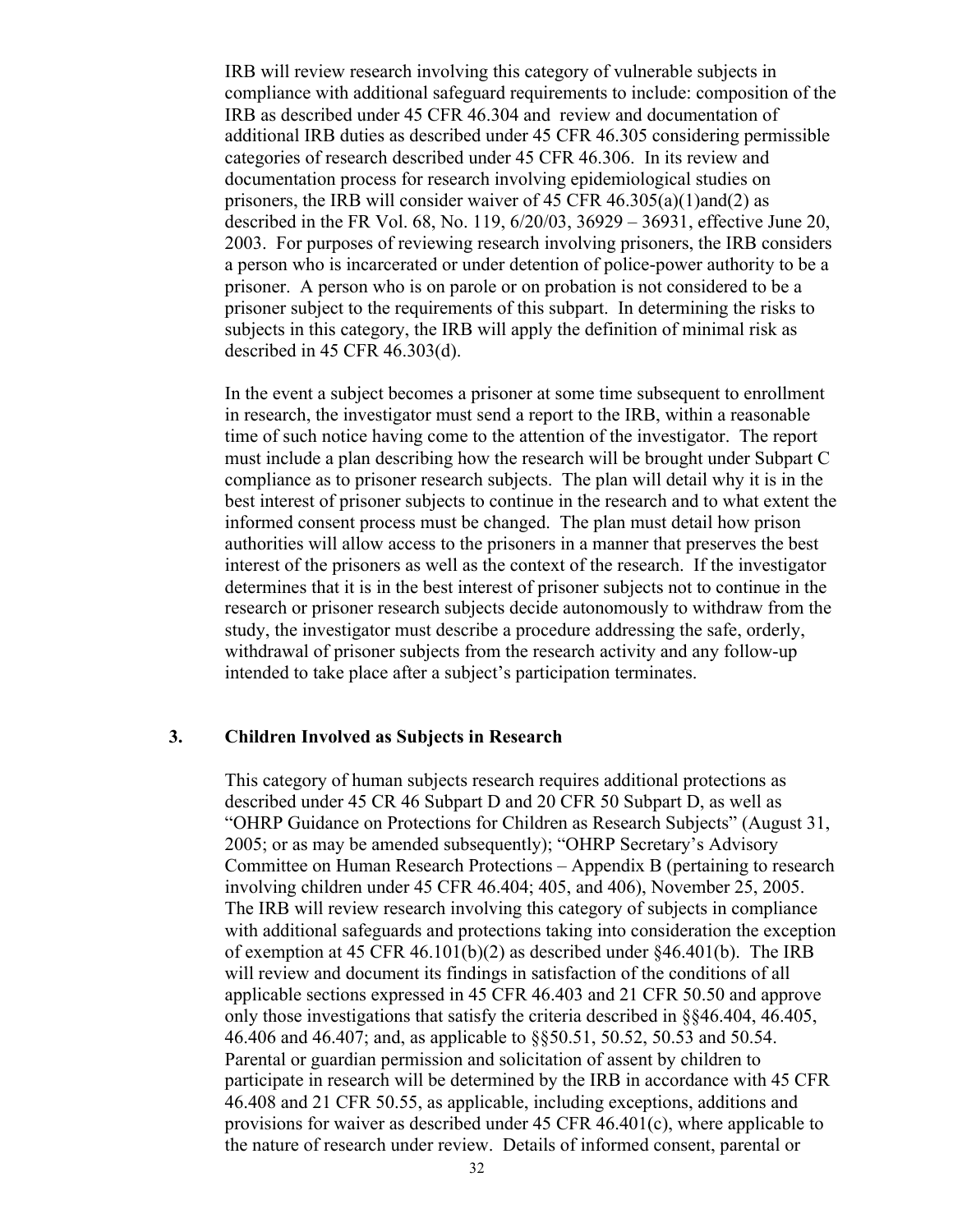guardian permission and assent processes are discussed further under Section II of these guidelines and policies.

For the purpose of IRB review of research in this category of subjects, the terms minor and child will be considered to be synonymous and the legal status of minor or child will be identified according to current federal and state law. Generally, in the State of Georgia, a person under 18 years of age is considered a minor for transactions involving health care. The State of Georgia does not have an emancipated minors act.

# **4. Other Categories of Potentially Vulnerable Persons**

The IRB considers the following factors in determining whether additional protections may be required:

- Employees
- Students at any level of education
- Economic status
- Education level
- Physical or medical disability/compromise
- Mental capacity/compromise: Cognitive impairment/mental disease Influence of medication/addiction
- Sensory impairment/sight/hearing
- Relationship between investigator and subject
- Cultural/ethnic origin and customs
- Social stigmatization
- Colloquial issues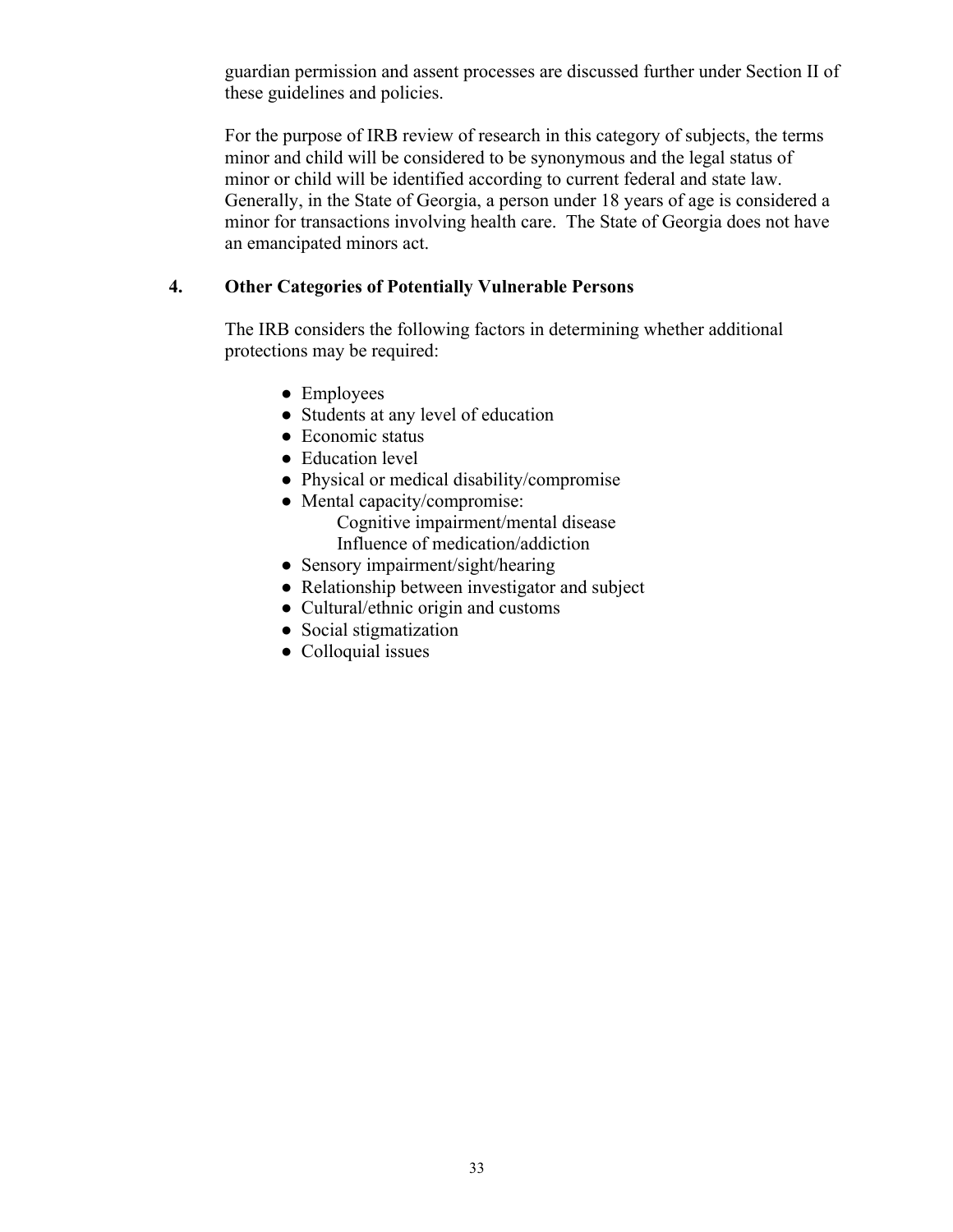# **SECTION II**

## **Informed Consent**

**45 CFR 46 Protection of Human Subjects 21 CFR 50 Protection of Human Subjects**

# **REQUIRED ELEMENTS AND PROCESS OF INFORMED CONSENT and ASSENT OF MINORS**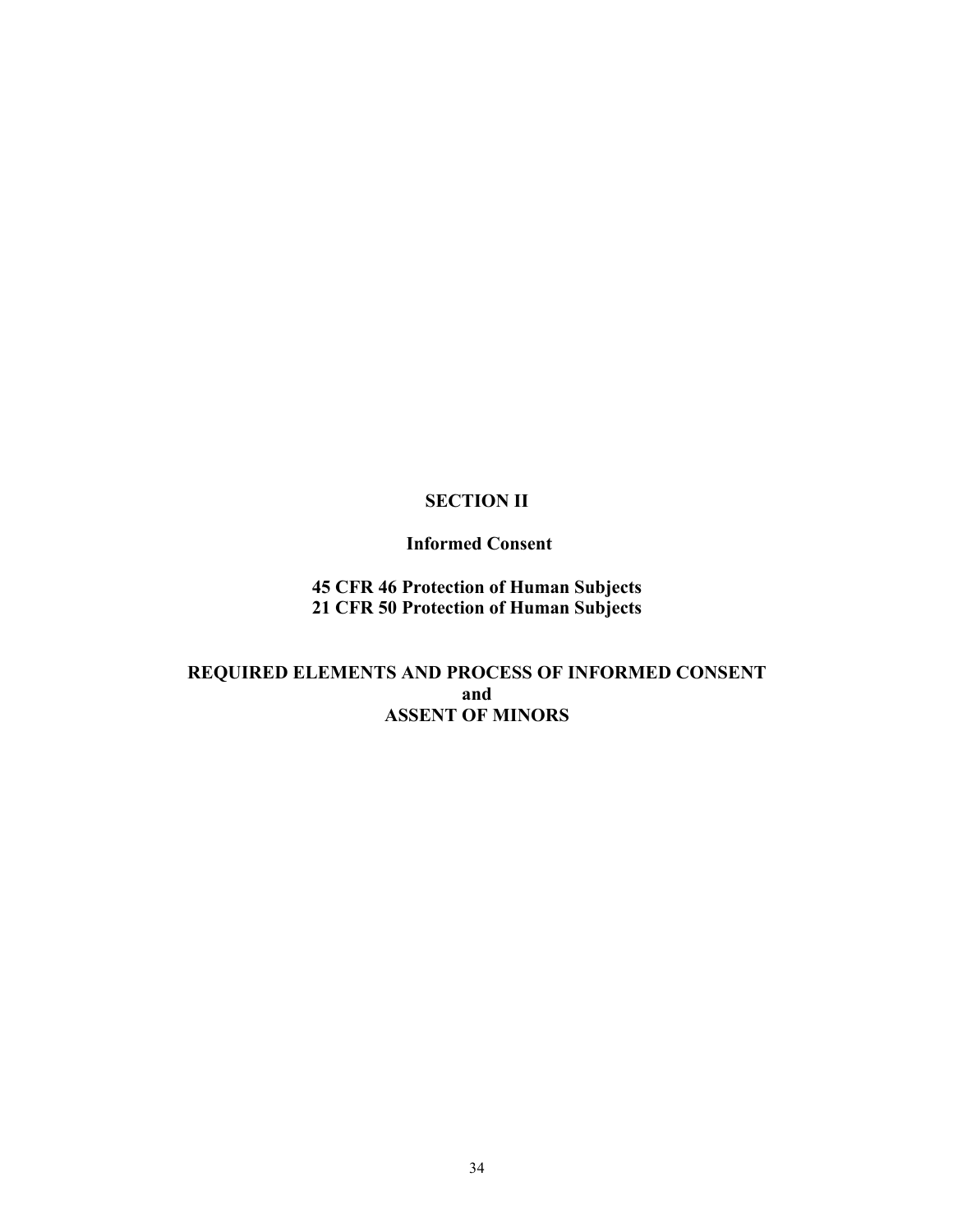# **A. INFORMED CONSENT REQUIREMENTS/ELEMENTS**

The purpose of this section is to assist the investigator by providing guidance on how to construct and obtain valid informed consent, assent where appropriate in the case of minors, from prospective research subjects. The IRB informed consent requirements are based on current DHHS and FDA regulations (45 CFR 46.116, 46.117 and as applied in subsequent sections; 21 CFR 50 Subpart B), Principle I of the Nuremberg Code and applicable principles as enumerated in the World Medical Association Declaration of Helsinki. To this end, any member of the IRB may be contacted for advice on writing informed consent documents.

# **1. General Requirements of Informed Consent**

Under the provisions of 45 CFR 46.116 and 21 CFR 50.20, unless provided elsewhere in these respective federal regulations and policies, an investigator may not involve a human subject in research without first having obtained the legally effective informed consent of the subject or the subject's legally authorized representative. As to exceptions regarding informed consent in either the DHHS or the FDA regulations and policies, Morehouse School of Medicine does not engage in the conduct of emergency research. In the absence of a judicially appointed guardianship or evidence of a legally effective advanced directive/power of attorney, the IRB shall consider the State of Georgia law regarding consent to medical treatment as described under OCGA 31-9-2 to apply as well to research and to fulfill the definition of legally authorized representative as contemplated under 45 CFR 46 and 21 CRF 50.

# **2. Basic Elements of Informed Consent**

- a. With applicable exceptions as may be allowed by regulation and determined to be appropriate by the IRB, each of the following must be contained in the informed consent document:
	- (1) a statement that the study involves research, explaining the purpose of the research, the anticipated duration of the subject's participation (including any intentions to conduct follow-up activities), a description of the procedures to be followed, and clear identification of any procedures that are experimental.
	- (2) a description of any reasonably foreseeable risks, discomforts and/or inconveniences to the subject. This description should include, to the best of the investigator's knowledge, experience and training, reasonable levels of anticipated frequency known to be associated with such risks. The anticipated frequency of risk occurrence may be derived from published compendia of medical information.
	- (3) a description of any benefits to the subject or to others which may reasonably be expected from the research. Such benefits must be related to the purpose of the research and not merely coincidental to participation. Stipends or other forms of gratuity are not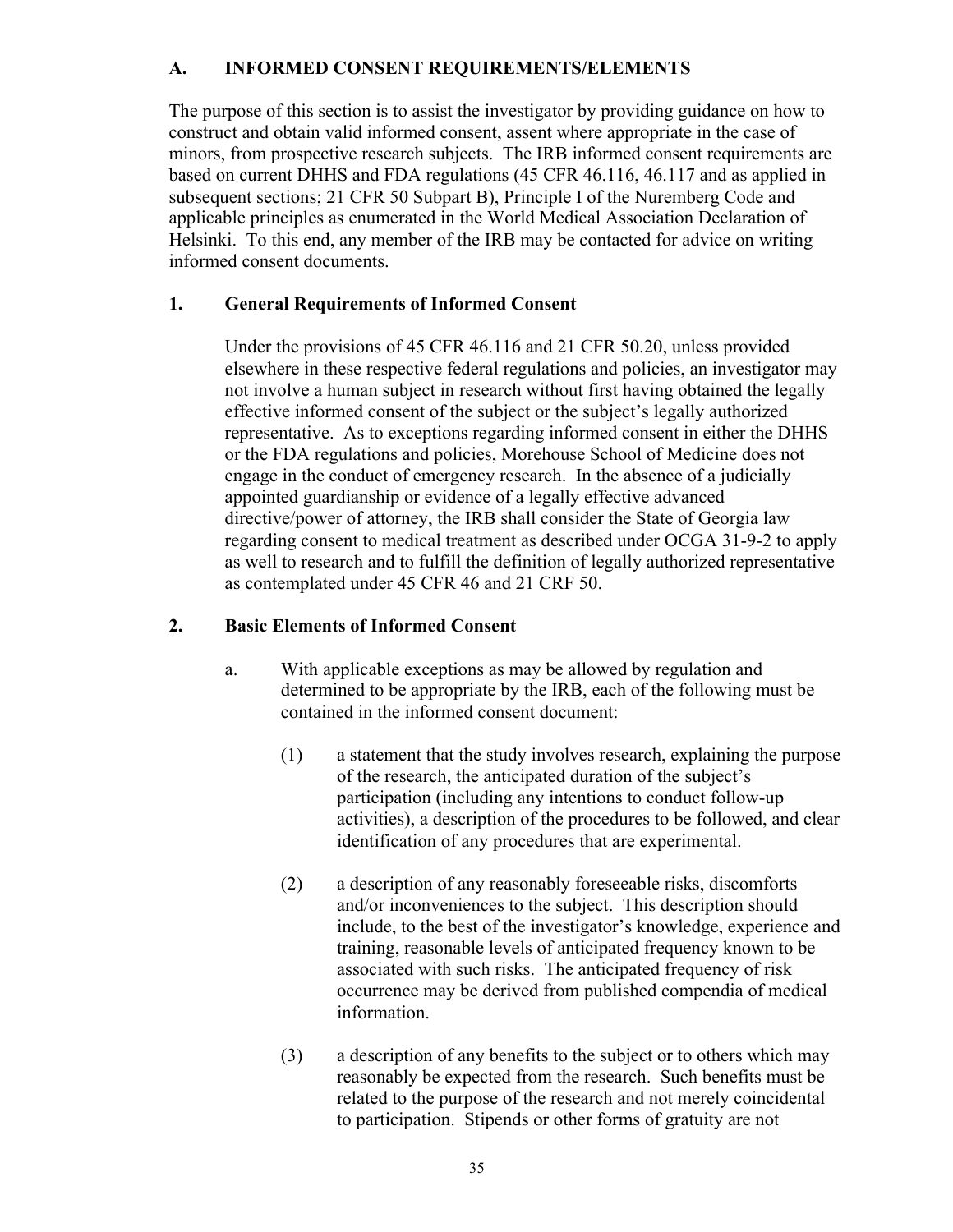considered research-related benefits. As contemplated by this element, "others" may be interpreted as persons similarly situated that may benefit from the research at some time in the future.

- (4) a disclosure of alternative appropriate procedures or courses of treatment, if any, that might be advantageous to the subject. Included in this element would be a statement that the subject may receive the same treatment, procedure, benefit, etc., regardless of participation in the research, if in fact that is true. For example, this is often the case in drug comparison studies where the drugs are approved for the use intended in the research design.
- (5) a statement describing the extent, if any, to which confidentiality of records identifying the subject will be maintained. This statement should include the possibility that sponsors, the IRB and federal agencies, where applicable, may inspect research records (21 CFR 50.25(a)(5); 56.115(b); 45 CFR 46.115(b)).
- (6) for research involving more than minimal risk, an explanation as to whether any compensation and an explanation as to whether any medical treatments are available if injury occurs and, if so, what they consist of or where further information may be obtained. The suggested statement in the IRB's informed consent form template is provided as a guide to meet the requirements of this element. Any alterations in wording this element should avoid express or implied exculpatory statements, further described in B. below.
- (7) an explanation of whom to contact for answers to pertinent questions about the research and research subjects' rights, and whom to contact in the event of a research-related injury to the subject; and
- (8) a statement that participation is voluntary, refusal to participate will involve no penalty or loss of benefits to which the subject is otherwise entitled, and the subject may discontinue participation at any time without penalty or loss of benefits to which the subject is otherwise entitled.
- b. Additional elements of informed consent. When appropriate, one or more of the following elements of information shall also be provided to each subject: (Note as to the elements enumerated below: the IRB believes this information should be included as a matter of principle and has included these elements in the informed consent document template.)
	- (1) a statement that the particular treatment or procedure may involve risks to the subject (or to the embryo or fetus, if the subject is or may become pregnant) which are currently foreseeable. The statement need not be an exhaustive list of every risk possibility known but should reflect the most common risks and their relative frequencies (probabilities) of occurrence. As to risks involved with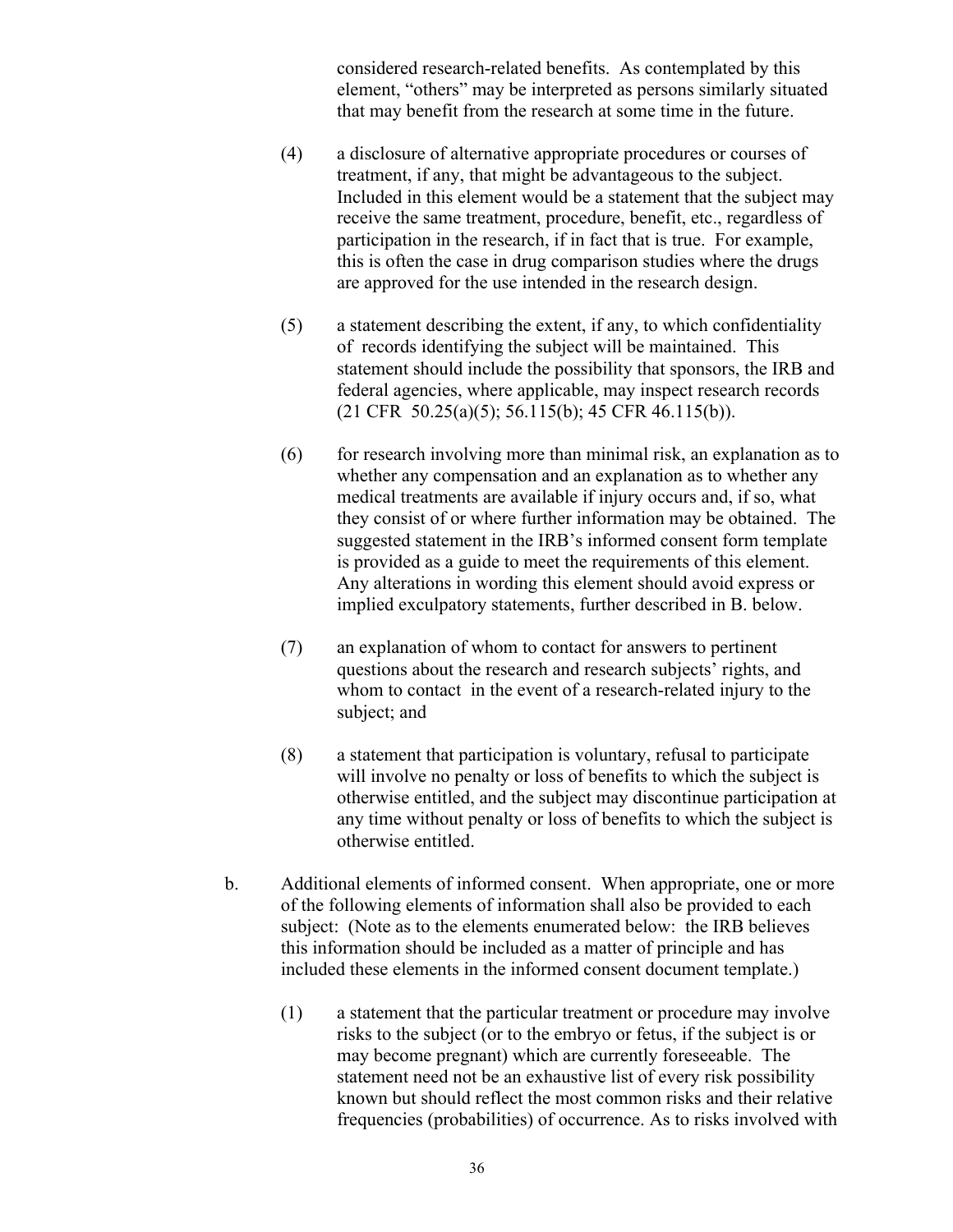administration of drugs, the frequencies of occurrence may be expressed as a percentage or other meaningful description as may be published in medical or prescribing literature. Description of risks should not be understated. The most commonly reported risks should be described as well as risks that rarely occur but may pose serious threats to the subject should they occur. A description of risk factors should include those risks which may be expressed as:

- Physical harms to the subject or others.
- Disclosure of information that could reasonably place the subjects at risk of criminal or civil liability or be damaging to the subjects' financial standing, employability, or reputation.
- Disclosure of information that may damage subjects' relationships to others such as family members or spouses.
- Disclosure of information that may have a wide-spread negative social impact on a particular group or race/ethnicity.
- (2) anticipated circumstances under which the subject's participation may be terminated by the investigator without the subject's consent. This determination may be based upon the subject's unwillingness to follow procedures or may be based on some event indicating it would be in the best interest of the subject not to continue participation in the research. This may also be the case where a sponsor or an investigator decides the research should not proceed. In any event, when a decision to terminate participation is reached, the subject(s) must be informed of the basis of the decision to terminate their participation as well as given information that may be pertinent to their well being.
- (3) any additional costs to the subject that may result from their participation in the research.
- (4) the consequences of a subject's decision to withdraw form the research and procedures for orderly termination of participation by the subject.
- (5) a statement that significant new findings developed during the course of the research which may relate to the subject's willingness to continue participation will be provided to the subject.
- (6) the approximate number of subjects involved in the study. This element should be stated as to nationally, or globally, where appropriate as well as locally.
- c The IRB has the authority to approve a consent procedure which does not include, or which alters, some or all of the elements of consent set forth above, or waive the requirement to obtain informed consent provided the IRB finds and documents that: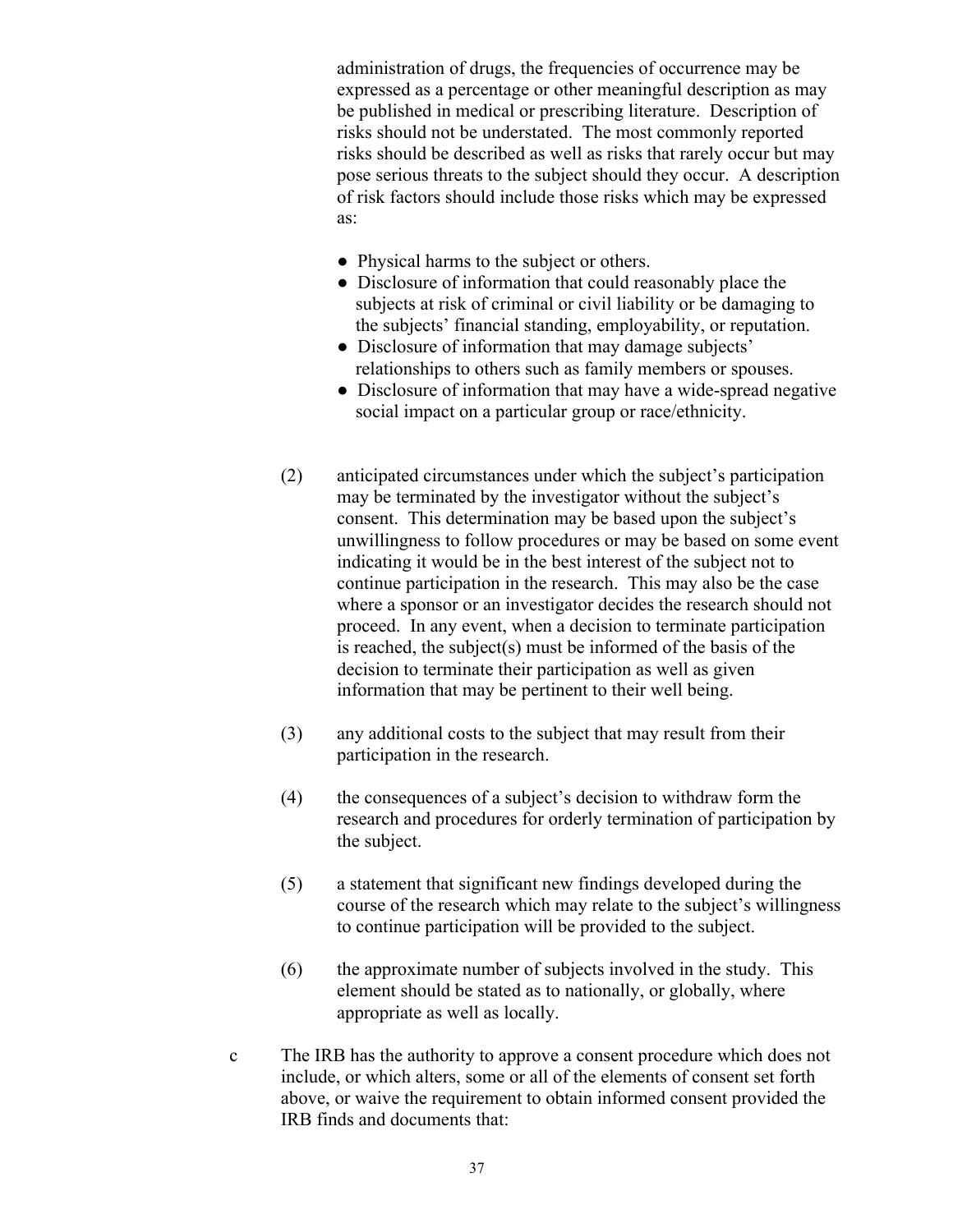- (1) the research or demonstration project is to be conducted by or subject to the approval of state or local government officials and is designed to study, evaluate, or otherwise examine: (1) public benefit or service programs; (ii) procedures for obtaining benefits or services under those programs; (iii) possible changes in or alternatives to those programs or procedures; or (iv) possible changes in the methods or levels of payment for benefits or services under those programs; and
- (2) the research could not practically be carried out without the waiver or alteration. (Note: Investigators must describe in detail and justify a waiver or alteration as considered in this section. Mere inconvenience to contact subjects is not an appropriate justification to allow a finding for waiver or alteration as contemplated The IRB has the authority to approve a consent procedure which does not include, or which alters, some or all of the elements of informed consent as set forth above, or waive the requirements to obtain informed consent provided the IRB finds and documents that:
	- (a) the research involves no more than minimal risk to the subjects. (Note: minimal risk as defined by 45 CFR 46.102(i); 46.303(d); 21CFR 50.3(k); and, as described in "Categories of Research That May Be reviewed by the Institutional Review Board (IRB) through an Expedited Review Procedure" *Research Categories* (1) – (9), 63 FR 60364-60367, November 9, 1998.)
	- (b) the waiver or alteration will not adversely affect the rights and welfare of the subjects. Considered in this element are rights and welfare including but not limited to privacy, employment, insurability, reputation, standing in the community, as well as potential exposure to civil or criminal liability.
	- (c) the research could not practically be carried out without the waiver or alteration. (Note: refer to II.A.2.(c)(2) above.)
	- (d) whenever appropriate, the subjects will be provided with additional pertinent information after participation.

In general, although the IRB provides an informed consent form template that seeks to standardize elements of informed consent, the IRB allows investigators considerable latitude in the design and content of the consent form to meet particular research needs. As a matter of ethical principal, The IRB may suggest a consent document be used in research activities determined to be exempt from the requirements of federal regulations.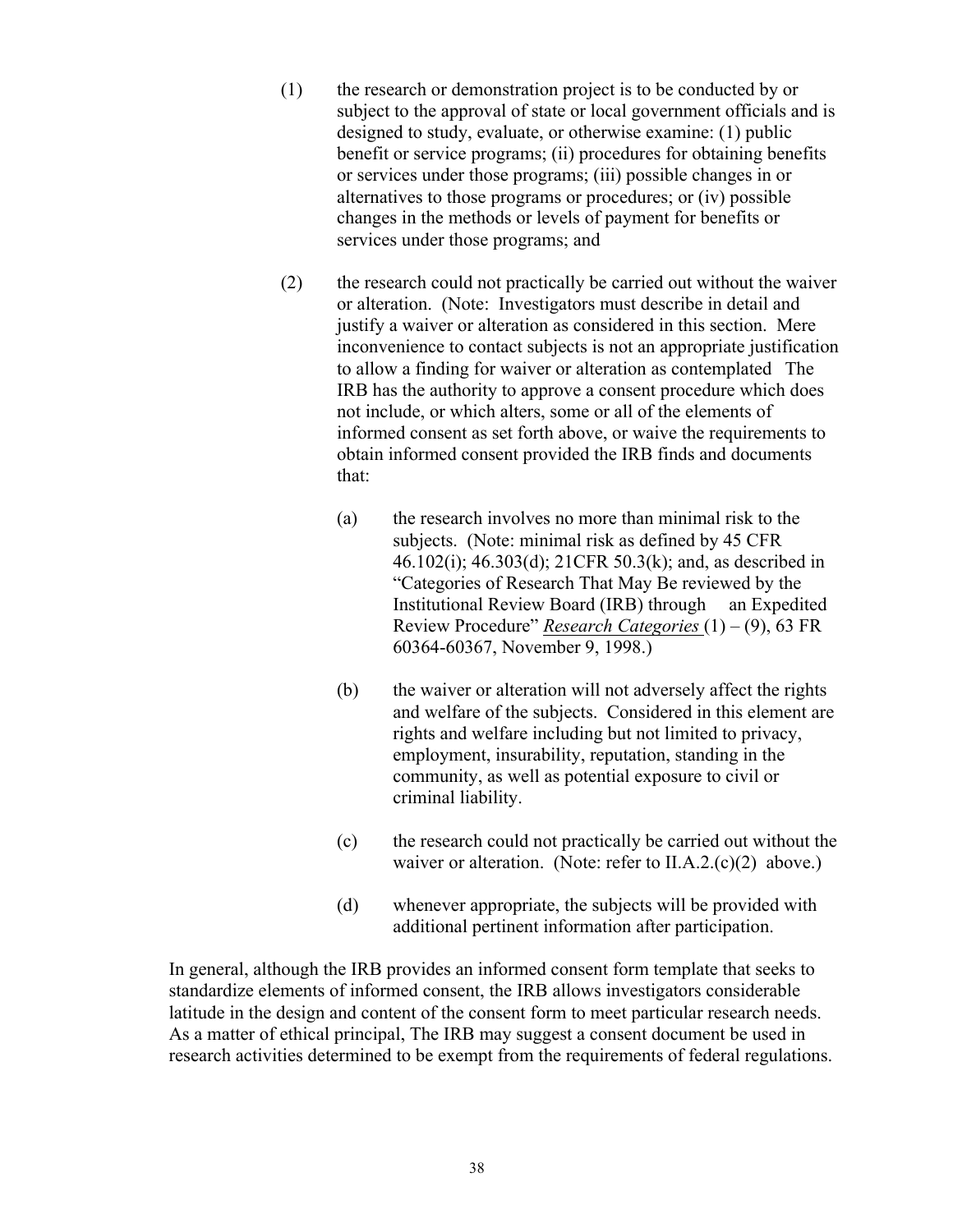## **B. THE PROCESS AND DOCUMENTATION OF INFORMED CONSENT**

#### **1. Informed Consent Process Requirements and Considerations**

The ethical principle of informed consent is respect for personal autonomy. The IRB recognizes that the complexity of both the consent form and the process of informed consent will vary according to the nature of the research and the level of associated risk. In addition, the process of informed consent must consider a variety of subject-related factors that may impact and influence the informed consent process. The federal regulations (45 CFR 46.116; 21 CRR 50.20) clearly delineate requirements in the process of informed consent:

● An investigator may not involve a human subject in research unless the investigator has first obtained the legally effective informed consent of the subject or the subject' legally authorized representative. "Involve" in research is interpreted to mean any aspect of the research including any qualifying steps or tests to determine whether the subject meets criteria required to participate.

● An investigator shall seek consent of a subject only under circumstances that provide the subject or the subject's representative sufficient opportunity to consider whether or not to participate. "Sufficient opportunity" is interpreted to mean a reasonable time before subjects make a decision whether or not to participate. The more complex the study, the more time should be allowed for this decision-making process.

• The consent process should minimize the possibility of coercion or undue influence. Compensation for participation should not be made to appear as though participation is being purchased. Compensation should reflect the complexity and associated risks of subject involvement. The consent process must not be designed to influence a decision to participate; this decision must be of the subject's free will.

• Information given to the subject or the subject's representative must Be in a language understandable to the subject or the representative. This requirement is interpreted to mean in a manner that the subject will be capable of interpreting. The reading level of the informed consent document should be considered and tailored to meet the general subject population anticipated to enroll. The IRB generally requests readability tests to meet criteria based upon  $6<sup>th</sup>$  to  $9<sup>th</sup>$  grade reading levels as generally ascertainable in word processing programs or through the assistance of language expertise. If informed consent documents are to be presented in a language other than English, the IRB shall seek translating expertise in assessing readability and understandability.

• No informed consent process, whether written or oral, may include any exculpatory language through which the subject or the representative is made to waive or appear to waive any of the subject's legal rights, or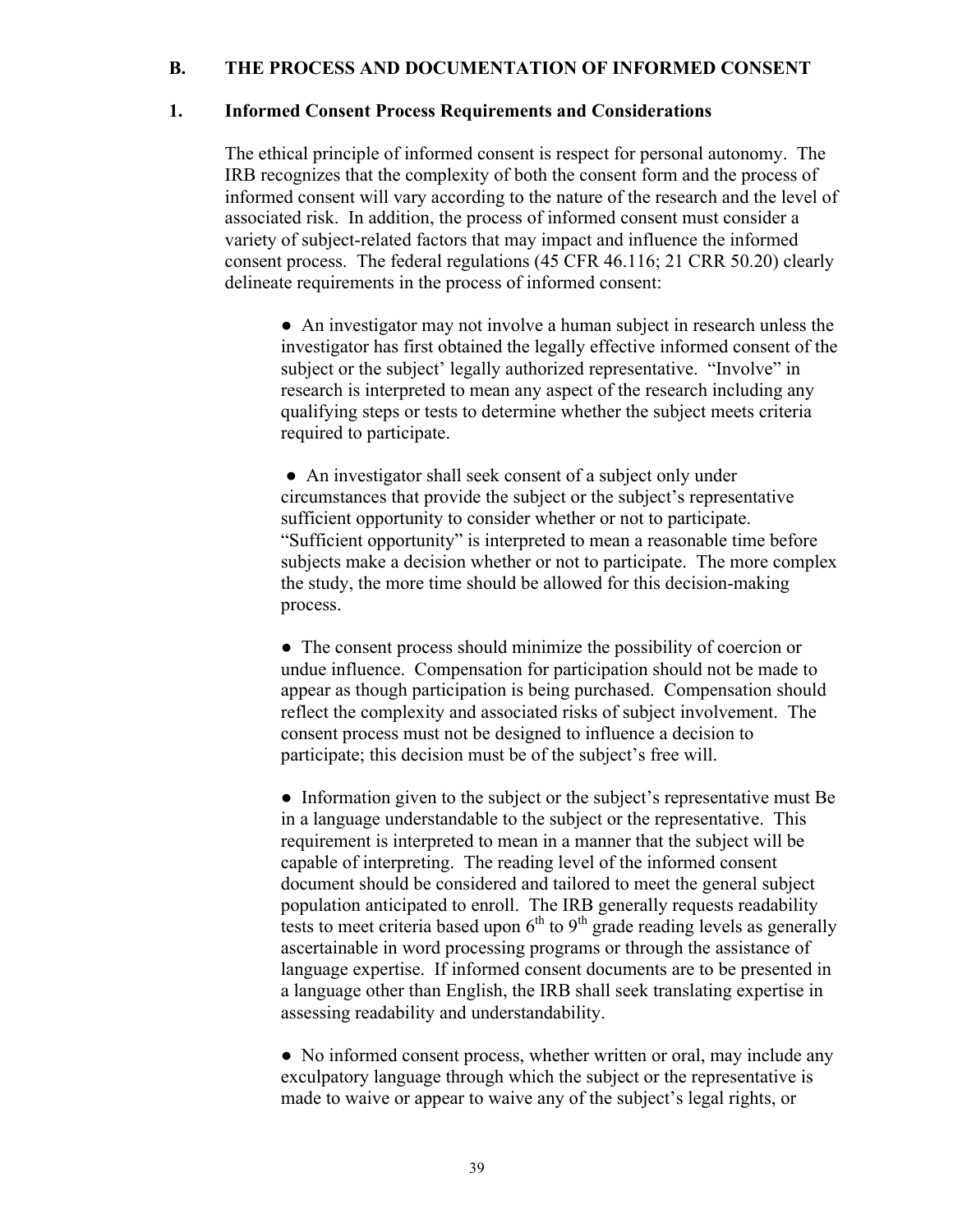releases or appears to release the investigator, the sponsor, the institution or its agents from liability for negligence.

The purpose of the written consent form is to assist the process of providing full disclosure of relevant information sufficient to enable the subject to understand the nature and scope of the research. In the process of informed consent, the investigator has a legal and an ethical obligation to ensure that the prospective subject has sufficient knowledge and comprehension of the elements of informed consent. This means the prospective subject must be able to make an understanding and enlightened decision to participate in research. In the research context, the subject's participation benefits the investigator and science regardless of the outcome. Obtaining valid informed consent, whether written or oral, should be accomplished by taking into consideration the educational level and other personal factors that may influence a subject's understanding and willingness to participate in research. A consent form, however, does not by itself constitute informed consent and the duty of care owed to the subject is not diminished by the subject signing the form that implies assumption of risks. During the process of informed consent each element of consent should be carefully, patiently, and simply explained to the prospective subject. In addition, the investigator should periodically assess the prospective subject's comprehension by asking appropriate questions. In some cases, the consent process should be extended over several days and involve other individuals such as the prospective subject's spouse, or other family members. It must, however, be remembered that the investigator bears full and ultimate responsibility for obtaining valid informed consent from the subject. To this end, it is extremely important that this responsibility is discharged by the investigator, personally, or by an agent of the investigator having equal authority and knowledge to conduct the research and answer questions raised by potential subjects. The IRB encourages investigators and research personnel to periodically ask subjects if they have any questions about participation or the consent process.

As the process of informed consent is the most important aspect in obtaining legally valid consent, it is advised that the investigator, or other persons qualified to obtain consent, make notes on the research record documenting discussions with the subject during the consent process.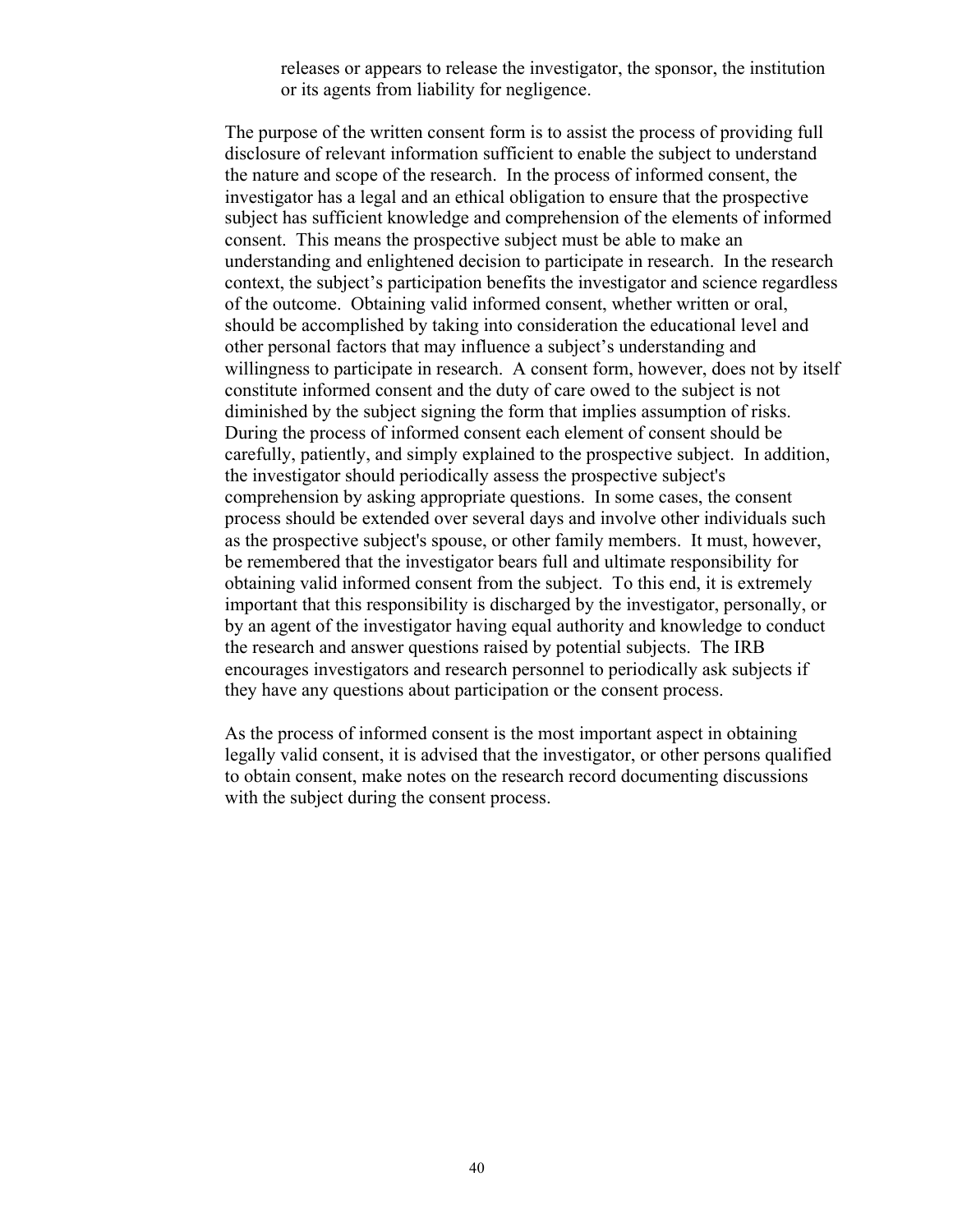## **2. Documentation of Informed Consent**

## a. General Requirements

As required by 45 CFR 46.117(a) and 21 CFR 50.27(a); unless the IRB finds and documents exceptions noted below, consent must be documented by the use of a written form approved by the IRB and signed and dated by the subject or the subject's legally authorized representative. Although not required by regulation, the IRB requires the signature and date of the person responsible for obtaining written informed consent. Except in circumstances described below, a witness signature is not required by regulation. However, sponsors, the IRB, or researchers may request witness documentation of informed consent when advisable. The IRB considers a form approved by the IRB to be identified by a header describing the approval process and approval period during which the form may be used. The IRB considers the header to represent a "stamped" version of the consent form.

b. Consent Form Format

Except as provided in II.B.2.c., below, the consent form may be either:

- (1) A written consent document that embodies the elements of informed consent described under II.A.1. and II.A.2., above. This form may be read to the subject or the subject's legally authorized representative, but in any event, the investigator or person responsible for obtaining informed consent shall give either the subject or the representative adequate opportunity to read the consent form before it is signed (45 CFR 46.117(b)(1); 21 CFR 5  $0.27(B)(1)$ ; or,
- (2) A short form written consent stating that the elements of informed consent required as described above (conforming to 45 CFR 46.116; 21 CFR 50.25) have been presented orally to the subject or the subject's legally authorized representative (45 CFR 46.117(b)(2); 21 CFR 50.27(b)(2)).

When this method is used, there shall be a *witness to the oral presentation*.

Also, the IRB shall approve a *written summary* of what is to be said to the subject or the representative.

*Only the short form itself is to be signed by the subject or the representative.*

*The witness shall sign both the short form and a copy of the summary.*

*The person obtaining consent shall sign a copy of the summary.*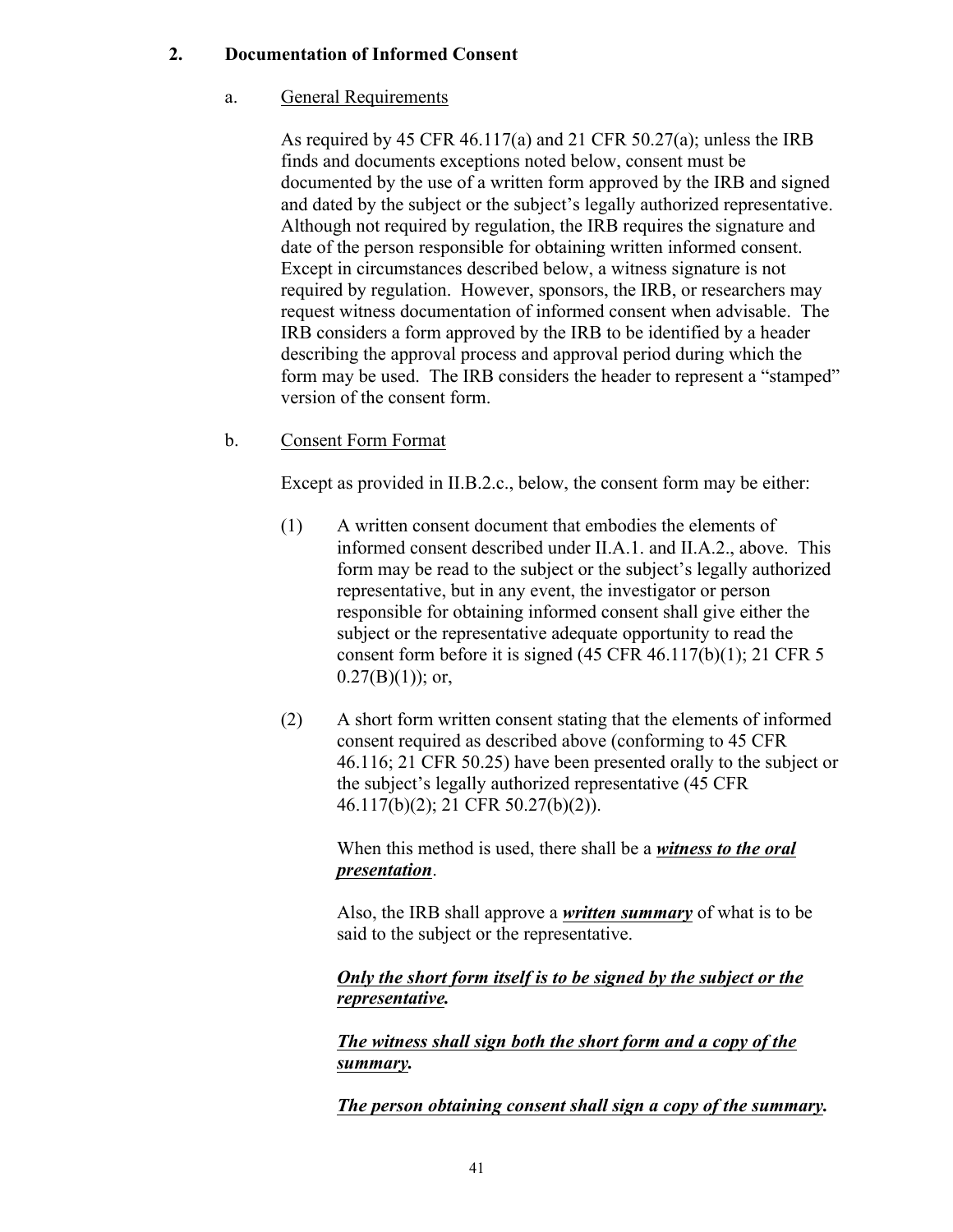A copy of the short form and a copy of the summary shall be given to the subject or the subject's representative.

The following is an example of a short form written consent. This sample was derived from current federal regulations as well as from information contained in a similar form provided by a subscription service from Management Concepts, Inc., Clinical Research Federal Rules & Regulations Manual, Vol. 1, Chapter 3 – Informed Consent Rules, page 3-31 (2002).

#### **Consent to Participate in Research Oral Presentation Short Form Consent**

Title of Study: Principal Investigator: Sponsor/Institution:

You are invited to take part in a research study. Before you agree, we must tell you about the following:

- 1. The reason we are doing the research.
- 2. What we will do, and what your role will be, and how long you might be in the study; and, if you will be paid for your time and inconvenience.
- 3. If any part of the research is experimental (trying out a new idea).
- 4. Any risks or discomforts to you that we think might happen. We may also point out there may be risks we cannot predict at this time.
- 5. Any benefits you might get for taking part.
- 6. If there are ways that might help you other than to be in this research.
- 7. How we will keep information about you confidential.
- 8. If there is any available help to you in case you are injured by the research and if you will be responsible to pay for that help.
- 9. Reasons that we may have to ask you to drop out of the research.
- 10. If there might be costs you will have to pay to participate.
- 11. What happens if you decide you want to stop participating.
- 12. When we will tell you about new information that might affect your willingness to continue to take part.
- 13. How many people might be in the study.

Please ask questions at any time during our conversation.

If you agree to take part in this research, you will be given a copy of this form and a copy of a short summary of the research.

You may contact \_\_\_\_\_\_\_\_\_\_\_\_ at tel. \_\_\_\_\_\_\_\_\_\_\_\_\_ anytime you have further questions about this research.

You may contact at tel.  $\frac{1}{2}$  at tel.  $\frac{1}{2}$  if you have any questions about your rights as a research volunteer or what to do if you are injured.

Taking part in this research is voluntary and you are free not to take part or decide to drop out without any penalties or loss of benefits to you. Signing this form means that the research study has been explained orally to you and that you have voluntarily decided to participate.

\_\_\_\_\_\_\_\_\_\_\_\_\_\_\_\_\_\_\_\_\_\_\_\_\_\_ \_\_\_\_\_\_\_\_\_\_\_\_\_\_ Signature of Participant Date

Signature of Investigator or Date Authorized Personnel

Signature of Witness Date

My signature as witness certifies that the research study has been explained to the research volunteer in my presence, that he/she appears to understand the information, and that he/she signed this form by his/her own free will.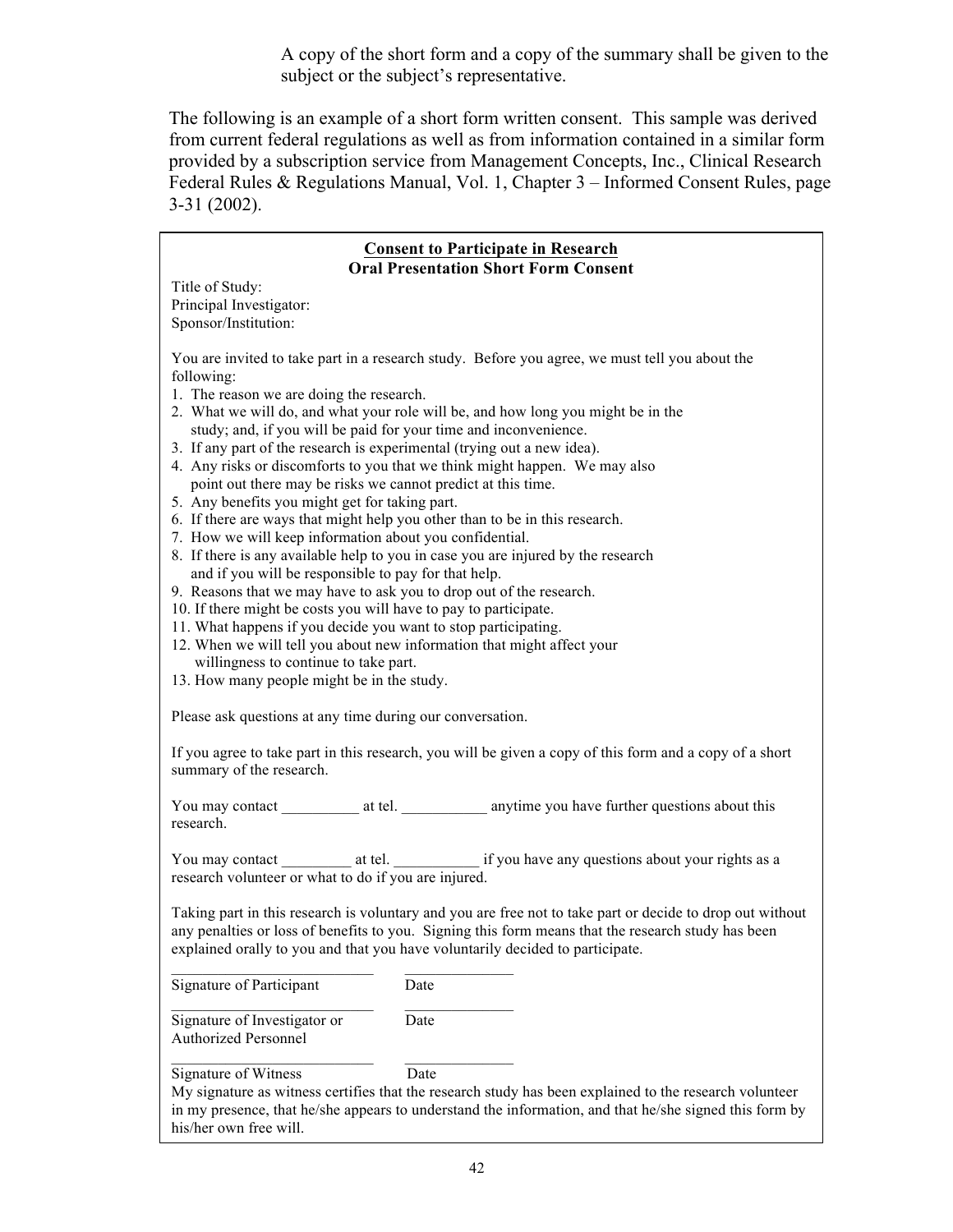The following form is suggested as a written summary form to be approved by the IRB:

| <b>Short Form Consent Written Summary</b>                                                                                                                                                                                                                                                                                                                                                                                        |  |  |
|----------------------------------------------------------------------------------------------------------------------------------------------------------------------------------------------------------------------------------------------------------------------------------------------------------------------------------------------------------------------------------------------------------------------------------|--|--|
| Title of Study:                                                                                                                                                                                                                                                                                                                                                                                                                  |  |  |
| Principal Investigator:                                                                                                                                                                                                                                                                                                                                                                                                          |  |  |
| Sponsor/Institution:                                                                                                                                                                                                                                                                                                                                                                                                             |  |  |
| We have discussed this research project with you. We have gone over the<br>details described in the consent form.                                                                                                                                                                                                                                                                                                                |  |  |
| This research is about $\int$ <i>fill in a summary statement</i> $\vert$                                                                                                                                                                                                                                                                                                                                                         |  |  |
| Your role in the research will be $\lceil$ describe briefly $\rceil$                                                                                                                                                                                                                                                                                                                                                             |  |  |
| <b>Summarize the following:</b><br>We discussed some risks, benefits, how long you'll be in the study, costs<br>and payments, any alternatives to being in the study that might be of<br>benefit to you, and what might happen if you stop being in the study.<br>Please ask any questions you may have at any time by calling the telephone<br>numbers in the consent form. You will receive a copy of this written<br>summary. |  |  |
| Signature of Investigator or<br>Date<br><b>Authorized Personnel</b>                                                                                                                                                                                                                                                                                                                                                              |  |  |
| Signature of Witness<br>Date<br>My signature as witness certifies that the research study has been explained<br>to the research volunteer in my presence, that he/she appears to understand<br>the information, and that this summary accurately reflects the discussion in<br>the informed consent process.                                                                                                                     |  |  |

## c. Witness Requirements/Guidance

Other than the federal regulatory requirements as cited above, the IRB may recommend a witness to the informed consent process where the IRB finds either in full-board or expedited review that a witness to the informed consent process would be in the best interest of the research subjects. In reaching this recommendation, the IRB would take into consideration the categories of potentially vulnerable persons listed in I.G.4 of these guidelines and policies. Notwithstanding the federal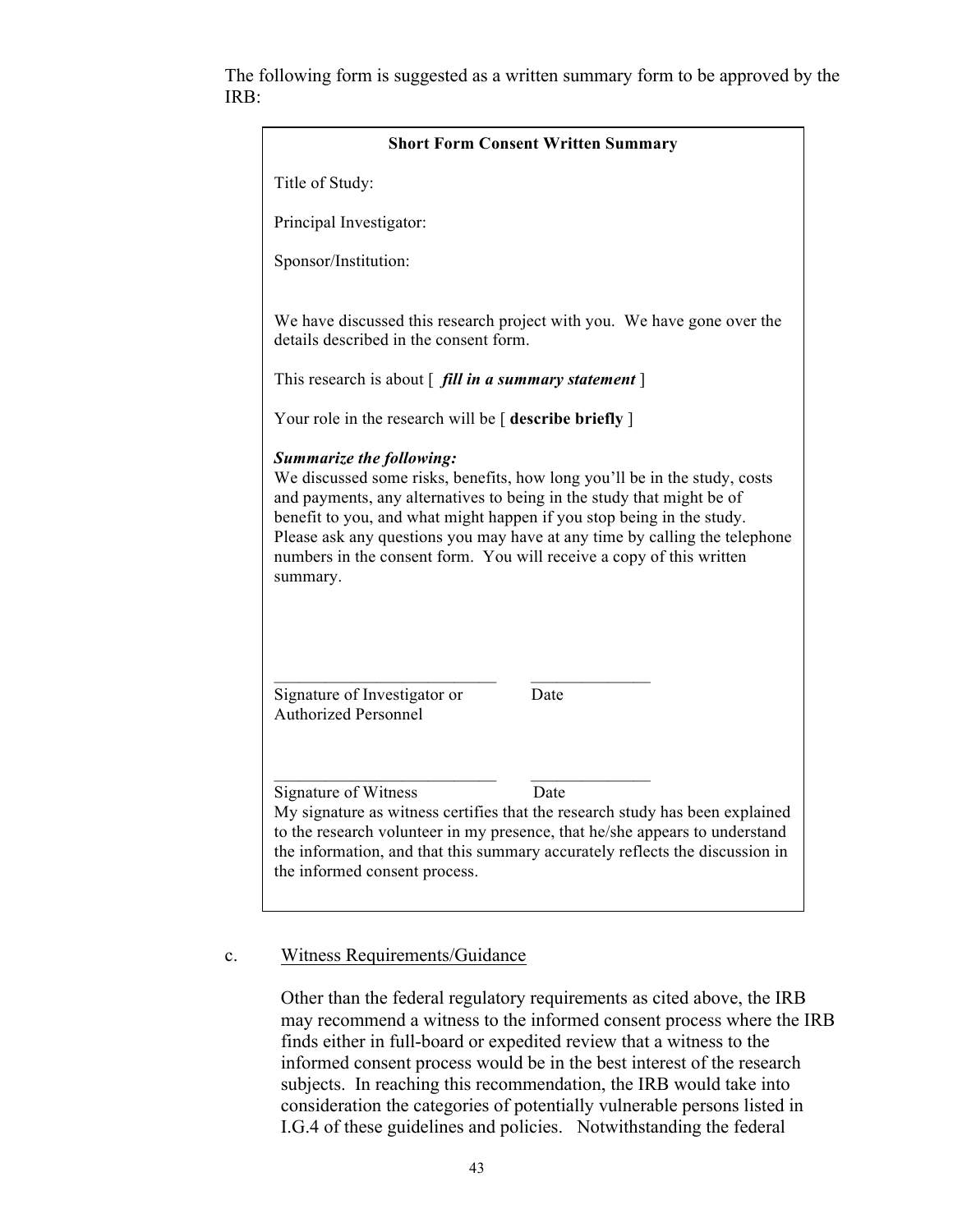regulatory requirements, the IRB's recommendation of witness to the consent process may apply whether or not the informed consent process involves a comprehensive written document or is presented orally to the subject as described above.

The witness must directly observe the consent process and not merely be present during the signing of the document. The witness should be an impartial adult who has no interest in the research project and who cannot be unfairly influenced by the investigator or members of the research team. Ideally, the witness would be a person unaffiliated with the project or the investigator's academic department or research unit of the institution. However, a member of the research team who serves as a clinical monitor or is otherwise a research subject advocate may act as a witness to the informed consent process.

In no event may the investigator or other person authorized to conduct the informed consent process serve as the witness to the informed consent process.

The investigator may petition the IRB, with appropriate justification, that this requirement unfairly burdens the conduct of the research and that a member of the research team should be allowed to act as a witness to the consent process. Justification for this allowance should explain how the research team member's interest or involvement in the research would not bias his/her role as witness to the consent process.

#### d. Signed Consent Form Waiver

The IRB may waive the requirement for the investigator to obtain a signed consent form for some or all of the subjects, if it finds either:

- (1) That the only record linking the subject and the research would be the consent document and the principal risk would be potential harm resulting from breach of confidentiality. *Each subject will be asked whether the subject wants documentation linking the subject with the research, and the subject's wishes will govern* (45 CFR 46.117(c)(1))*; or,*
- (2) That the research presents no more than minimal risk of harm to subjects and involves no procedures for which written consent is normally required outside of the research context (45 CFR 46.117(c)(2); 21 CFR 56.109((c)(1)).

In cases in which the documentation requirement is waived, the IRB may require the investigator to provide subjects with a written statement regarding the research (45 CFR 46.117(c)(1) & (2); 21 CFR; 21 CFR 56.109(b)).

The IRB will carefully examine requests for signed consent form waivers and may advise investigators to seek certificates of confidentiality where appropriate to protect subjects from disclosure of potentially harmful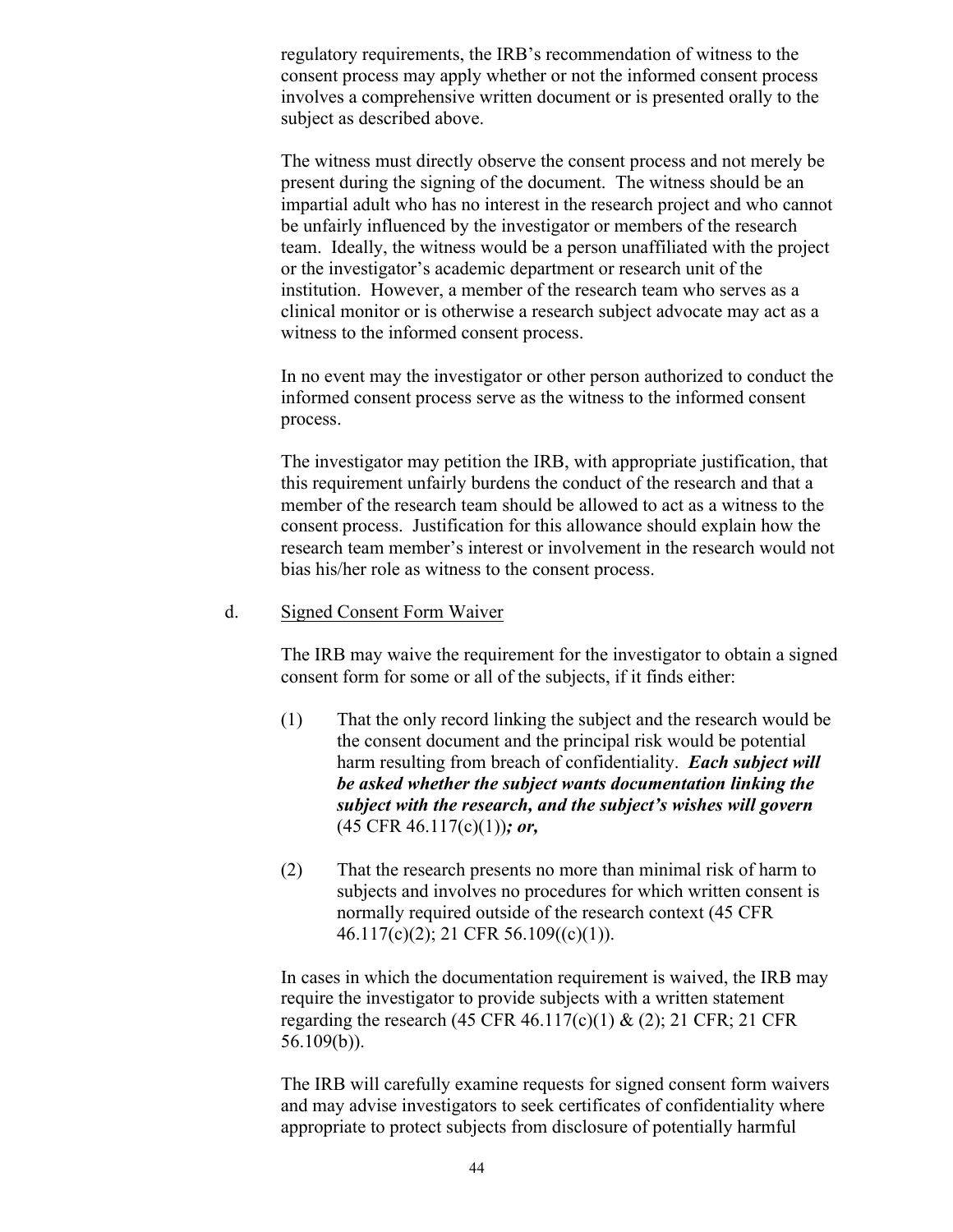information. The IRB will consider the nature of the information, protective measures taken to protect confidentiality as well as the degree of harm that may result from breach of confidentiality.

# **C. THE PROCESS AND DOCUMENTATION OF ASSENT OF MINORS AND PERMISSION OF PARENT(S) OR GUARDIAN(S)**

#### **1. Assent Process**

Legally, children cannot give consent on their own behalf. In the context of research, the terms children and minors are used interchangeably. The permission of their parent(s) or a legal guardian is, therefore, required before children can participate in any non-exempt (and some exempt) research projects. In the State of Georgia, a minor attains majority at age 18 or upon marriage. Pregnancy does not confer majority status. A minor may, however, with IRB approval, legally consent on his/her own behalf (as a mature minor) if the research involves a treatment for which a minor's consent is permissible under applicable law (e.g., use of contraceptives, treatment for venereal disease or drug abuse).

If a subject under the age of 18 is legally declared to be emancipated he/she may consent to participate in research. **NOTE: The State of Georgia does not have an emancipated minor's act. Other than a court order, only marriage appears to act as an emancipating condition for any person under the age of 18 years. Becoming pregnant or becoming a parent does not confer emancipation in Georgia except for very limited conditions involving medical care (not research) and other essential contractual transactions.**

The IRB considers assent to involve a minor's affirmative agreement, either orally or in writing, to be a subject in research, after the research has been explained in a manner understandable to the minor considering the minor's age, educational level, maturity, medical and physical condition as well as psychological state. Failure to object to participate in research cannot be construed as assent (45 CFR 46.402(b); 21 CFR 50.3(n)). In most circumstances a minor's deliberate objection should be regarded as a veto to their involvement in the research. However, parents or guardians may, with IRB and investigator approval, override a minor's objections to interventions that hold the prospect of direct benefit to the minor.

Parental or legally authorized representative permission (e.g., "guardian") is considered to involve the elements of informed consent as required and described above. The IRB provides a template of such a permission form to be used in research involving minors as well as a suggested assent format. In any event, neither assent nor parental/legally authorized representative permission should be in any way coerced. The IRB will determine and advise investigators as to the process by which assent should be obtained and how assent should be documented (45 CFR 46.408(e); 21 CFR 50.55(g)).

The assent process should be approached as meaningfully as the consent process described above. Unless circumstances determine otherwise, assent should be obtained in the presence of and in discussion with the minor's parent(s) or legally authorized representative. The person obtaining assent should minimize any attitude or appearance conveying position of authority where otherwise the minor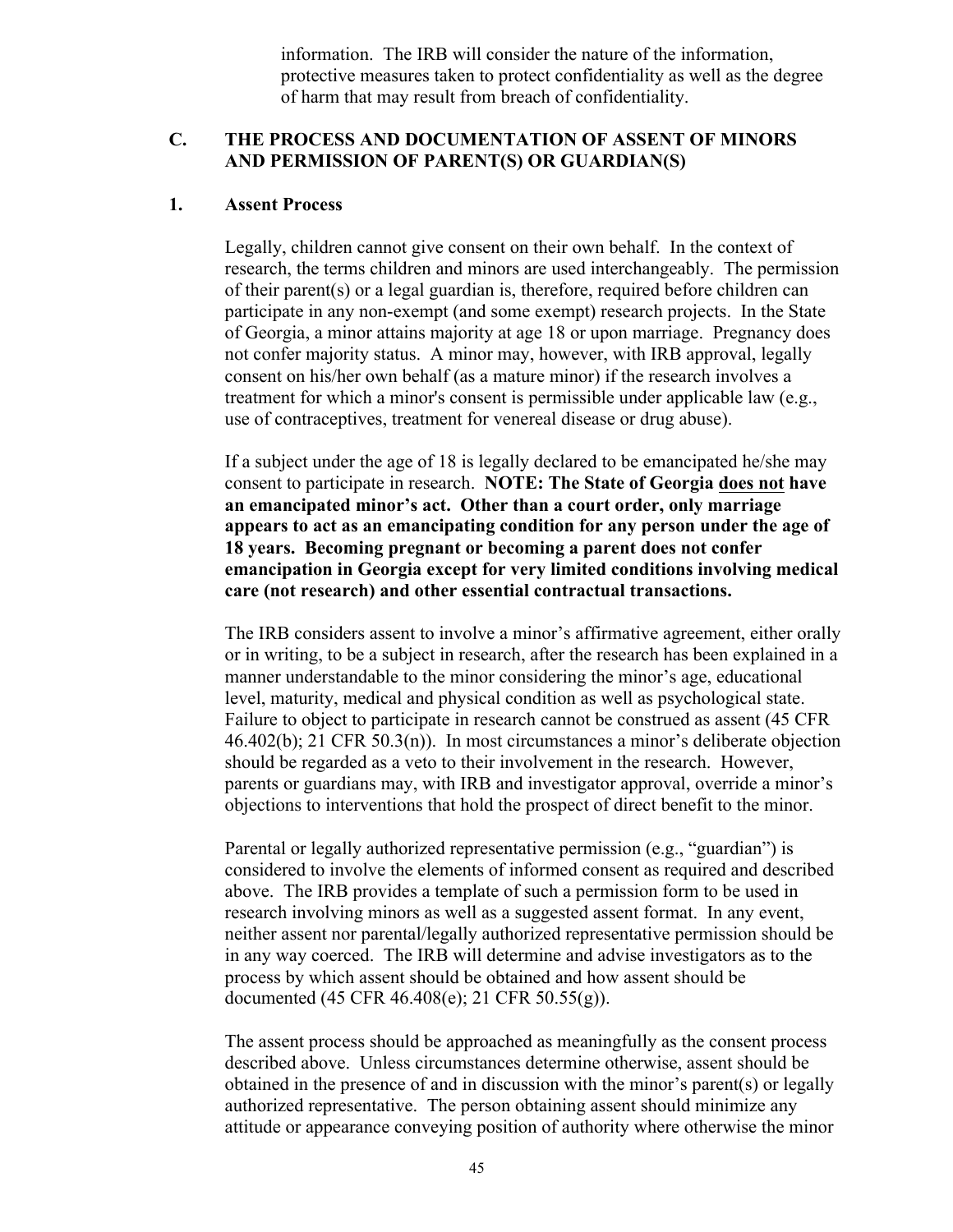may interpret the process as his/her having little meaningful choice as to participation.

In cases where the IRB determines that minors' assent should be sought and documented, it shall advise as to form and process. In making this determination the IRB will consider the duration of time minors are expected to participate, factors that may impact upon minors' capacity to assent, and factors relating to education, maturity, socioeconomic status, state of health, and risk/benefits of participation. Investigators are encouraged to provide the IRB with a plan for assent of minor subjects.

The following criteria are proposed as guidelines for seeking assent of minor subjects in research:

Age 6 years or younger: To the extent practicable, minors in this age range should be told about the research in terms understandable to them. They should be given an opportunity to ask questions and where practicable to view the research site, materials and procedures. The IRB will approve a script to be used to describe the research to minors in this age range. Parental or guardian permission must be obtained as explained below. The decision to participate would rest mainly with the parent/guardian.

Ages 7 to 13: For this age range the IRB recommends a written assent form at a reading level appropriate to the child's age. The assent form should provide an outline of what the subject will be asked to do and should emphasize the voluntariness of being a research subject. Each minor subject should read the assent form out-loud and explain to the investigator his or her understanding of what he or she read. The minor subject must be given an opportunity to ask questions and a reasonable opportunity to decide whether or not to participate in the research. Except as may be provided in regulatory requirements explained below, expressions of doubt or declinations expressed otherwise by the minor must be interpreted as refusal to participate and shall prevail even over the parents' or guardians' wishes to the contrary. This recommendation applies as well in cases where a child may enter a study at an age where assent is not required but attains age 7 while continuing to participate in the research.

Ages 14 to 17: For this age range the IRB recommends a written assent form with sophistication appropriate for high school students. The information contained in this assent process may resemble that contained in parent/guardian permission forms. Investigators may consider having minors in this age range sign the assent to impart a dimension of solemnity although this would have no legal bearing. The minors in this age range should be asked to explain their understanding of the research and be given ample opportunity to ask questions. Once again, except as may be provided in regulatory requirements explained below, expressions of doubt or declinations expressed otherwise by the minor must be interpreted as refusal to participate and shall prevail even over the parents' or guardians' wishes to the contrary.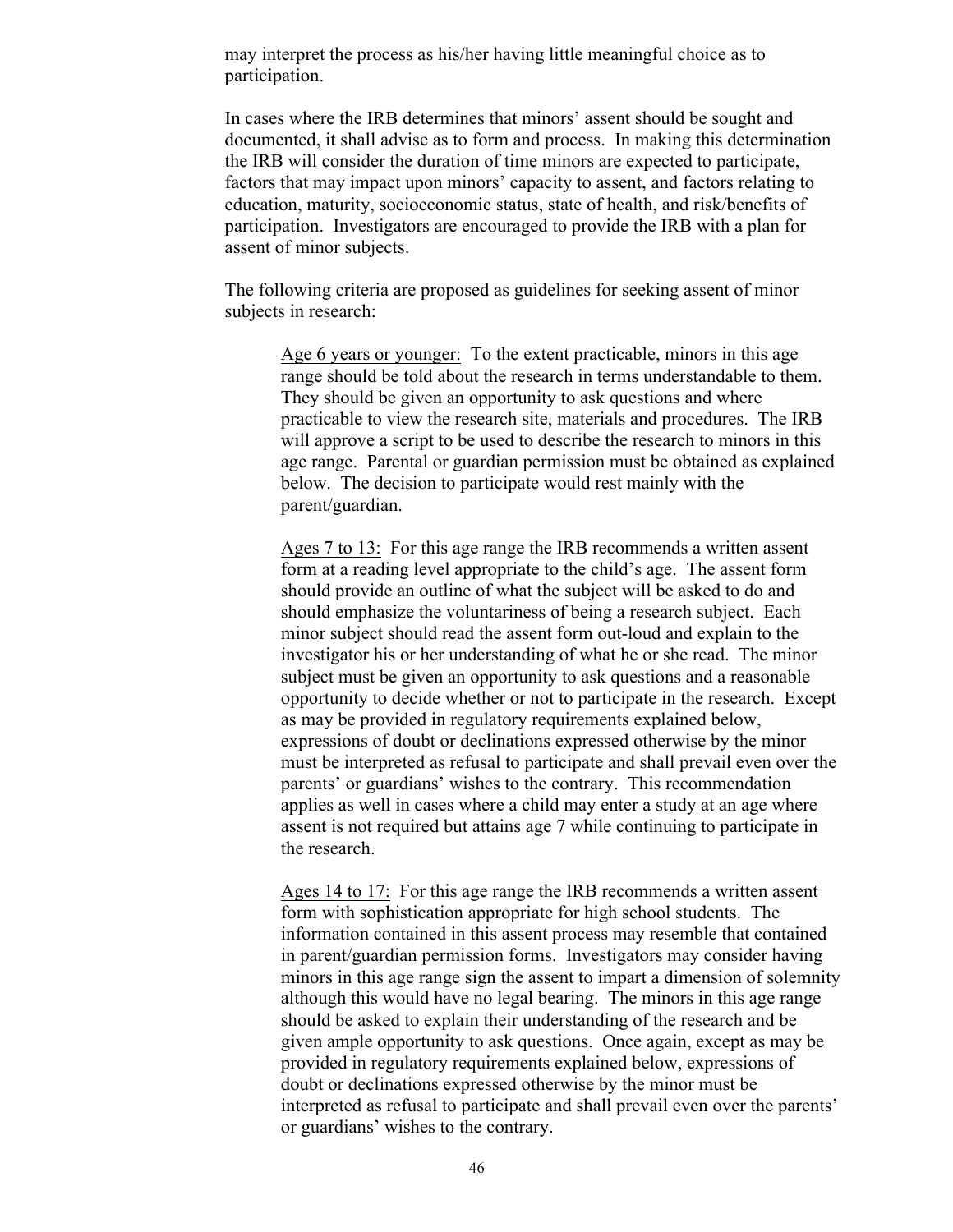Verbal assent may be appropriate in some circumstances. Investigators must clearly describe in IRB applications for review why a verbal assent process is appropriate and how it will be documented. In cases where verbal assent is approved by the IRB, the IRB will require the investigator to prepare a script to be read to the minor subjects. The parent(s)/guardian(s) shall receive a copy of the script with a written acknowledgement from the investigator as to the investigator's formed belief and judgment that the minor understands the nature of the research.

In cases where the IRB finds and documents that a waiver of assent is appropriate, the IRB will require the investigator to prepare a description of the research, written at the appropriate reading level of minor subjects, to be given to the subjects as well as a copy to be given to the parent(s)/guardian(s) as part of their permission process.

Any assent process approved by the IRB expires as indicated on notice of approval documentation or upon any minor subject attaining the age of majority while participating in research. Any minor attaining the age of majority (18 years old) while participating in research must consent to continue as an adult.

# **2. Regulatory Requirements - the DHHS**

# a. Research not involving greater than minimal risk.

"Risks" in this category of subjects is interpreted as those risks normally encountered during the daily life of average, healthy children living in safe environments or equivalent to the risks associated with the performance of routine physical or psychological examinations or tests (OHRP Secretary's Advisory Committee on Human Research Protections (SACHRP), Appendix B, 11/25/05). This standard is applicable as well to international studies. The minimal risk standard should be assessed and indexed according to the age(s) of the children.

SACHRP advises that research procedures involving children should be approved as "minimal risk" only if the probability and magnitude of harm are equivalent to or less than the risks of daily life or routine examinations with respect to duration of involvement, cumulative characteristics of risk factors, and reversibility of harm.

In this case, assent of the child and the permission of one parent or the child's legally authorized representative shall be considered sufficient (45 CFR 46.404; 408(b)). The SACHRP document provides examples of procedures considered as standards that meet the definition of minimal risks.

b. Research involving greater than minimal risk but presenting the prospect of *direct* benefit to the individual subjects.

The IRB must find: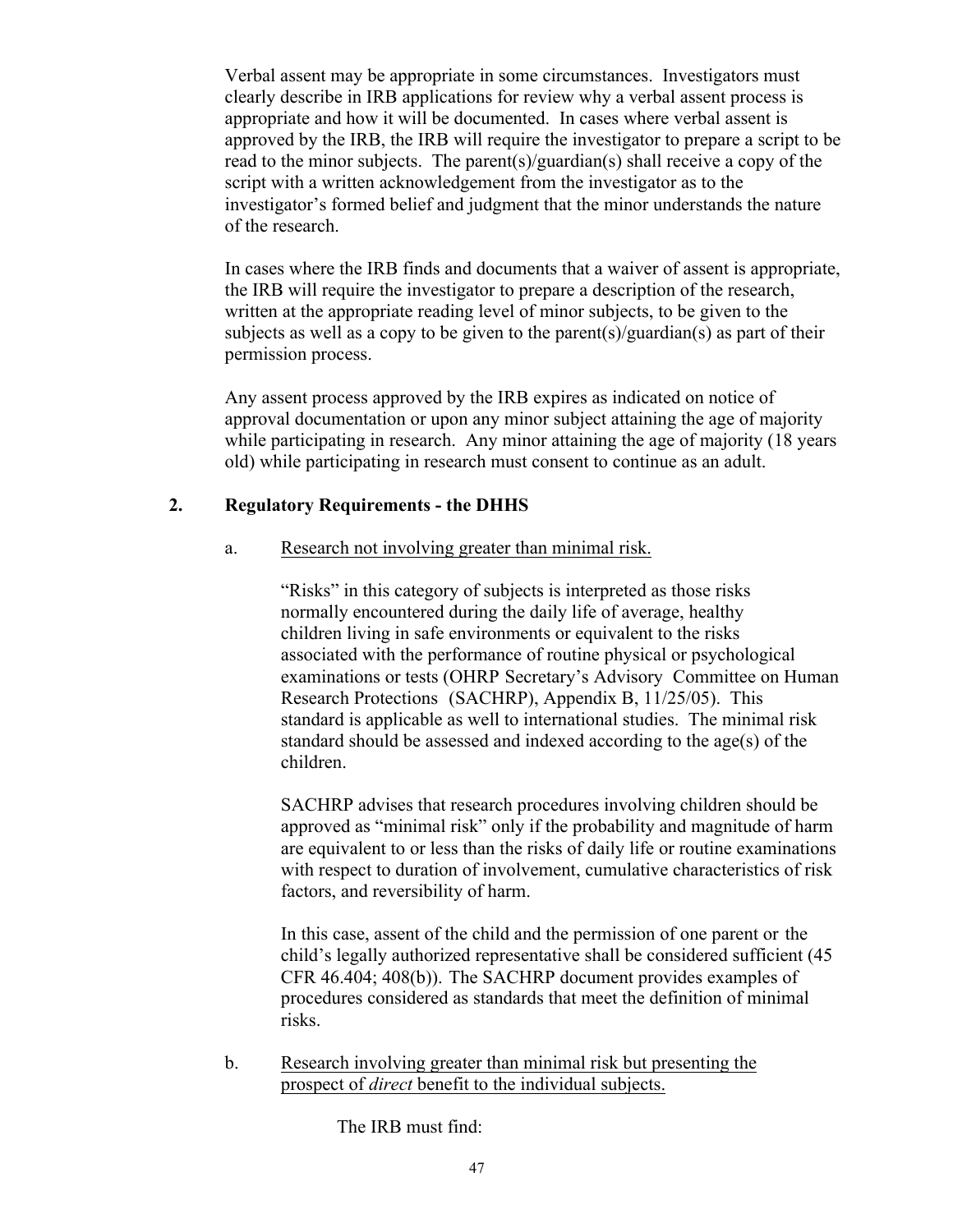(1) The risk is justified by the anticipated benefit to the subjects (45 CFR 46.405(a)).

> In reference to the SACHRP document cited above, the IRB considers the likelihood that the benefit will actually materialize, the anticipated magnitude of the benefit, and the degree to which anticipated benefits are at least as or superior to available alternative approaches, if any exist. The IRB shall base its assessment on sound scientific evidence provided by the investigator in the research protocol. Any procedures, tests or methods to be employed relative to anticipated benefit must be justified as an integral part of the research design and cannot be performed on speculation or the potential for a serendipitous beneficial outcome.

(2) The relation of the anticipated benefit to the risk is at least as favorable to the subjects as that presented by alternative approaches (45 CFR 46.405(b)).

> The IRB shall carefully examine research procedures to determine whether the investigator has justified non-beneficial procedures as vital to the conduct of the research and that the parental permission document clearly explains the nature and rationale for such procedures. In cases where multiple procedures are proposed, the IRB shall assess each procedure individually as well as collectively to determine a reasonable relationship vital to the success of the research proposed.

> In this case, assent of the child and the permission of one parent or legally authorized representative shall be sufficient, unless the IRB finds and documents that, in the best interest of the child, the permission of both parents, if reasonably feasible, should be obtained (45 CFR 46.405(c); 408(b)).

c. Research involving greater than minimal risk and no prospect of *direct* benefit to individual subjects, but likely to yield generalizable knowledge about the subject's disorder or condition.

The IRB must find three conditions described below plus adequate provisions for soliciting assent of children and permission of their parents or guardians (45 CFR 46.406(d), as set forth in 45 CFR 46.408):

(1) The risk represents a minor increase over minimal risk (45 CFR 46.406(a).

> Based upon sufficient evidence before it, the IRB must make a judgment as to the probability and magnitude of harm giving rise to a slight increase over minimal risk. Included in this judgment will be an analysis as to the nature and duration of potential harm as well as the probability of escalation of harm to greater than a minor increase over minimal risk. The IRB shall consider any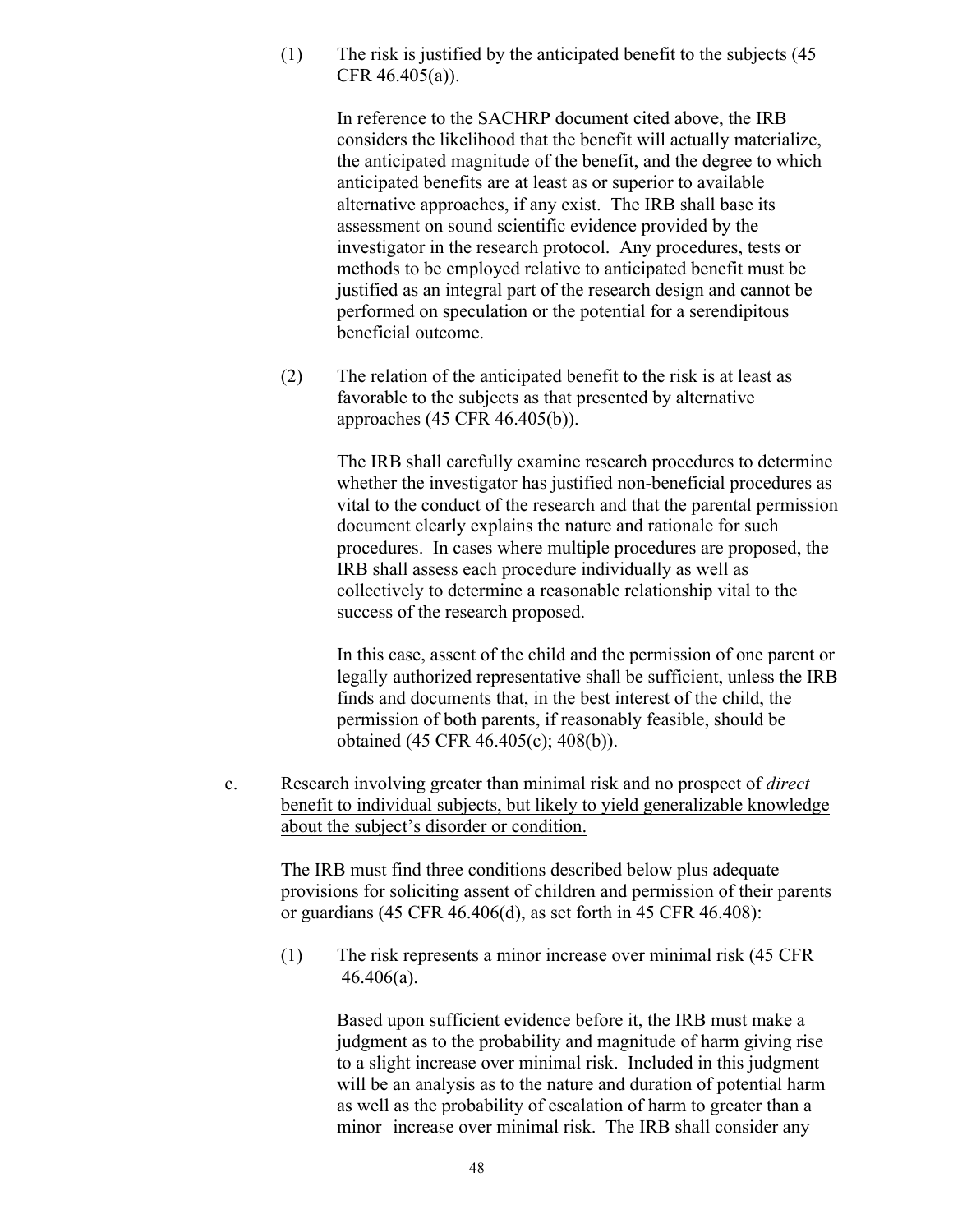factors identified as minimizing risks. The term "condition" is interpreted by the SACHRP guidance described above to refer to specific physical, psychological, neurodevelopmental, or social characteristics known to negatively affect children's health or wellbeing or to increase their risk of developing a health problem in the future.

(2) The intervention or procedure presents experiences to subjects that are reasonably commensurate with those inherent in their actual or expected medical, dental, psychological, social , or educational situations (45 CFR 46.406(b)).

> In this context, "commensurate" means *similar* to those interventions or procedures that children with the condition or disorder, as a class, have or are expected to experience. However, "commensurate" does not justify any level of risk beyond a minor increase over minimal risk. For example, a procedure or intervention that would present an unfair burden to the subject would be considered one that elevates the risk level above what is permissible in this code section. Commensurability is to be judged by what the parent/child believes is commensurate in the child's particular circumstance. The risk assessment criteria remain as described under II.C.2.a. & b. above and must be justified in the protocol as being met and applicable for the study under review. The investigator must convincingly propose the interventions or procedures to be used in the study are similar to those that children with the condition or disorder, as a class, have or are expected to experience (SACHRP guidance, cited above).

(3) The intervention or procedure is likely to yield generalizable knowledge about the subject's disorder or condition which is of vital importance for the understanding or amelioration of the subject's disorder or condition (45 CFR 46.406(c)).

> "Vital importance" is interpreted to mean clear and significant scientific evidence that procedures or interventions intended in the research are likely to yield generalizable knowledge that would contribute to understanding the etiology, prevention, diagnosis, pathophysiology, amelioration or treatment of a condition or disorder (SACHRP guidance cited above).

> Clear and significant evidence, although subjective, must be deliberated by the IRB in order to reach a valid conclusion as to whether this criterion has been met. The IRB shall consider whether the scientific evidence demonstrates a substantially more likely than not probability that the research would result in generalizable knowledge to meet the standard of this code section.

Under this risk category, assent of the child and permission of *both* parents must be obtained unless one parent is deceased, unknown, incompetent, or not reasonably available, or when only one parent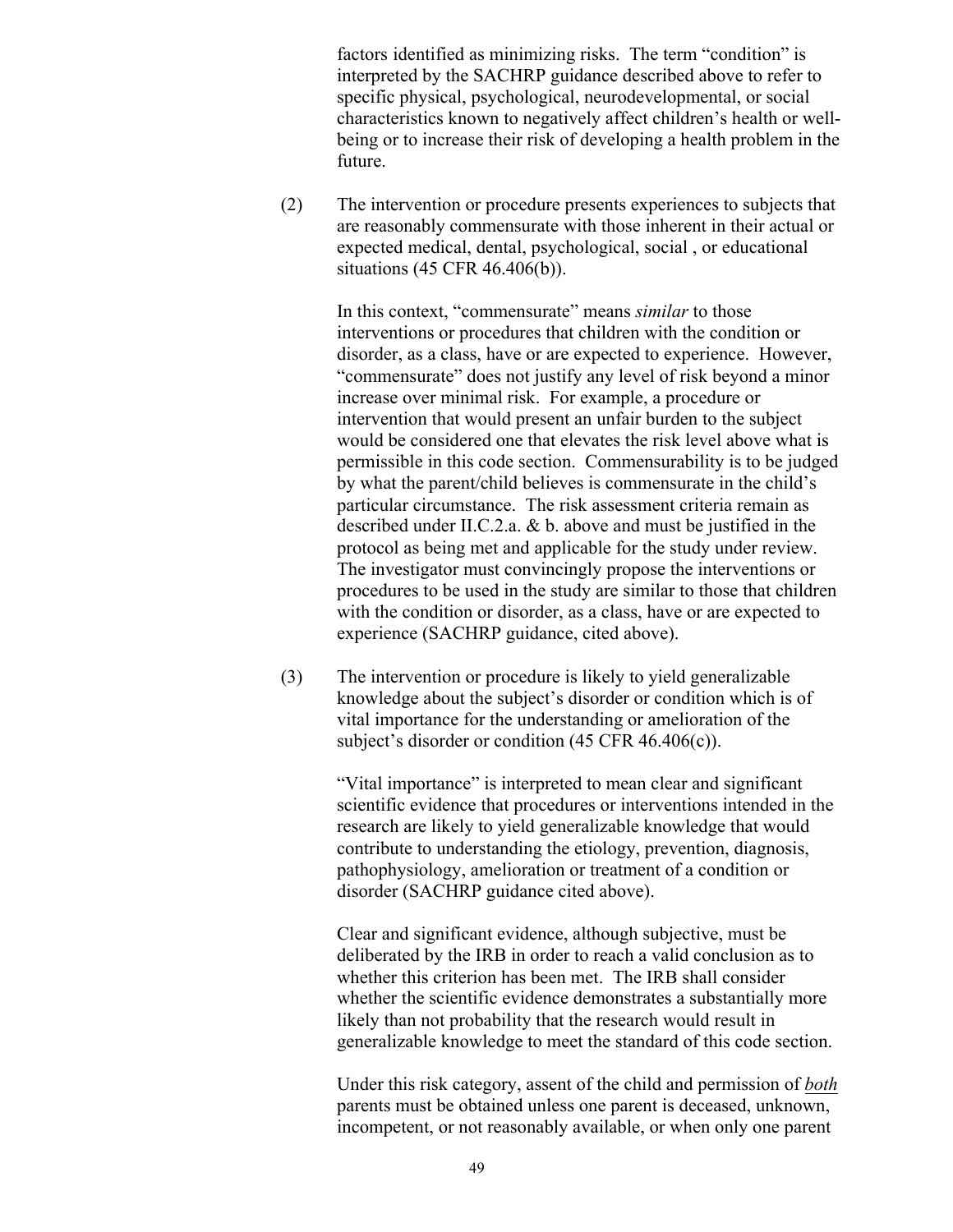has legal responsibility for the care and custody of the child (45 CFR 46.408(b)).

d. Research not otherwise approvable which presents an opportunity to understand, prevent, or alleviate a serious problem affecting the health or welfare of children.

This category of research is referred to as a "407 review" in reference to codification at 45 CFR 46.407. This is a special categorization of research involving action to be taken by the Secretary of DHHS (45 CFR 46.407(b)). The IRB is required to make specific findings before submitting a protocol to HHS for consideration of a 407 review. The process for such a review involves the following steps:

- (1) The IRB must determine that the protocol does not meet the conditions for approval of research under 45 CFR 46.404, 405 or 406 as described above.
- (2) The IRB finds that the research presents a reasonable opportunity to further the understanding, prevention or alleviation of a serious problem affecting the health or welfare of children (45 CFR  $46.407(a)$ ).
- (3) The IRB determines that the proposed research and the parental permission and assent process, forms and documentation meet regulatory requirements and are otherwise approvable under 45 CFR 46.408.
- (4) The IRB or the institution may request that OHRP, on behalf of the Secretary of DHHS, conduct a section 46.407 review. In such a case, the IRB shall follow recommendations and requirements as described in OHRP guidance: "Special Protections for Children as Research Subjects – Children Involved as Subjects in Research: Guidance on the HHS 45 CFR 46.407 ("407") Review Process" dated May 26, 2005 or as may be subsequently amended.
- e. Waiver of parental permission requirements.

The IRB may determine that a research protocol is designed for conditions or for a subject population for which parental or guardian permission is not a reasonable requirement to protect the subjects (for example, neglected or abused children). In such case, the IRB may waive parental permission/consent requirements described above, provided an appropriate mechanism for protecting the children who will participate as subjects in the research is substituted, and provided further that the waiver is not inconsistent with Federal, State, or local law. The choice of an appropriate mechanism would depend upon the nature and purpose of the activities described in the protocol, the risk and anticipated benefit to the research subjects, and their age, maturity, status and condition (45 CFR  $46.408(c)$ ).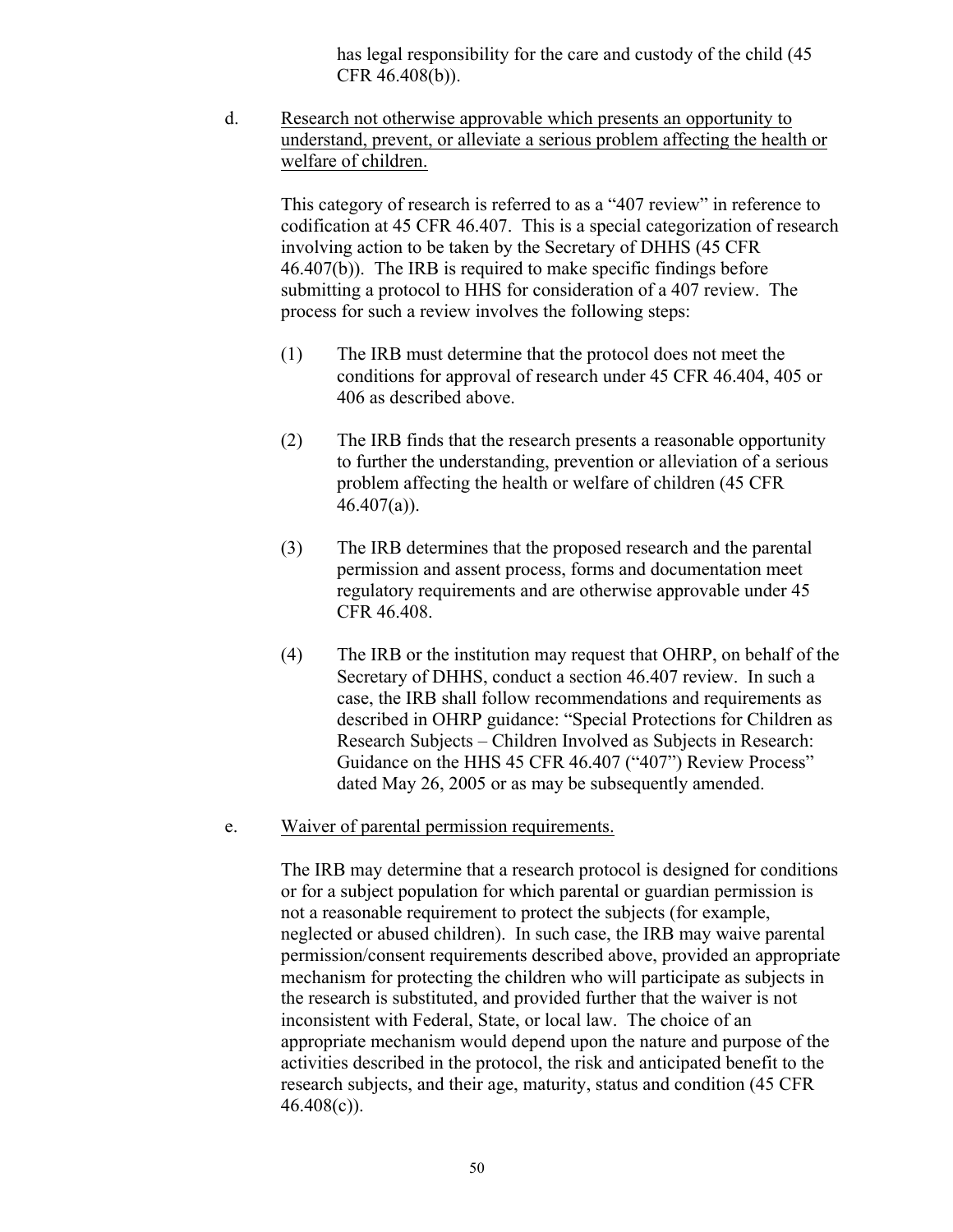The IRB may suggest consultation with a suitable individual knowledgeable about the research context and the rights and welfare of children.

f. Documentation of parental permission.

Permission by parents or guardians shall be documented in accordance with and to the extent required for informed consent (45 CFR 46.117) as described in these guidelines under II.B.2. (45 CFR 46.408(d)).

g. Documentation of assent.

When the IRB determines that assent is required, it shall also determine whether and how assent must be documented (45 CFR 46.408(e)). A person who commences in research under the legal status of being a minor must provide consent to continue as a subject in research upon becoming an adult (generally, on their  $18<sup>th</sup>$  birthday).

h. Waiver of assent.

The IRB may determine that assent may be waived under circumstances in which consent may be waived in accord with 45 CFR 46.116 (45 CFR 46.408(a)). In such cases as it determines a waiver of assent is appropriate, the IRB will document its findings and justification.

i. Wards

Children who are wards of the State or any other agency, institution, or entity can be included in research approved under 45 CFR 46.406 or 46.407 only if such research is:

- (1) Related to their status as wards  $(45 \text{ CFR } 46.409(a)(1))$ ; or
- (2) Conducted in schools, camps, hospitals, institutions, or similar settings in which the majority of children involved as subjects are not wards (45 CFR 46.409(a)(2)).

If the research is approved under 45 CFR 46.409(a), the IRB shall require appointment of an advocate for each child who is a ward, in addition to any other individual acting on behalf of the child as guardian or in *loco parentis*. One individual may serve as advocate for more than one child. The advocate shall be an individual who has the background and experience to act in , and agrees to act in, the best interest of the child for the duration of the child's participation in the research and who is not associated in any way (except in the role of advocate or member of the IRB) with the research, the investigator(s), or the guardian organization (45 CFR 46.409(b)).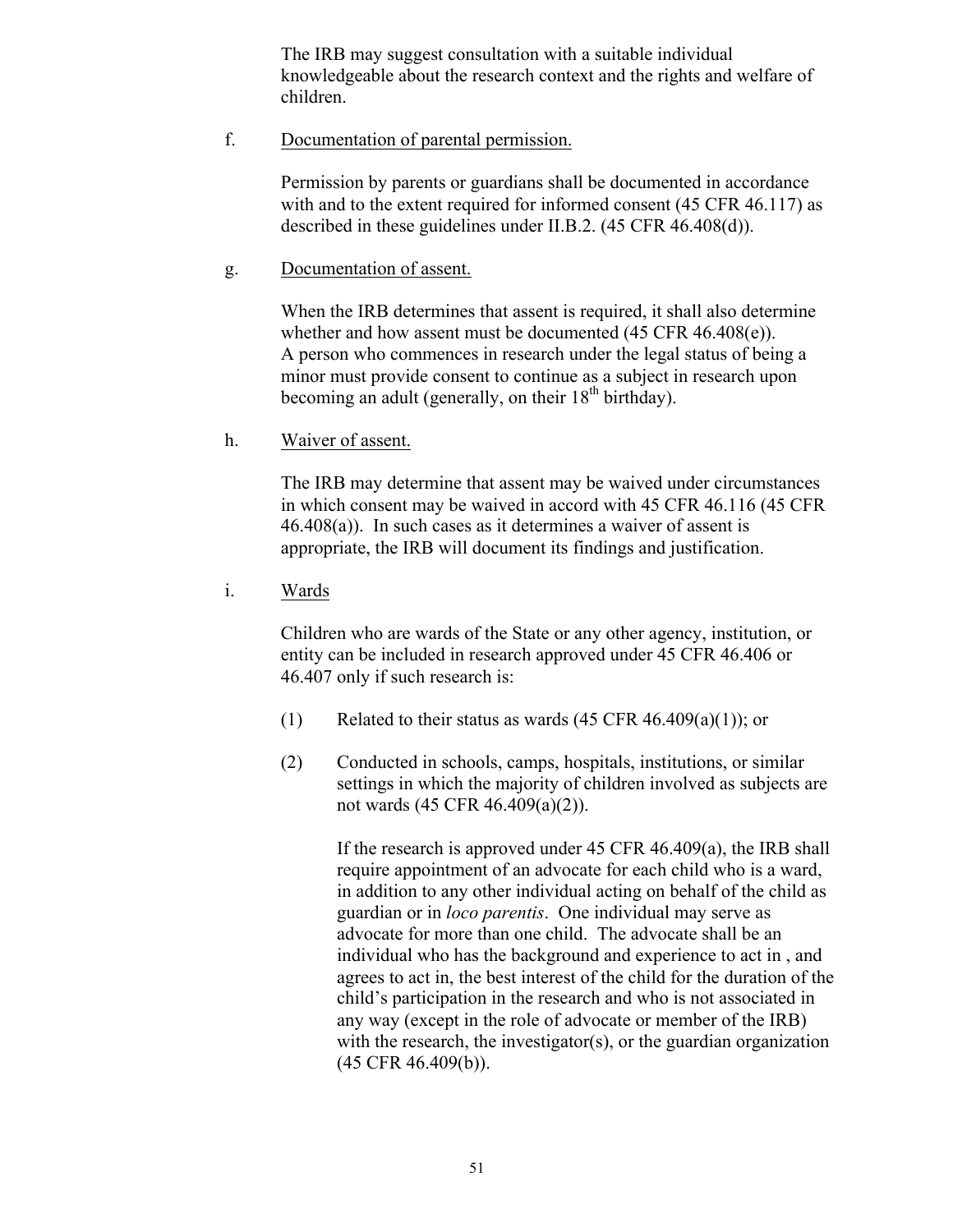## **3. Regulatory Requirements – the FDA**

## a. Clinical investigations not involving greater than minimal risk.

For purposes of reviewing and approving research involving clinical investigations this category, the IRB will find and document adequate provisions for solicitation of assent of the children and permission of their parents or guardians (21 CFR 50.51). The determination and description of risk involved in this category of research is the same as described under II.C.2.a. in these IRB guidelines and policies.

In this case, assent of the child and the permission of one parent or the child's legally authorized representative shall be considered sufficient (21 CFR 50.55(e)(1)). The SACHRP document referenced above provides examples of procedures considered as standards that meet the definition of minimal risks. The FDA regulations define minimal risk as : …the probability and magnitude of harm or discomfort anticipated in the research are not greater in and of themselves than those ordinarily encountered in daily life or during the performance of routine physical or psychological examinations or tests (21 CFR 50.3(k)). Documentation of parental/guardian permission shall conform to the requirement set forth under 21 CFR 50 Subpart B.

b. Clinical investigations involving greater than minimal risk but presenting the prospect of direct benefit to individual subjects.

For purposes of reviewing and approving research involving clinical investigations in this category in which more than minimal risk to children is presented by an intervention or procedure that holds out the prospect of direct benefit for the individual subject, or by a monitoring procedure that is likely to contribute to the subject's well-being, the IRB will find and document:

- (1) The risk is justified by the anticipated benefit to the subjects (21 CFR 50.52(a)).
- (2) The relation of the anticipated benefit to the risk is at least as favorable to the subjects as that presented by available alternative approaches (21 CFR 50.52(b)).

In this case, assent of the child and the permission of one parent or legally authorized representative shall be sufficient (21 CFR 50.55(e)(1)), unless the IRB finds and documents that, in the best interest of the child, the permission of both parents, if reasonably feasible, should be obtained.

c. Clinical investigations involving greater than minimal risk and no prospect of direct benefit to individual subjects, but likely to yield generalizable knowledge about the subject's disorder or condition.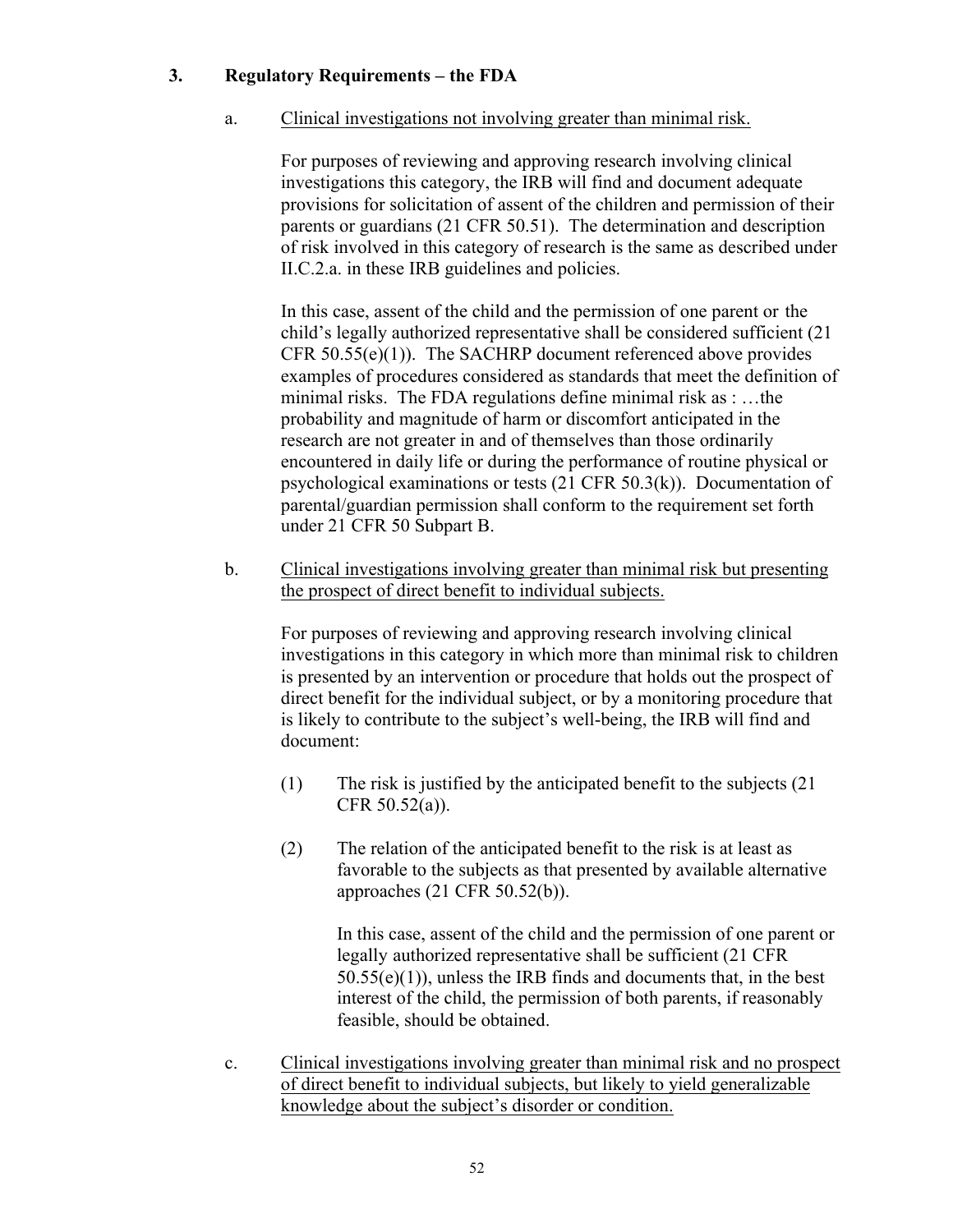For purposes of reviewing and approving research involving clinical investigations in this category in which more than minimal risk to children is presented by an intervention or procedure that does not hold out the prospect of direct benefit for the individual subject, or by a monitoring procedure that is not likely to contribute to the well-being of the subject, the IRB will find and document:

- (1) The risk represents a minor increase over minimal risk (21 CFR  $50.53(a)$ ).
- (2) The intervention or procedure presents experiences to subjects that are reasonably commensurate with those inherent in their actual or expected medical, dental, psychological, social, or educational situations (21 CFR 50.53(b)).
- (3) The intervention or procedure is likely to yield generalizable knowledge about the subjects' disorder or condition that is of vital importance for the understanding of amelioration of the subjects' disorder or condition (21 CFR 50.53(c)).
- (4) Adequate provisions are made for soliciting the assent of the children an permission of their parents or guardians (21 CFR  $50.53(d)$ ).

Under this risk category, assent of the child and permission of *both* parents must be obtained unless one parent is deceased, unknown, incompetent, or not reasonably available, or when only one parent has legal responsibility for the care and custody of the child (21 CFR 50.55(e)(2)).

d. Clinical investigations not otherwise approvable that present an opportunity to understand, prevent or alleviate a serious problem affecting the health or welfare of children.

This category of research (21 CFR 50.54) is similar to that referred to as a "407 review" in section C.2.d. above. This is a special categorization of research involving action to be taken by the Commissioner of the FDA following an opportunity for public review and comment (21 CFR 50.54(b)). The IRB is required to make specific findings before submitting a protocol to the FDA for consideration of a section 50.54 review. The process for such a review involves the following steps:

- (1) The IRB does not believe that the clinical investigation falls within the scope described in 21 CFR 50.1 and 21 CFR 56.101 and involving children as subjects does not meet the requirements or 21 CFR 50.51, 50.52, or 50.53 as described above (21 CFR 50.54).
- (2) The IRB finds and documents that the clinical investigation presents a reasonable opportunity to further the understanding, prevention, or alleviation of a serious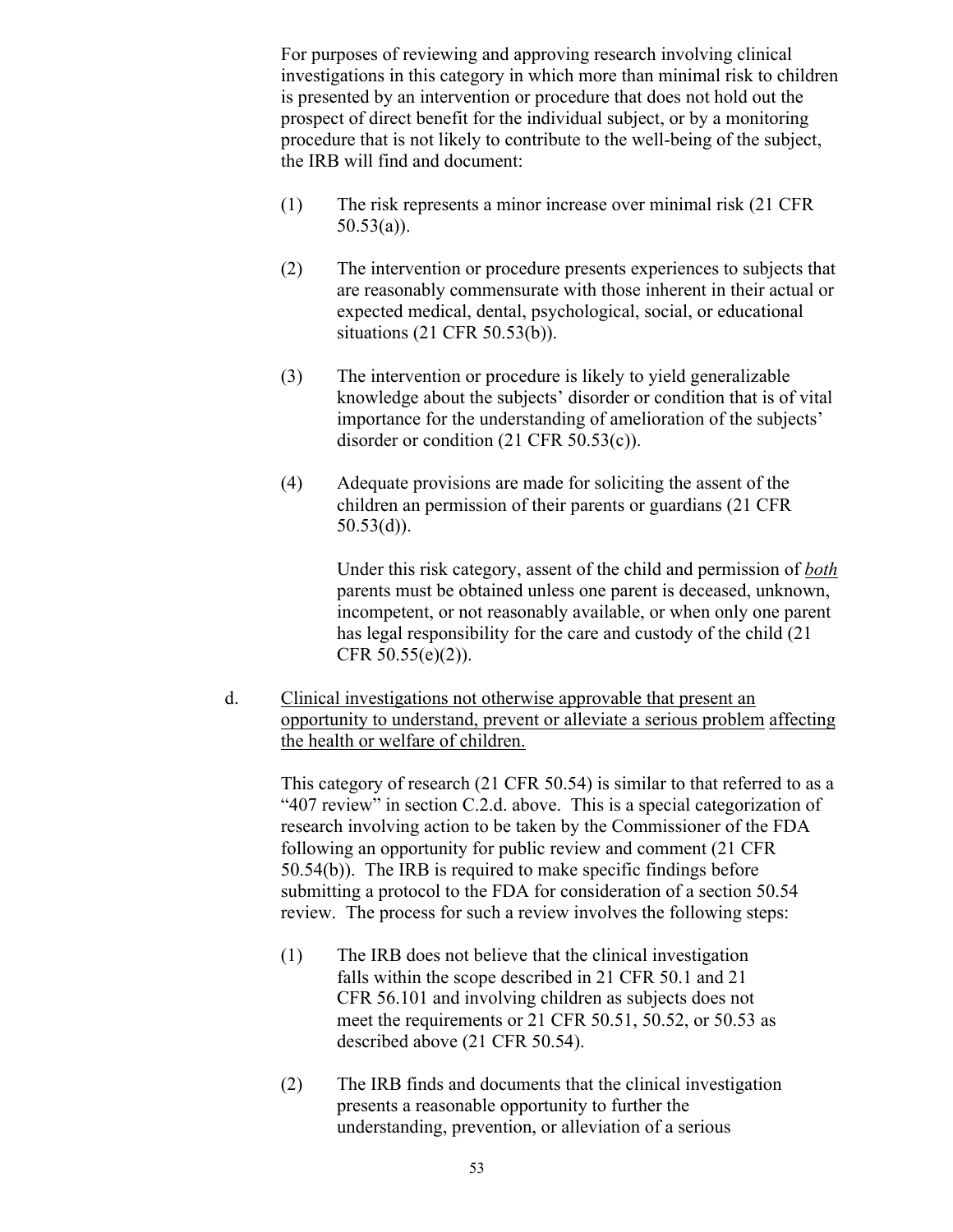problem affecting the health or welfare of children (21 CFR 50.54(a)).

- (3) The Commissioner of the FDA makes regulatory determinations as required by 21 CFR 50.54 (b)(1),(2).
- e. Parental permission and assent requirements.

The IRB must determine that the permission of each child's parents or guardian is granted (21 CFR 50.55(e)) as described above in these guidelines in reference to specific research risk categories.

The IRB must determine that adequate provisions are made for the soliciting the assent of the children when in the judgment of the IRB the children are capable of providing assent (21 CFR 50.55(a). In determining whether children are capable of providing assent, the IRB must take into account the ages, maturity, and psychological state of the children involved. This judgment may be made for all children to be involved in clinical investigations under a particular protocol, or for each child, as the IRB deems appropriate (21 CFR 50.55(b)). The IRB shall consider other factors including but not limited to education level, reading ability, and general state of health in deciding the appropriate form and format for seeking assent of children.

f. Documentation of parental permission.

Permission by parents or guardians shall be documented in accordance with and to the extent required for informed consent (21 CFR 50.20; 50.25) as described in these guidelines under II.B.2.

g. Documentation of assent.

When the IRB determines that assent is required, it shall also determine whether and how assent must be documented (21 CFR 50.55(g)).

h. Exceptions and waiver of assent.

The assent of the children is not a necessary condition for proceeding with the clinical investigation if the IRB determines:

- (1) That the capability of some or all of the children is so limited that they cannot reasonably be consulted  $(21 \text{ CFR } 50.55(c)(1))$ ; or,
- (2) That the intervention or procedure involved in the clinical investigation holds out a prospect of direct benefit that is important to the health or well-being of the children and is available only in the context of the clinical investigation  $(21 \text{ CFR } 50.55(c)(2))$ .
- (3) Even where the IRB determines that the subjects are capable of assenting, the IRB may still waive the assent requirement if it finds and documents that: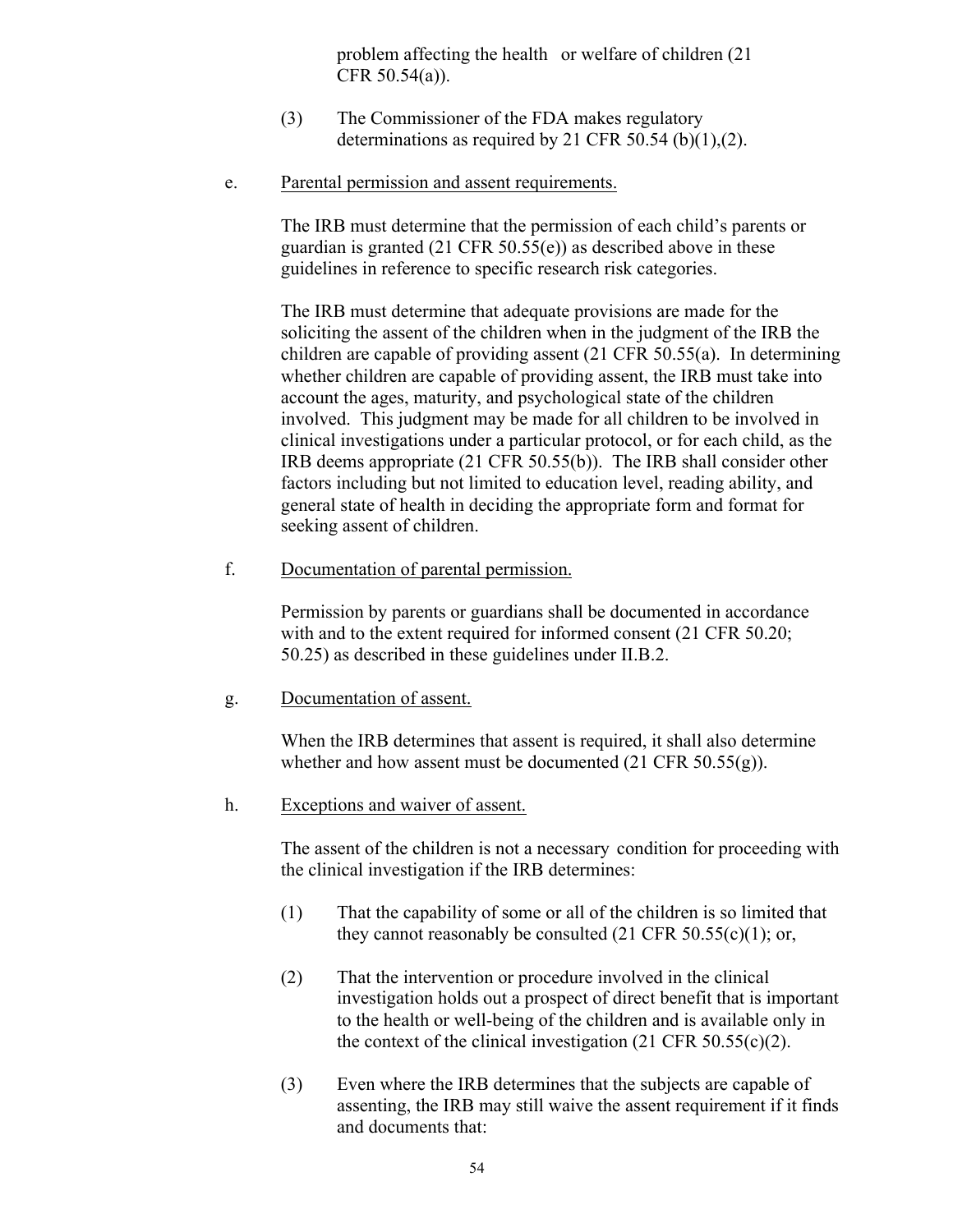- (a) The clinical investigation involves no more than minimal risk to the subjects  $(21 \text{ CFR } 50.55(d)(1));$
- (b) The waiver will not adversely affect the rights and welfare of the subjects  $(21 \text{ CFR } 50.55(d)(2));$
- (c) The clinical investigation could not be practicably carried out without the waiver  $(21 \text{ CFR } 50.55(d)(3))$ ; and,
- (d) Whenever appropriate, the subjects will be provided with additional pertinent information after participation (21 CFR  $50.55(d)(4)$ ).
- i. Wards

Children who are wards of the State or any other agency, institution, or entity can be included in research approved under 21 CFR 50.53 or 50.54 only if such clinical investigations are:

- (1) Related to their status as wards  $(21 \text{ CFR } 50.56(a)(1))$ ; or
- (2) Conducted in schools, camps, hospitals, institutions, or similar settings in which the majority of children involved as subjects are not wards (21 CFR 50.56(a)(2)).

If the research is approved under 21 CFR 50.56(a), the IRB must require appointment of an advocate for each child who is a ward (21 CFR 50.56(b). The advocate will serve in addition to any other individual acting on behalf of the child as guardian or in *loco parentis* (21 CFR 50.56(b)(1)). One individual may serve as advocate for more than one child (21 CFR 50.56(b)(2)). The advocate must be an individual who has the background and experience to act in , and agrees to act in, the best interest of the child for the duration of the child's participation in the clinical investigation (21 CFR 50.56(b)(3)) The advocate must not be associated in any way (except in the role of advocate or member of the IRB) with the clinical investigation, the investigator(s), or the guardian organization (21 CFR 50.56(b)(4)).

## **D. ADDITIONAL PROTECTIONS FOR OTHER CLASSES OF RESEARCH SUBJECTS CONSIDERED TO BE POTENTIALLY VULNERABLE**

As expressed in these guidelines and policies under I.G., the IRB considers the following categories of persons and factors in determining whether additional protections may be required.

- **●** Employees
- Students at any level of education
- Economic status
- Education level in general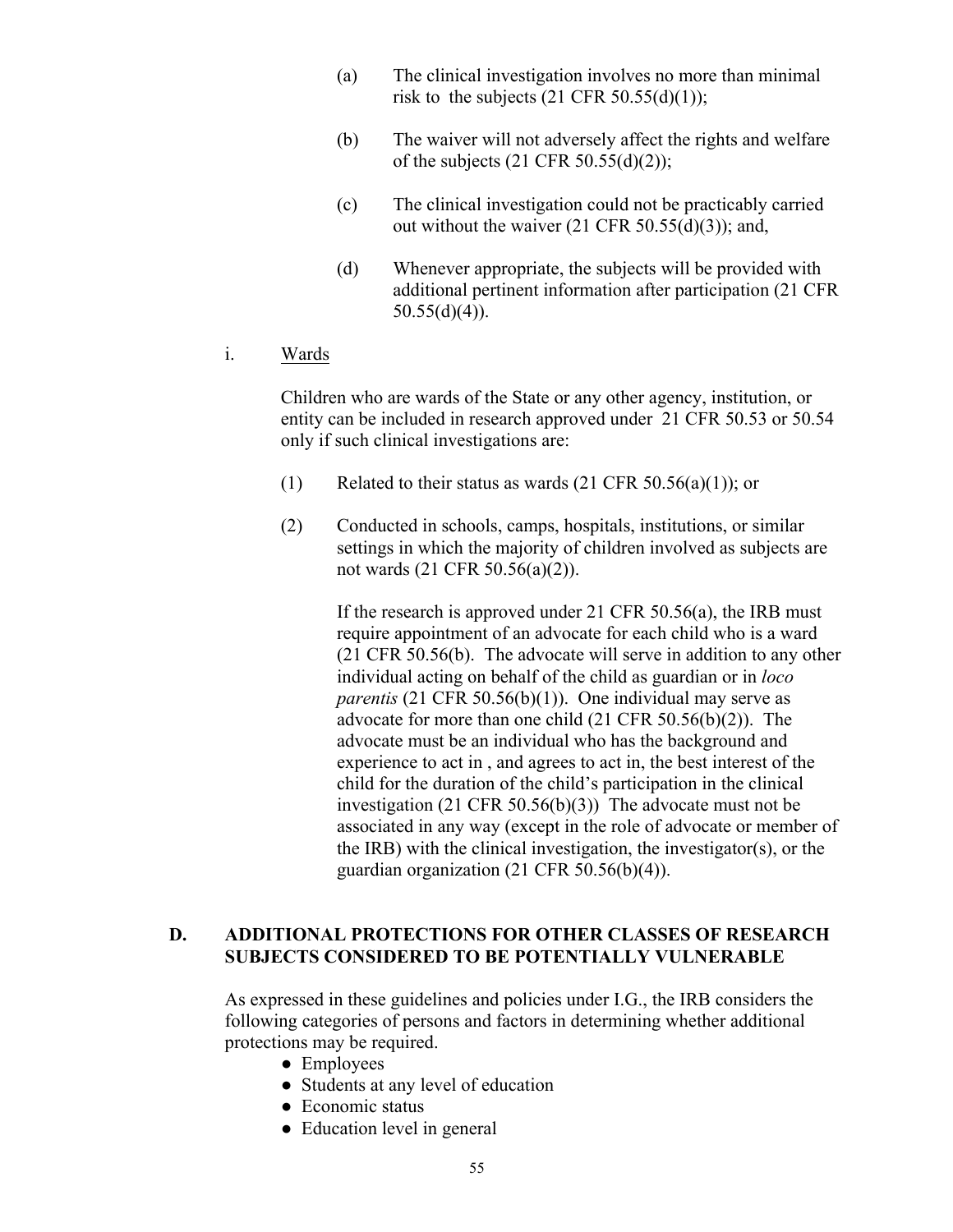- Physical or medical disability/compromise
	- Mental capacity/compromise: Cognitive impairment/mental disease Influence of medication
	- Sensory impairment/sight/hearing
- Relationship between investigator and subject
- Cultural/ethnic origin and customs
- Social stigmatization
- Colloquial issues

The IRB will advise investigators as to measures it considers necessary to afford additional protections (45 CFR 46.109(b); 45 CFR 46.111(a)(6),(7); (b); 21 CFR 56.109(b); CFR 21.56.111(a)(6),(7); (b)). Such measures may include specific advice as to additional consent requirements, e.g., larger print for the visually impaired, compensation for participation likely to be viewed as coercive for economically disadvantaged persons, and whether data gathering includes information of sufficient sensitivity as to warrant obtaining a certificate of confidentiality, if available from the sponsor.

More specifically, the IRB requires the following additional protections for the following categories of human subjects:

# **1. Students at Morehouse School of Medicine (MSM)**

For research intending to recruit Morehouse School of Medicine students as subjects, the IRB will consult with the dean for student affairs. The dean for student affairs will advise the IRB as to the suitability of the research, suggest modification to the research plan, or other suggestions as may be appropriate prior to IRB review and action on the research.

- a. Recruitment
	- (1) For research involving MSM students as a body or class conducted by MSM personnel, potential student subjects should be approached as a body, e.g., class, assembly, etc., or through general announcements. Recruitment of students should be monitored by a third party not associated with the research. Third party personnel from either the office of student affairs or the department of medical education would be considered appropriate monitors.
	- (2) For research involving MSM students as a class or body conducted by personnel not associated with MSM, the office of student affairs will make appropriate arrangements for recruiting student involvement.
	- (3) For research involving MSM students as individuals, e.g., enrollment in a clinical trial, potential student subjects should be recruited through general announcements not directed at students in particular.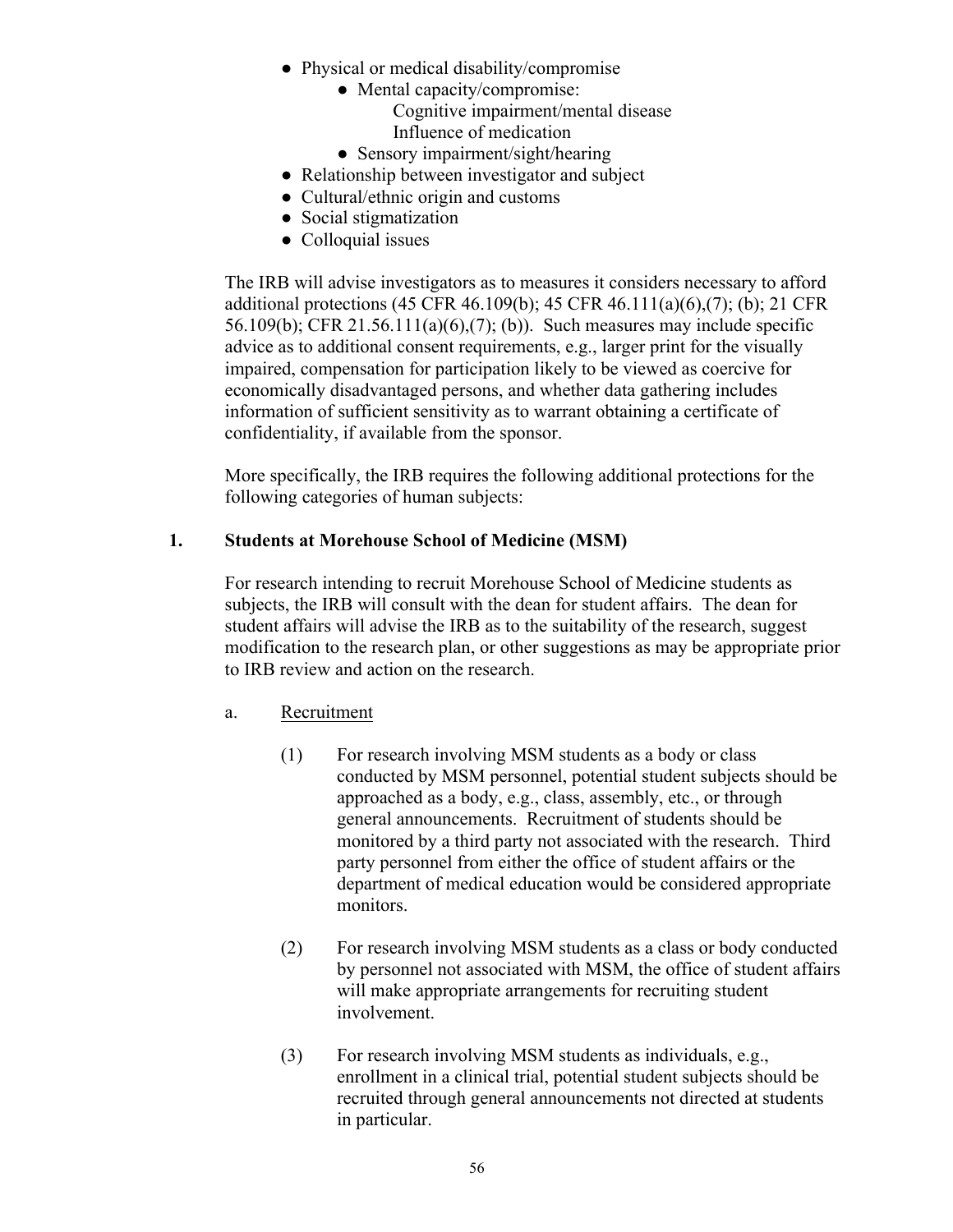## b. Consent Process

- (1) For research involving MSM students as a body or class, the consent process should be conducted by individuals other than the investigator or a member of the research team where the project involves students who are in classes conducted by the investigator. The IRB may find an exception to this recommendation where the research involves the investigator's teaching methods and the curriculum is structured so as to make student participation required to conduct the research.
- (2) For research involving MSM students as individuals and where the investigator is not the student's teacher or mentor, consent to participate in research should be conducted by the investigator or appropriately appointed member of the research team.
- (3) For research involving MSM students as individuals and where the investigator is the student's teacher or mentor, consent to participate in research should be conducted by a person other than the investigator and monitored by a research subject advocate.
- c. Nature of Research
	- (1) Unless research involving MSM students pertains to instruction or curriculum in which students must participate as required for course credit, research should not be conducted during any time assigned for classes, except as may be determined appropriate by the dean of academic affairs.
	- (2) In situations where the research offers extra credit to student participants, there must also be a reasonable alternative to gain extra credit for those students who decline to participate. The alternative effort afforded to students must equitably compare in terms of time, effort and reward.
	- (3) In cases where the research provides the student an opportunity to participate, the student must be informed that participation is voluntary, that there will be no penalty or unfavorable treatment should the student decide not to participate and that the student is free to withdraw participation without penalty at any time during participation. In cases where students decide to withdraw following agreement to participate, the students must be afforded an alternative to earn the extra credit as explained in c.(2) above.
	- (4) Reward of extra credit must be reasonably related to the time and effort required in the research or the alternative(s) to participate and must not be over-reaching such as to be considered coercive.
	- (5) Students may participate in research that may be considered to be greater than minimal risk, e.g., surveys or questionnaires designed to record information of a personally sensitive nature only where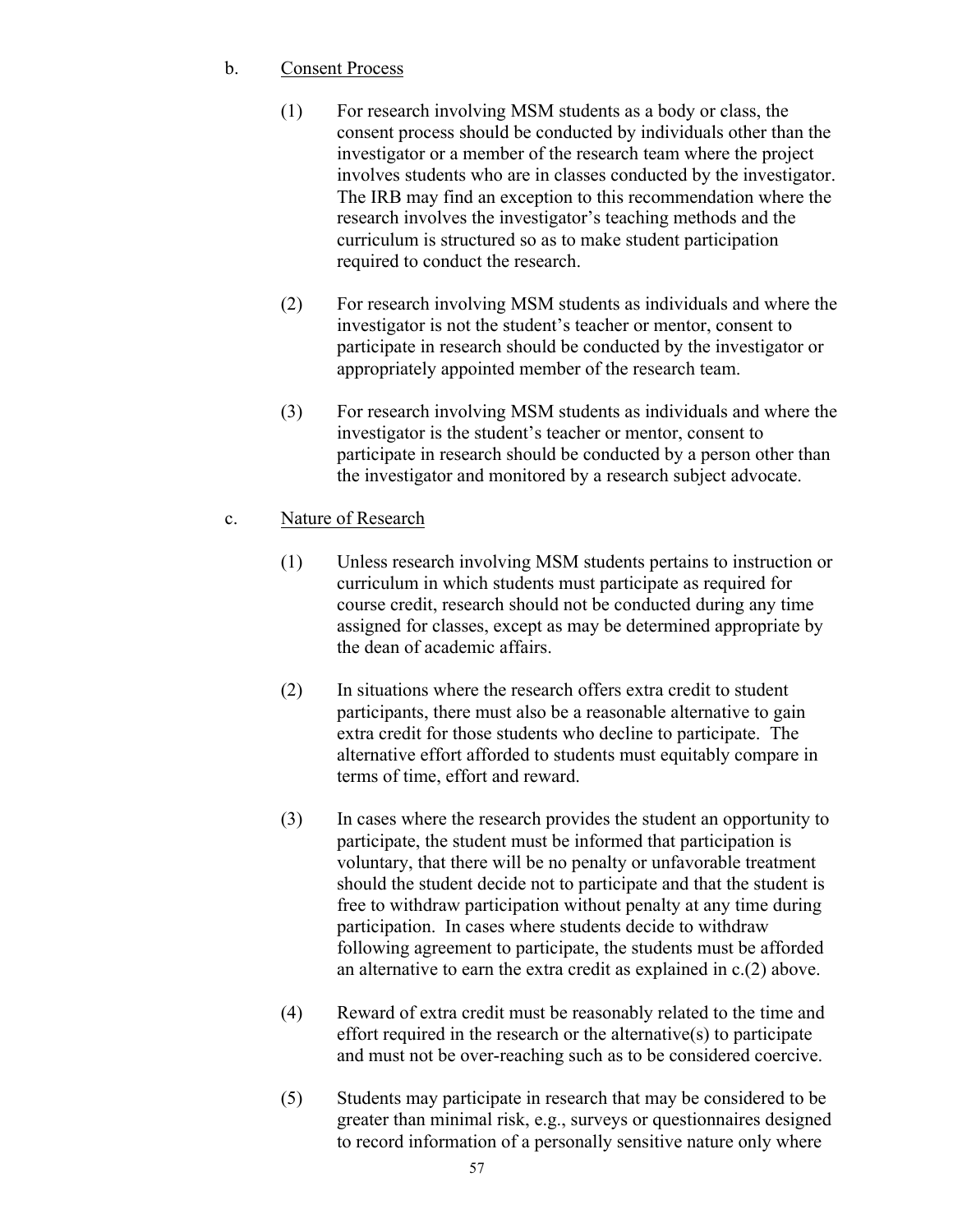the IRB, in consultation with the dean of academic affairs, determines that safeguards in the protocol sufficiently protect students' privacy by maintaining adequate security of confidential information.

- (6) In cases where research involves students' academic records, the IRB will consider such research only after the dean of academic affairs, in consultation with the registrar, determines that such research is designed appropriately and in accord with current controlling federal and state laws and regulations governing the use of information recorded in official academic records.
- (7) MSM students are free to participate in research endeavors designed to recruit a general population of subjects as would be any adult among the general population. The IRB will consider the nature of the research and investigative personnel in relationship to the students' academic environment.

## **2. Students at Other Institutions**

Research intending to recruit students at any school location requires the approval of a signatory official of the school. If the school has an IRB, the IRB of the school must approve the research or the school must defer responsibility of IRB oversight to Morehouse School of Medicine.

In any school system or school location involving minors, the IRB, where it deems appropriate, will request the opportunity for parents to review all research materials to which their children would be exposed. The role of the school and its personnel will be carefully examined to determine that there will be no undue influence in recruitment of students or consequences adverse to their interests should they decide not to participate.

In reviewing research in this category, the IRB will consider appropriate steps as described above in II.D.1.

#### **3. Employees**

Employees of the institution may participate as subjects in research conducted at or by the institution. In reviewing research in this category, the IRB will carefully consider the relationship between the employee and the investigator/research team. The IRB will determine that such relationships do not impart coercion to participate or otherwise impact negatively on any employee deciding not to participate.

Employees should be recruited through general announcements and not approached individually as a matter of convenience. Employees are not to be offered incentives relating to their job performance or any factors impacting on potential advancement in their employment.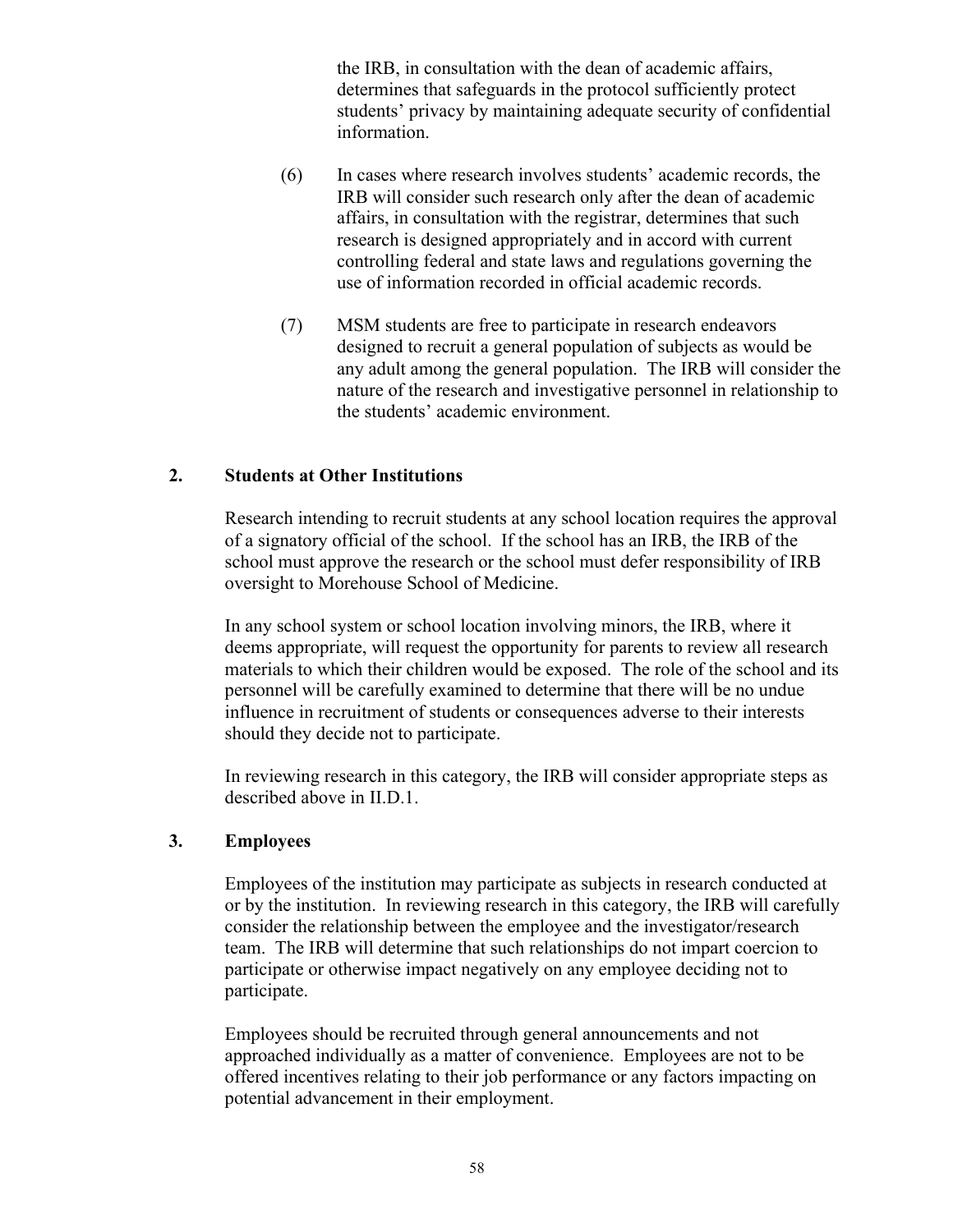# **4. Adult Persons with Compromised Decision-making Capacity**

The ethical principal of respect for persons demands that individuals be given an opportunity to consent, or assent, to the greatest extent possible considering their ability to do so. In considering consent in persons deemed to be cognitively impaired, the IRB adopts recommendations made by the Alzheimer's Association as expressed in "Research Consent for Cognitively Impaired Adults: Recommendations for institutional review boards and investigators," Alzheimer's Disease and Associated Disorders, Vol. 18 No. 3, July – September 2004: 171- 175. Research in this category of persons need not only involve the study of conditions resulting in cognitive impairment but may involve research unrelated to compromised decision-making capacity for which a cognitively impaired subject may otherwise qualify as a participant.

The terms decision-making capacity, mental competency, and compromised capacity defy precise definition. For guidance, the IRB looks to learned sources and current law. In the State of Georgia, "…. 'inability of any adult to consent for himself' shall mean a determination in the medical record by a licensed physician after the physician has personally examined the adult that the adult 'lacks sufficient understanding or capacity to make significant responsible decisions' regarding his medical treatment or the ability to communicate by any means such decisions" (OCGA 31-9-2(c)). Although not specifically addressing research contexts, this description relates to a person's ability to understand information sufficiently to make responsible decisions; or, even in cases where the person may understand, is nonetheless incapable of communicating what is understood.

In a legal context, capacity refers to the ability to understand, appreciate and form a rational intention with respect to some act. Capacity may also refer to a codified legal standard such as a person must be 18 years or older to be considered to as an adult. Incompetence means failing a legal test of capacity as applied to specific situations. Capacity is generally destroyed by conditions, e.g., insanity, intoxication, trauma, etc. that alter one's ability to perform a particular legally recognized act. In brief, legal competency refers to a person's capacity to engage in an act at the time of evaluation.

In the research context, capacity would refer to the person's ability to understand their role in the research design and to express that understanding through competent decision-making and expressing their choice. When cognitive impairment interferes with capacity, the law looks to legally-authorized representatives (LAR) to assist in decision-making. Although the Georgia Medical Consent Law (OCGA 31-9-1) does not specifically mention "research," the IRB regards this law as sufficiently broad to include research. The text of the current law regarding authorization and empowerment to consent is reproduced here:

#### ------------------------------------------------------------------------------------------------------------ **31-9-2**

(a) In addition to such other persons as may be authorized and empowered, any one of the following persons is authorized and empowered to consent, either orally or otherwise, to any surgical or medical treatment or procedures not prohibited by law which may be suggested, recommended, prescribed, or directed by a duly licensed physician: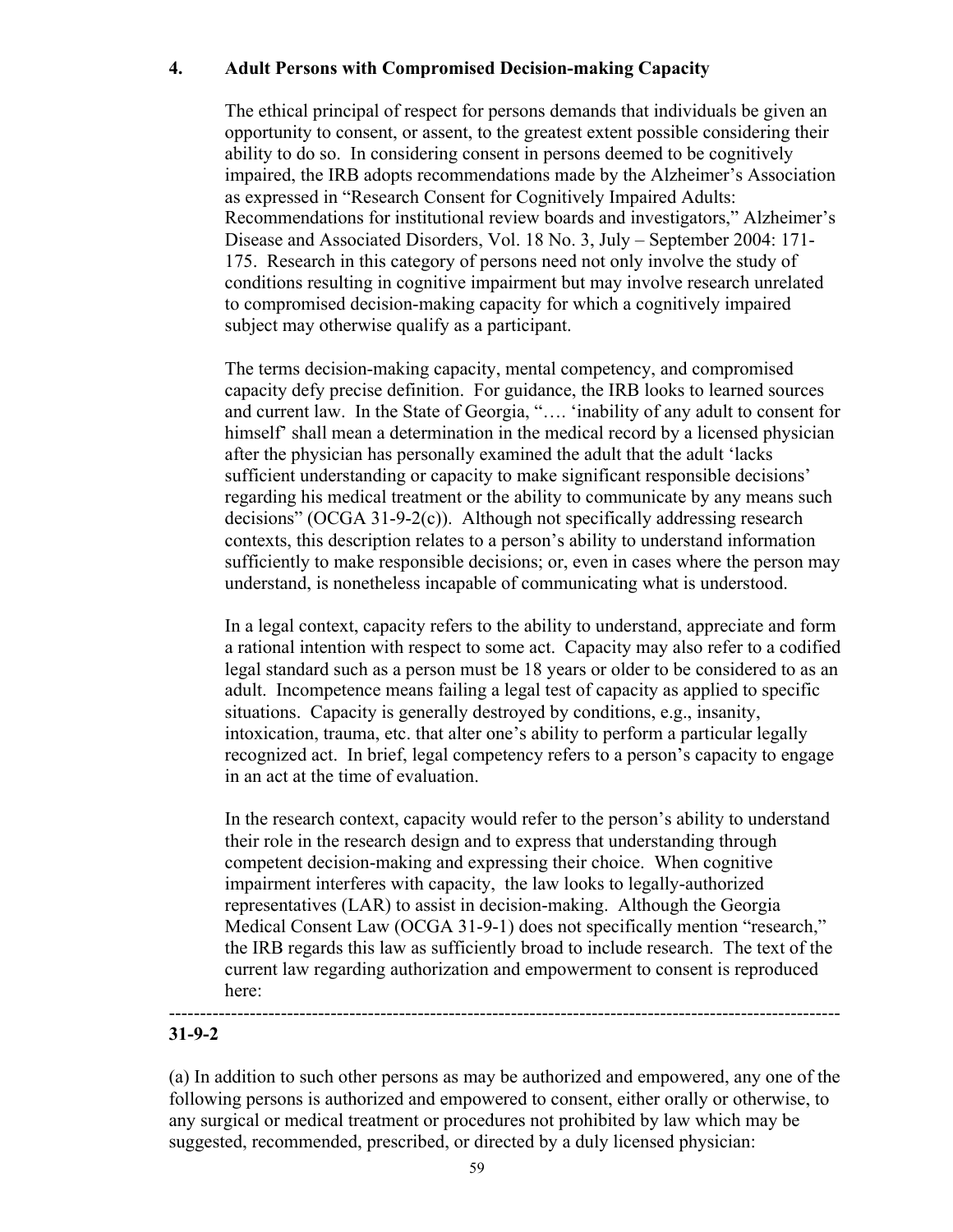(1) Any adult, for himself, whether by living will or otherwise;

(1.1) Any person authorized to give such consent for the adult under a health care agency complying with Chapter 36 of Title 31, the 'Durable Power of Attorney for Health Care Act';

(2) In the absence or unavailability of a living spouse, any parent, whether an adult or a minor, for his minor child;

(3) Any married person, whether an adult or a minor, for himself and for his spouse;

(4) Any person temporarily standing in loco parentis, whether formally serving or not, for the minor under his care; and any guardian, for his ward;

(5) Any female, regardless of age or marital status, for herself when given in connection with pregnancy, or the prevention thereof, or childbirth;

 (6) Upon the inability of any adult to consent for himself and in the absence of any person to consent under paragraphs (2) through (5) of this subsection, the following persons in the following order of priority:

(A) Any adult child for his parents;

(B) Any parent for his adult child;

(C) Any adult for his brother or sister; or

(D) Any grandparent for his grandchild.

(b) Any person authorized and empowered to consent under subsection (a) of this Code section shall, after being informed of the provisions of this Code section, act in good faith to consent to surgical or medical treatment or procedures which the patient would have wanted had the patient understood the circumstances under which such treatment or procedures are provided.

(c) For purposes of this Code section, 'inability of any adult to consent for himself' shall mean a determination in the medical record by a licensed physician after the physician has personally examined the adult that the adult 'lacks sufficient understanding or capacity to make significant responsible decisions' regarding his medical treatment or the ability to communicate by any means such decisions.

------------------------------------------------------------------------------------------------------------

The IRB recognizes that most potential research subjects considered to be partially or totally cognitively impaired will unlikely have legally valid health care advanced directives. In cases where such directives are available, it is highly unlikely they would include permission for the LAR to enroll the person in research. The IRB also recognizes that the care of cognitively impaired persons may be relegated to persons who are competent but who are not LAR and may not be under the direct supervision of LAR.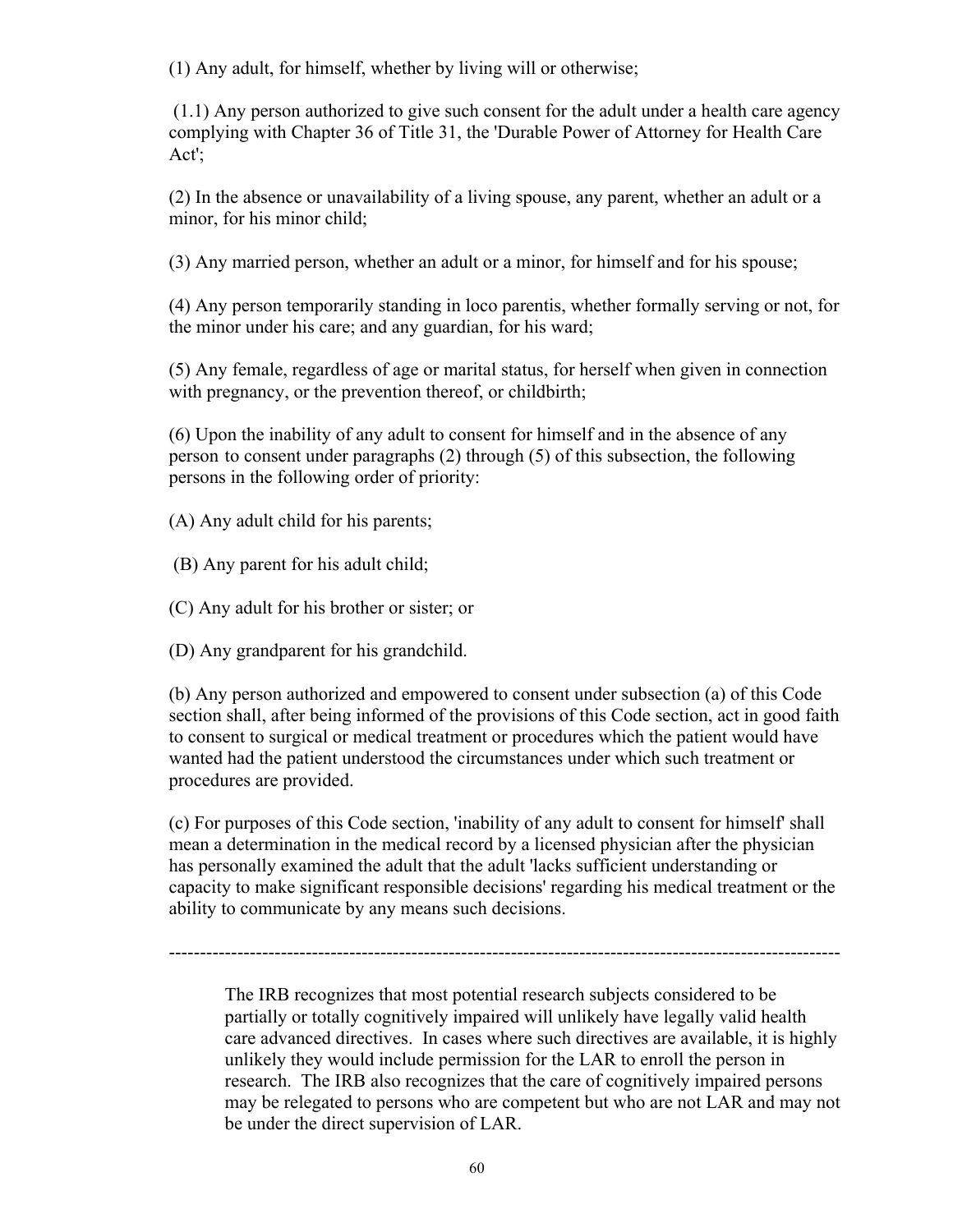Considering the Alzheimer's Association's recommendations for institutional review boards and investigators, the IRB provides the following directives:

a. Description /Nature of Research and Capacity Assessment

The investigator will describe in the application for IRB review the following:

- (1) The rationale for the inclusion of cognitively impaired research subjects, including why it may be in the best interest of the subjects to participate.
- (2) The process through which subjects' cognitive capacity is assessed and documented.
- (3) A risk/benefit analysis of the proposed research.
- (4) A description of the process for allowing potential subjects to provide affirmative acknowledgement to participate and how the investigator may determine when the subject declines participation regardless of the LAR's point of view.

## b. Description of LAR

The investigator will provide the following information in the application for IRB review:

- (1) The relationship of the LAR to the subject that will be considered appropriate to allow proxy consent in the context of the research.
- (2) The role of designated caregivers in cases where the LAR is not the subject's caregiver.
- (3) The process for assessing the LAR's basis of knowledge of the potential subject with regard to values, wishes and beliefs held or expressed by the subject during a time when the subject possessed competent autonomy.
- c. Capacity Impairment in the Course of Research

The investigator will provide in the IRB application for review a plan for reassessing cognitive capacity where subjects may be susceptible to loss of full capacity following autonomous consent to participate. In cases where there is a reasonable probability that subjects are likely to experience a significant change in cognitive function, subjects should be given the opportunity to appoint a LAR prior to enrollment in research.

d. Regaining Capacity During the Course of Research

Subjects who were enrolled in research through a proxy consent process must be presented with an autonomous informed consent process for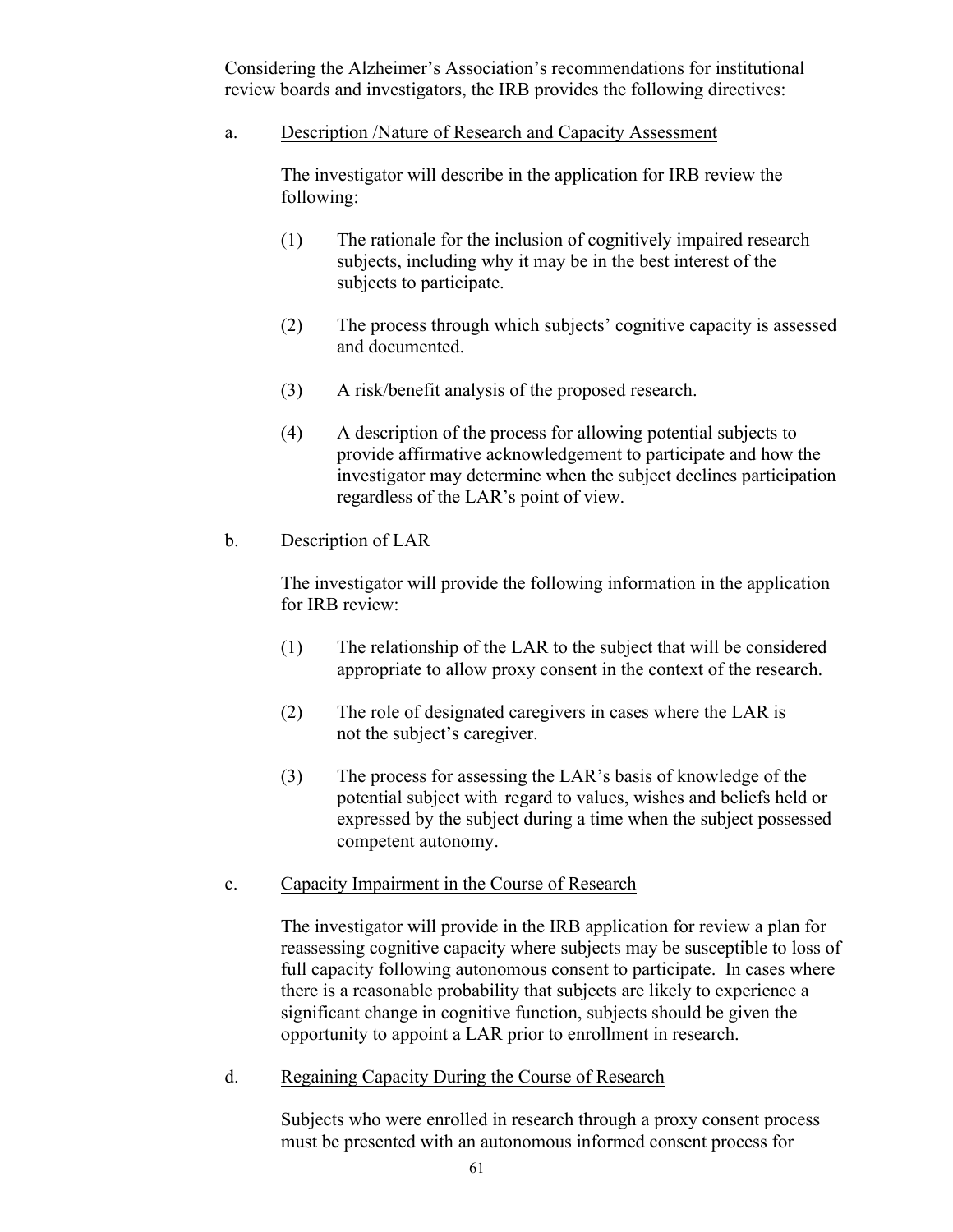continuation in the study in cases where the subject regains capacity at any time during the research.

e. The IRB Review Process

In its review and evaluation for approval of research involving cognitively impaired adult subjects, the IRB shall adopt the categories and stipulations for approval of research described under II.C.2  $& 3.$ , above as applicable to this category of research subjects. In the case of research in cognitively impaired adults, the designated LAR substitutes for "parent(s)" or "guardians" as described in the context of research involving children.

## **E. HEALTH INSURANCE PORTABILITY AND ACCOUNTABILITY ACT OF 1996 – "HIPAA"**

Under the HIPAA privacy regulations, 45 CFR 164.508(b)(3)(i), the Morehouse School of Medicine IRB does not require HIPAA authorizations for use or disclosure of protected health information to be combined with other regulatory requirements regarding informed consent to participate in research. It is the policy of the IRB to request investigators to use stand-alone HIPAA authorizations permitting the use and disclosure of individually identifiable health information. The IRB need not approve stand-alone HIPAA authorizations.

The IRB defers to the responsibility of each covered entity under 45 CFR 160 and 164 to comply with use and disclosure requirements, including waivers and uses and disclosures for which authorization is not required as permitted under 45 CFR  $164.512(i)(1)(i)$ . A covered entity is basically the organization, unit or individual having custodianship of individually identifiable protected health information. (Reference: Guidance for Industry, IRB Review of Stand-Alone HIPAA Authorizations under FDA Regulations, October 21, 2003). For more information concerning institutional requirements of the HIPAA, investigators are referred to the institutional Compliance Office of Clinical Affairs.

The IRB shall consider review and approval of requests for HIPAA consent waivers as follows:

Authority:  $45 \text{ CFR } 164$  - - Security and Privacy – Subpart E – Privacy of Individually Identifiable Health Information – Section 164.512 – Uses and disclosures for which an authorization or opportunity to agree or object is not required.

45 CFR  $164.512(i)(2)(i)$  – The information contained in item (ii) below shall be reviewed by the Morehouse School of Medicine IRB to determine, by either fullboard or expedited review, the suitability of alteration or waiver of authorization.

45 CFR 164.512(i)(2)(ii) - The Morehouse School of Medicine IRB shall consider approval of the alteration or waiver, in whole or in part, upon satisfaction of the following criteria described in the investigator's application for review: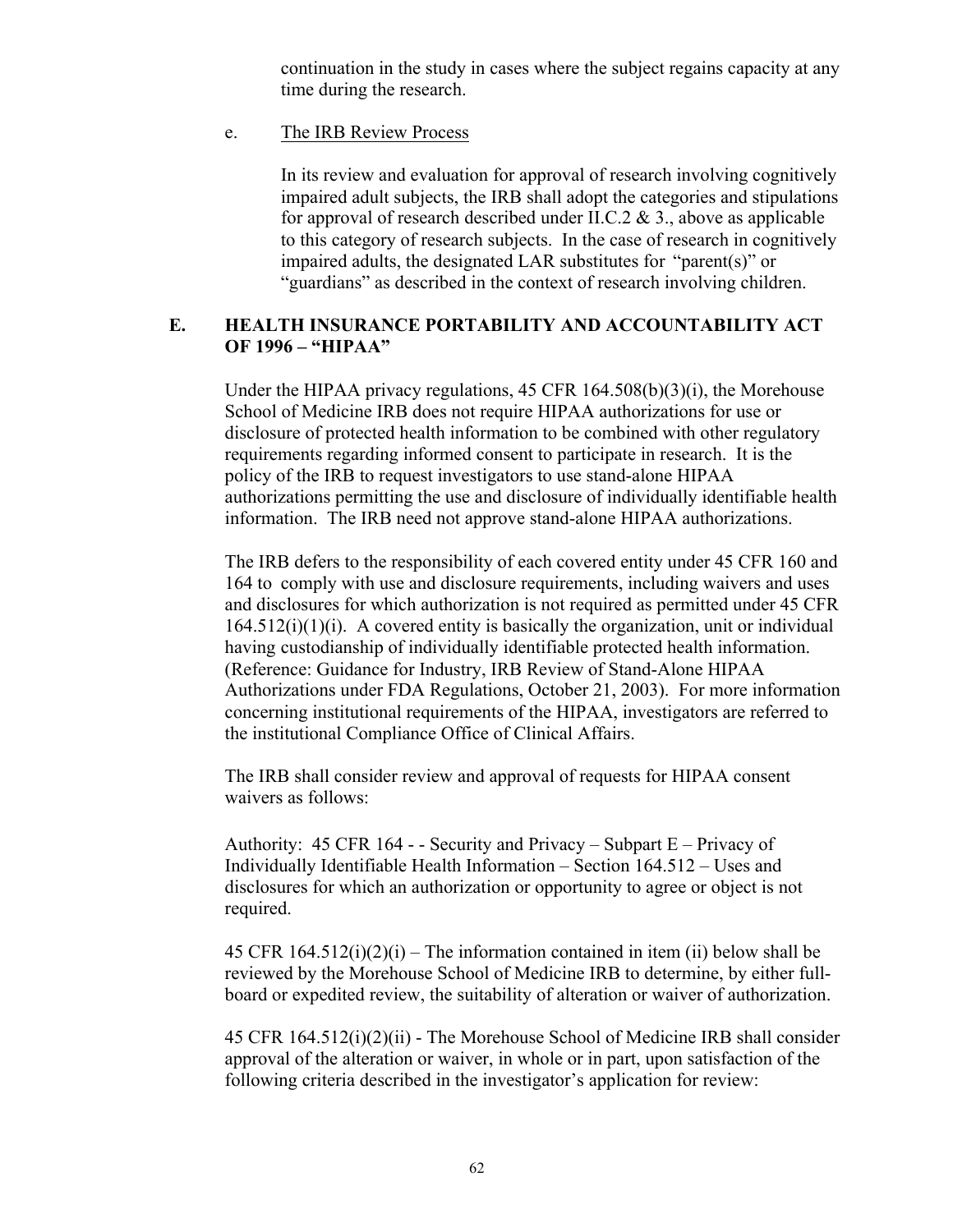- 1. The use or disclosure of protected health information involves no more than minimal risk to the privacy of individuals, based upon, at least, the presence of the following elements;
	- a. An adequate plan to protect the identifiers from improper use and disclosure;
	- b. An adequate plan to destroy the identifiers at the earliest opportunity consistent with the conduct of the research, unless there is a health or research justification for retaining the identifiers or such retention is otherwise required by law; and,
	- c. Adequate written assurances that the protected health information will not be reused or disclosed to any other person or entity, except as required by law, for authorized oversight of the research study, or for other research for which the use or disclosure of protected health information would be permitted by this subpart;
- 2. The research could not practicably be conducted without the waiver or alteration; and,
- 3. The research could not practically be conducted without access to and use of the protected health information.
- 4. A description of the protected health information required for the conduct of the research.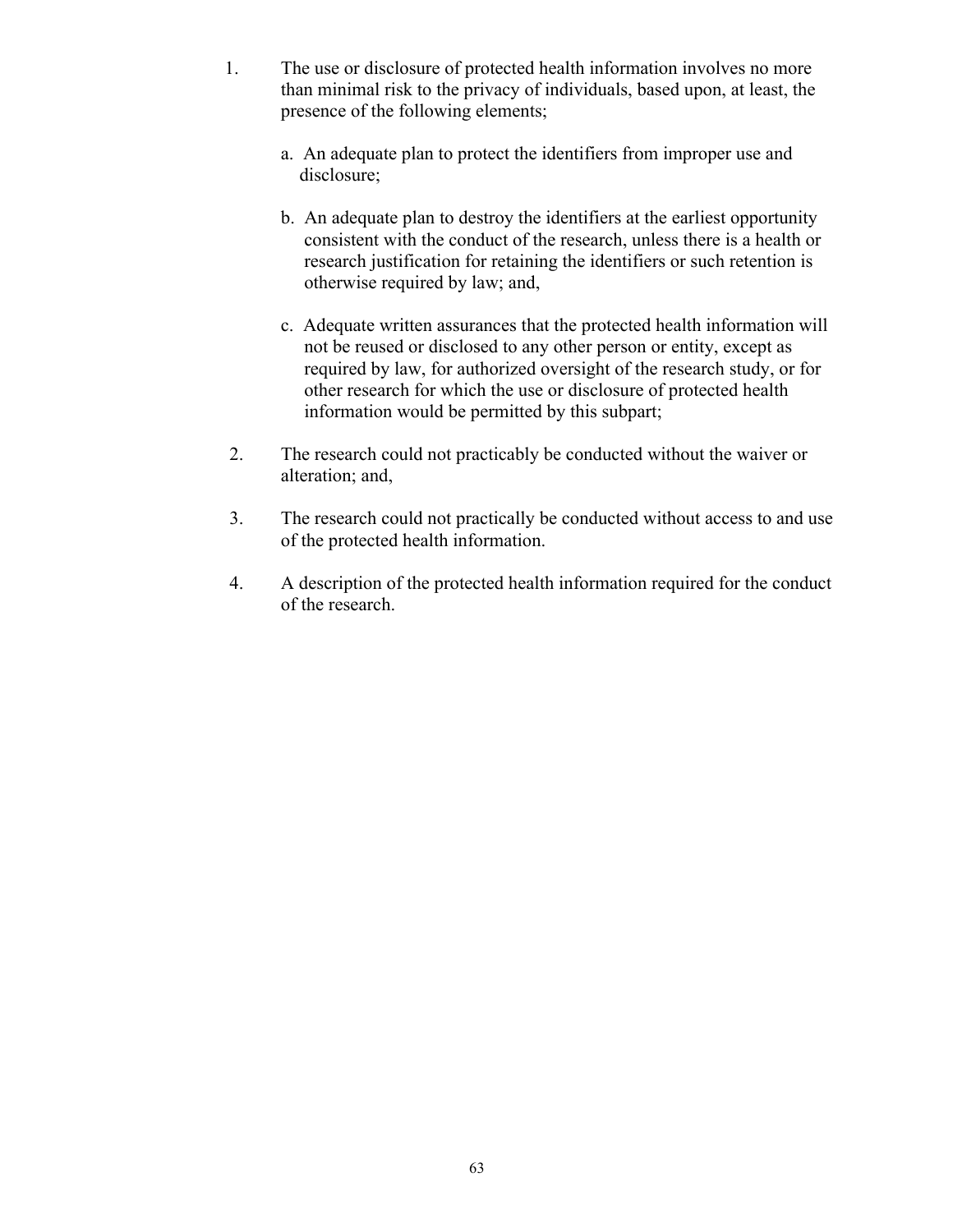# **SECTION III IRB ADMINISTRATION IRB OFFICE, COMMITTEE, ADMINISTRATIVE FUNCTIONS AND EDUCATION**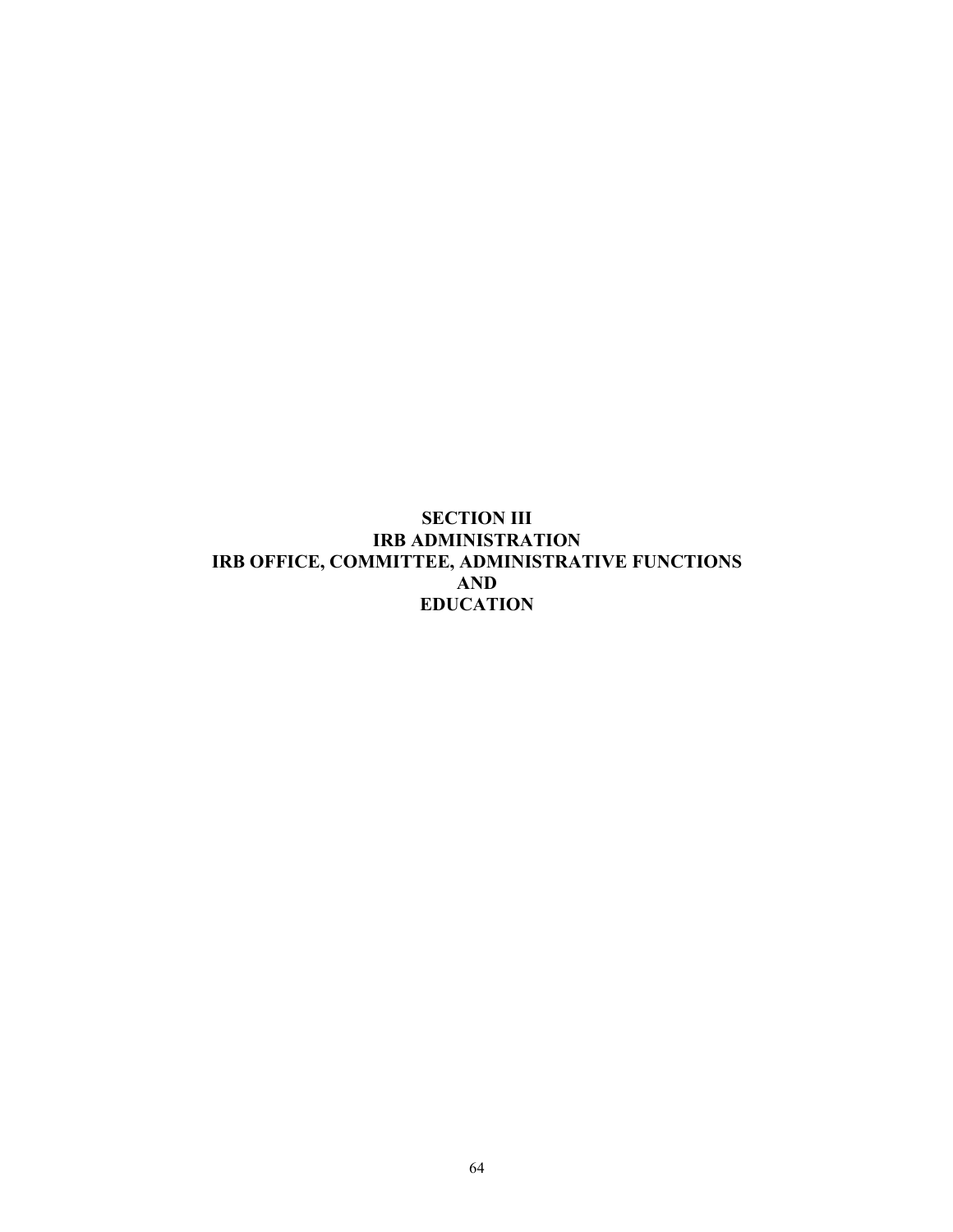# **A. ORGANIZATION**

The IRB is administratively positioned in the Office of Research Development under the Office of the Dean & Senior Vice president for Academic Affairs. The institutional signatory official for the IRB is the Vice President & Associate Dean for Sponsored Research Administration. The IRB is a standing committee of the Academic Policy Council (Bylaws of the Faculty, October 30, 1998, Article V, Section 4, K.). Policies and procedures relating to IRB functions reflect requirements of current federal regulations (45 CFR 46, 21 CFR 50, 21 CFR 56, 45 CFR 164), advisory memoranda of federal agencies, laws of the State of Georgia, and Morehouse School of Medicine institutional policies.

## **B. COMMITTEE MEMBERSHIP, ADMINISTRATION AND FUNCTION**

Institutional IRB members are appointed to serve on the IRB through the Office of the Dean & Senior Vice President for Academic Affairs upon recommendation made by the IRB chair, members currently serving on the IRB and as may be recommended through the Academic Policy Council. IRB membership conforms to current federal regulations and federal agency requirements governing the conduct of research on human subjects (45 CFR 46.107, 307; 21 CFR 56.107). Faculty and staff of Morehouse School of Medicine may request to serve on the IRB. Membership on the IRB is established to operate in an academic calendar year (July  $1<sup>st</sup>$  through June  $30<sup>th</sup>$ ). Members are appointed for an initial 3 year term and may serve additional terms at their request. The chair of the IRB is appointed by the Dean and Senior Vice President for Academic Affairs upon recommendation from the Committee on Committees. The membership of the IRB includes a balance of physicians, other health care professionals and basic scientists representing broad professional expertise in research areas of interest to the institution as well as non-scientists having expertise in a variety of areas (e.g., administration, education, ethics, law, sociology, social work, theology). Persons not affiliated with the institution may be recommended for membership by the IRB chair or IRB members to the Dean and Senior Vice President for Academic Affairs. Unaffiliated members are reappointed on a yearly basis and serve as long as they wish. The deliberations and reviews conducted by the IRB membership are strengthened by representation of a diverse group of academic and community professionals and lay people who represent gender balance, an equitable representation of ethnic/racial composition, and a multidisciplinary perspective. By virtue of their attributes and training, the IRB membership enhances the level of cultural competency skills and sensitivity appropriate to the research subject community which it serves.

The IRB administrator may also serve as a voting member of the IRB and has signatory authority under the direction of the chair to sign office correspondence and letters of approval of research. The chair of the IRB may appoint a vice chair, may ask the membership for a volunteer for vice chair or may ask the members to elect a vice chair. The vice chair shall have IRB signatory authority. The IRB administrator or vice chair may act as chair to conduct meetings.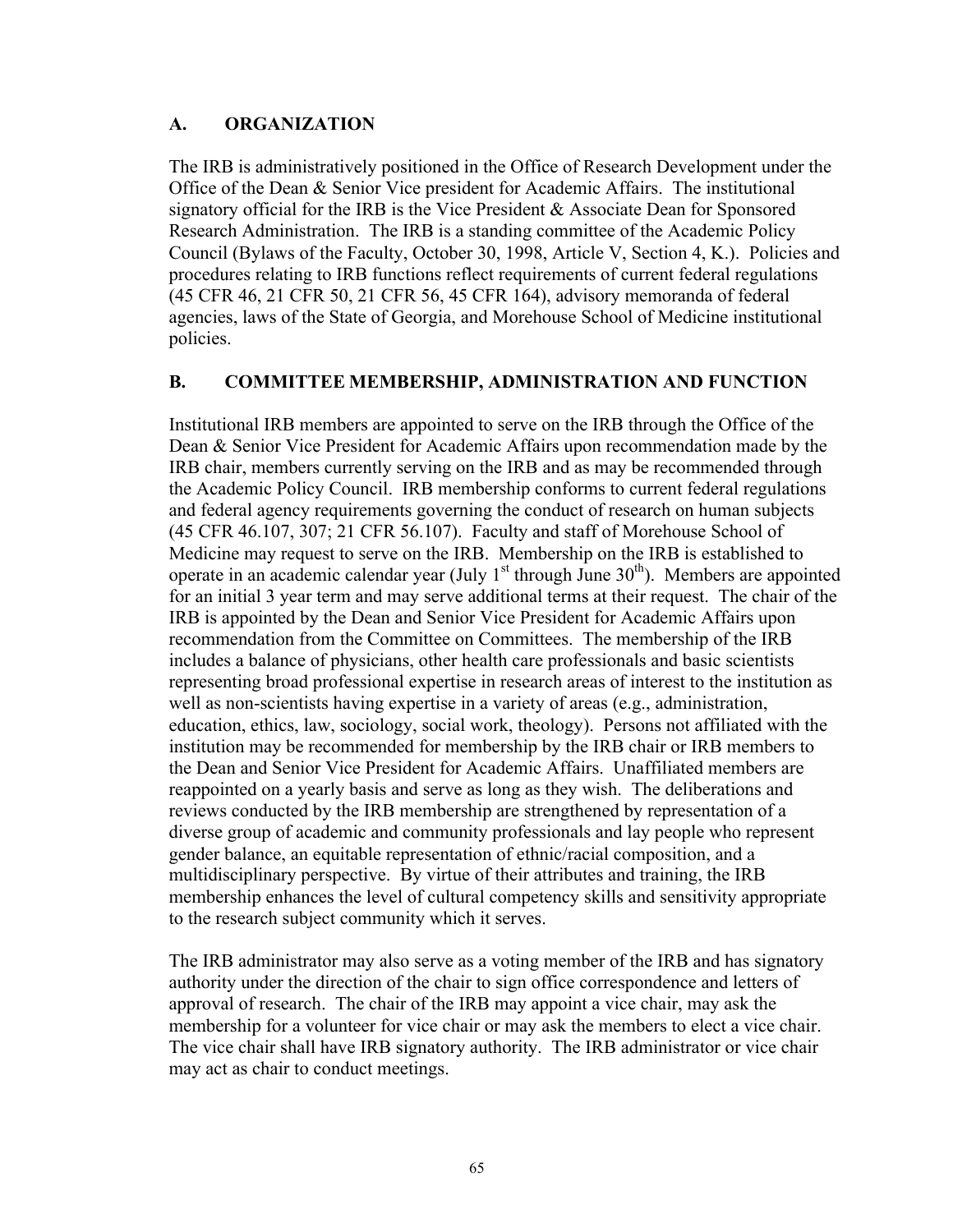The IRB meets once a month at regularly scheduled dates and times. Meeting frequency may change depending upon institutional circumstances and requirements. Meeting dates and times are well publicized. The chair of the IRB, or in his/her absence the IRB administrator or vice chair, may convene called meetings as necessary to conduct urgent business. Matters of pecuniary interest are not considered reasons sufficient to convene called meetings. Investigators submitting protocols are not requested to attend meetings unless deemed essential to the deliberations. Investigators who may also be members of the IRB are excused from deliberations and the voting process of their protocols submitted for review.

At the commencement of each convened meeting, the IRB administrator, chair, vice chair or a member designated by the chair shall confirm the assembly of an appropriately configured quorum to conduct business. Minutes of meetings shall be recorded by the administrator, chair, vice chair or a member designated by the chair. Administrative office staff may assist in recording IRB minutes.

Protocols requiring full-board review are presented by the primary reviewer; and, when a secondary reviewer has been assigned, the secondary reviewer provides input as well. Upon conclusion of their presentation, the reviewers make a recommendation based upon their findings. Each member present is then allowed an opportunity to ask questions, raise issues, and make comments. The IRB chair will provide the committee with information from members who could not make the meeting but who submitted input to the IRB office. Following close of discussion, the person chairing the meeting asks the reviewer to make a motion. A motion may be made to approve, to table action pending further considerations, or to disapprove the research study. Upon a motion made and seconded, the chair calls for the question; provided there is no further discussion requested, votes are cast by a show of hands. Unless otherwise indicated by the IRB, approvals are issued for a period not to exceed one-year. On continuing review approvals, the inclusive dates of re-approval represent a continuum of time from the expiration date of the initial review approval but in no case will extend beyond one year from the expiration date of the initial approval period. Motions are carried or defeated by a majority vote of the quorum present. Abstentions do not count for or against a motion. In cases where abstentions exceed the number of votes required to carry or defeat a motion, the chair calls for a motion to table action pending further considerations.

IRB members receive a copy of the minutes along with the agenda for the next meeting as soon as practicable before the next scheduled meeting. Administrative matters and expedited reviews conducted between meeting dates are reported to members by way of entries on the meeting agenda or are announced as matters of other business during convened meetings. IRB members receive copies of applications for review as well as consent forms to be discussed at convened meetings two weeks or more prior to each meeting. There may be some exceptions where exigent circumstances, e.g., compliance issues, demand a shorter period of time.

Approval of minutes and action on protocols requiring review at convened meetings will be conducted in compliance with 45 CFR 46.108(b); 21 CFR 108(c), ensuring a majority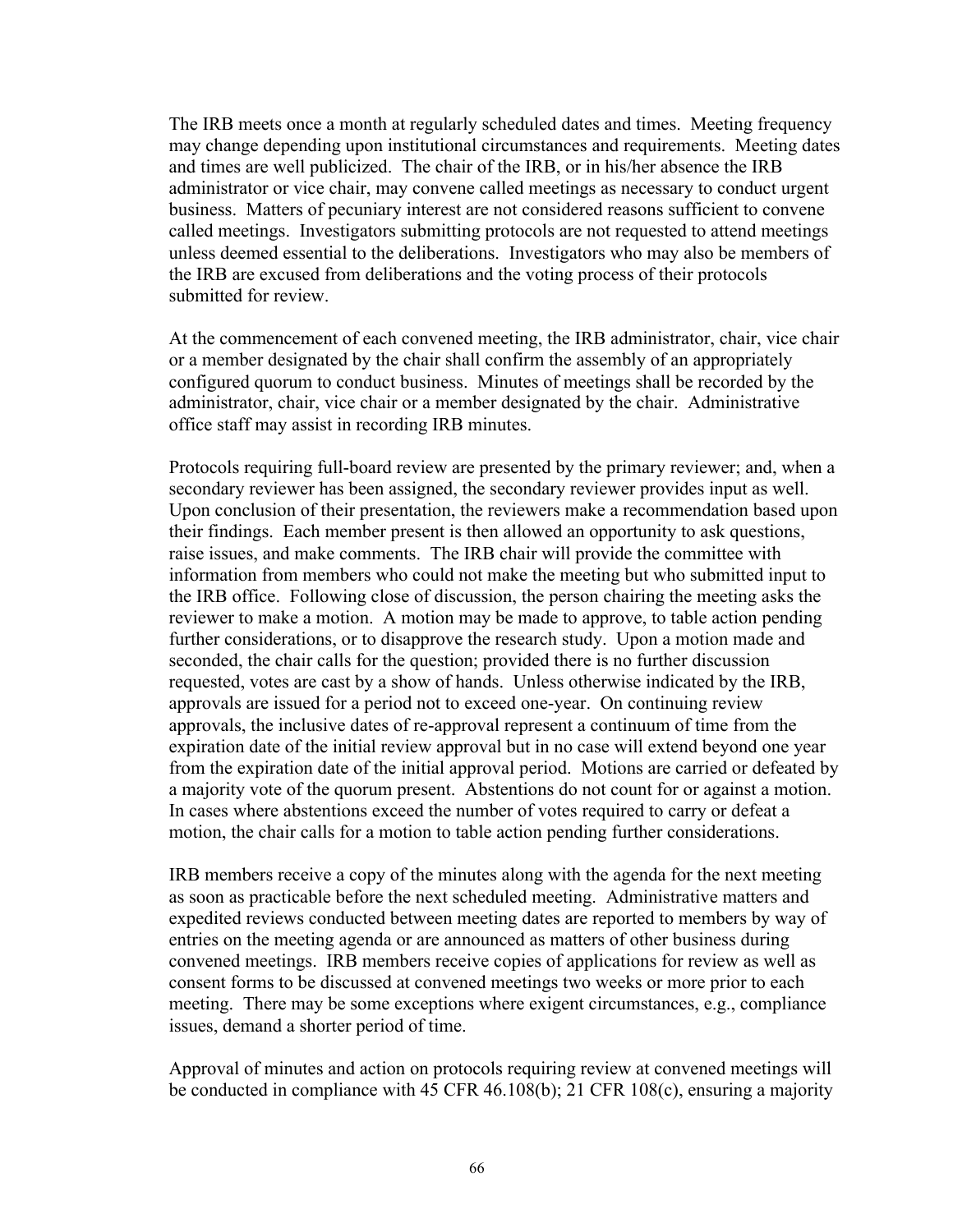of IRB members are present, including at least one member whose primary concerns are in nonscientific areas, and assuring approval of research by a majority vote of those members present at the meeting. The IRB shall record the number of votes for a motion, votes opposed to a motion, and abstentions to a motion. Reasons for votes opposing a motion will be recorded in the minutes. No IRB member may participate in initial or continuing review of any project in which the member has a conflicting interest, except to provide information requested by the IRB (45 CFR 46.107(e); 21 CFR 56.107(e)). Being a member of a department, center or unit in which a protocol is under IRB review does not unto itself constitute a conflict of interest. Upon finding a member has a conflict of interest, including but not limited to personal, financial or professional reasons, or upon a member's acknowledgment of a conflict of interest, the member will be excused or will abstain from the voting process.

#### **C. IRB OFFICE FUNCTIONS**

#### **1. Protocol Intake**

Investigators may submit initial applications for IRB review at any time. Upon receipt of applications, the IRB administrator or office staff reviews the material for completeness. The IRB administrator assigns a protocol number and initiates an intake and tracking record. IRB records may be kept in computerized file systems in addition to physical document file systems. The IRB administrator (if also serving as a member of the committee), chair, or vice chair reviews the research file to determine whether the protocol may be reviewed by expedited process or requires review at a convened IRB meeting. Upon determining the file is complete and the appropriate level of review, the IRB office acknowledges receipt of the file and informs the investigator of an approximate schedule of review. The IRB administrator, chair or vice chair assigns the file to a primary IRB member reviewer with a suggested date of completion of feed-back to the IRB office. A secondary reviewer may also be assigned at the discretion of the IRB administrator, chair, or vice chair. At its discretion, the IRB may also invite individuals with competence in special areas to assist in the review of issues which require expertise beyond or in addition to that available on the IRB. These individuals may present findings at meetings but may not vote with the IRB (45 CFR 46.107(f); 21 CFR 56.107(f)).

To the greatest extent possible, the IRB offers investigators a preview of applications. The purpose of the preview is to assist in perfecting the application so as to facilitate a timely and less complicated review process. For protocols requiring full-board initial or continuing review, the IRB seeks applications 30 days in advance of published meeting dates. Although the 30 day advance period is not considered a deadline, it assures a greater opportunity to conclude approval at the earliest convened meeting.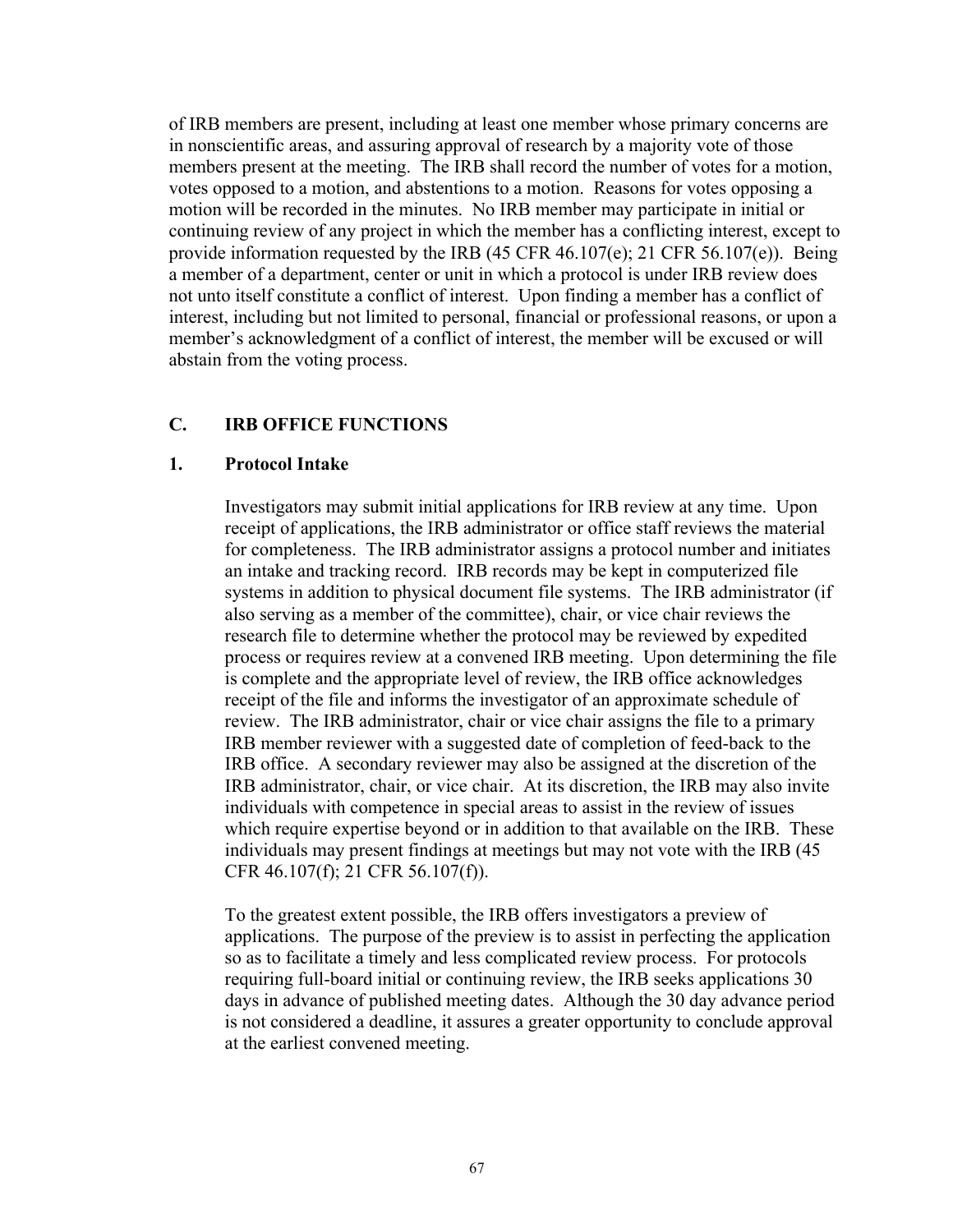## **2. Protocol Review Management**

As detailed in I.B. and C. of these guidelines and policies, reviews are expected to be completed in a timely manner. In no case, however, will time constraints override the importance of careful and complete review processing. Timeliness of reviews depends upon completeness and clarity of material submitted for review as well as the complexity of the research under review. Primary and secondary reviewers fill out review checklists and documentation forms as well as forms requesting responses from investigators. Reviewers may direct their questions and comments to investigators with copies to the IRB office or the IRB office will direct reviewers' questions to investigators. Investigators are given a reasonable time to answer review queries. The IRB strives to complete reviews within 15 to 30 days following receipt of applications for review.

For applications requiring action at convened IRB meetings, following reviewer(s) satisfaction of answers to questions raised and comments addressed, the review application and preliminary findings are forwarded to IRB members for deliberation at the meeting. The IRB office attempts provide IRB members with applications for review, consent forms and reviewer input, when reasonably available, at least two weeks prior to scheduled meeting dates. In some cases, shorter periods of time prior to meetings may be unavoidable.

For applications determined suitable for expedited review, following reviewer(s) satisfaction of answers to questions raised and comments addressed, the reviewer(s) notify the IRB office that the review is complete and give(s) their recommendation for approval or that issues raised in the review process should be addressed by the convened IRB.

#### **3. Post Review Activities**

The IRB office notifies investigators of the outcome of convened meeting reviews within one week following the meeting. For studies that were tabled, the IRB office provides investigators with the deliberation outcome and input on issues raised by the committee for the investigator to consider resolving prior to the study being resubmitted for reconsideration.

Minutes are transcribed by the IRB administrator or office staff and presented to the chair for review and editing.

The IRB administrator records the study status on the intake and tracking record and places a copy of approval letters in a tickler file used to track continuing report due dates. A tickler information system may also be kept in an electronic database. The IRB administrator sends report(s) due notices to investigators, generally 45 - 30 days in advance of the expiration of project approval dates.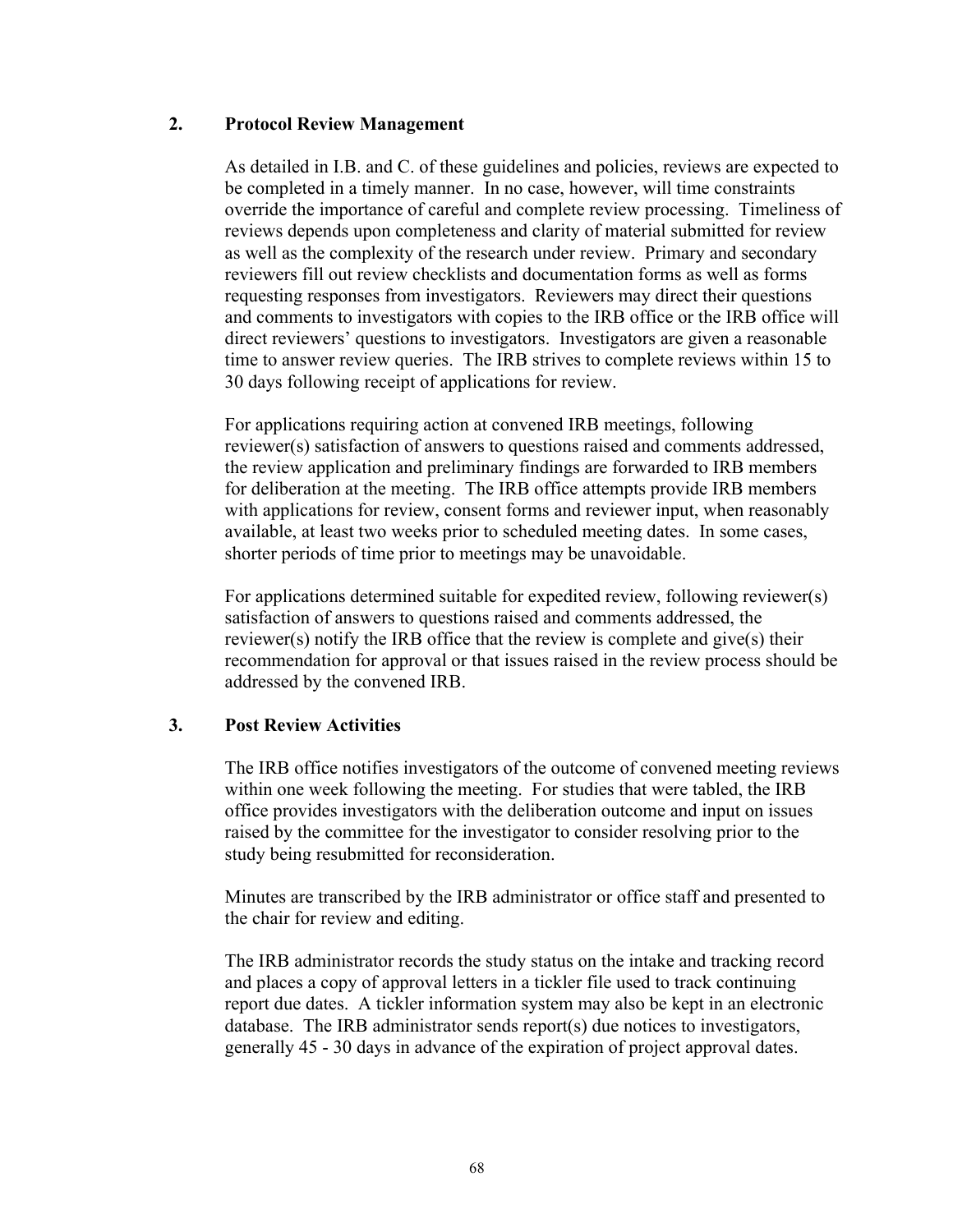# **4. Protocol Modifications and Other Communications**

Protocol amendments and other research-related communications are reviewed by the IRB administrator or chair and managed according to review guidelines described in appropriate sections of these guidelines and policies. Investigators are on notice not to commence research modifications without prior approval from the IRB unless justified for reasons necessary for the safety and welfare of research subjects.

# **5. Administrative Authority**

The chair of the IRB may hold academic and other appointed titles as determined appropriate by the administration and function of the institution. The IRB chair has the administrative authority to carry out the following activities:

- a. Construct and revise forms required in the process of IRB review.
- b. Make changes to the IRB guidelines and policies as may be required by laws, regulations, agency directives, institutional policy or as otherwise appropriate to enhance its operation or obligation in the protection of human research subjects.
- c. Directly communicate with legal counsel where required to resolve issues beyond the training, experience, education or knowledge from within its membership or within the institution. The IRB chair will notify the appropriate institutional authority of the need and intention to seek external legal counsel.
- d. Maintain research file security and appropriate level of confidentiality of proprietary information by restricting access to file information except as required by laws, regulations or by its membership in the review process.
- e. Conduct or direct appropriate individuals to conduct IRB file audits to ensure compliance with regulations and policies.
- f. Directly communicate with federal and other agencies and bodies to seek advice in matters pertaining to IRB functions, institutional responsibilities and issues pertaining to protection of human research subjects.

# **6. Collegial Activities**

The IRB administrator, chair, vice chair or members offer their colleagues personal assistance and advice in filling out applications for review, writing informed consent/assent documents, complying with regulations and guidelines, as well as the design and execution of research protocols required to address